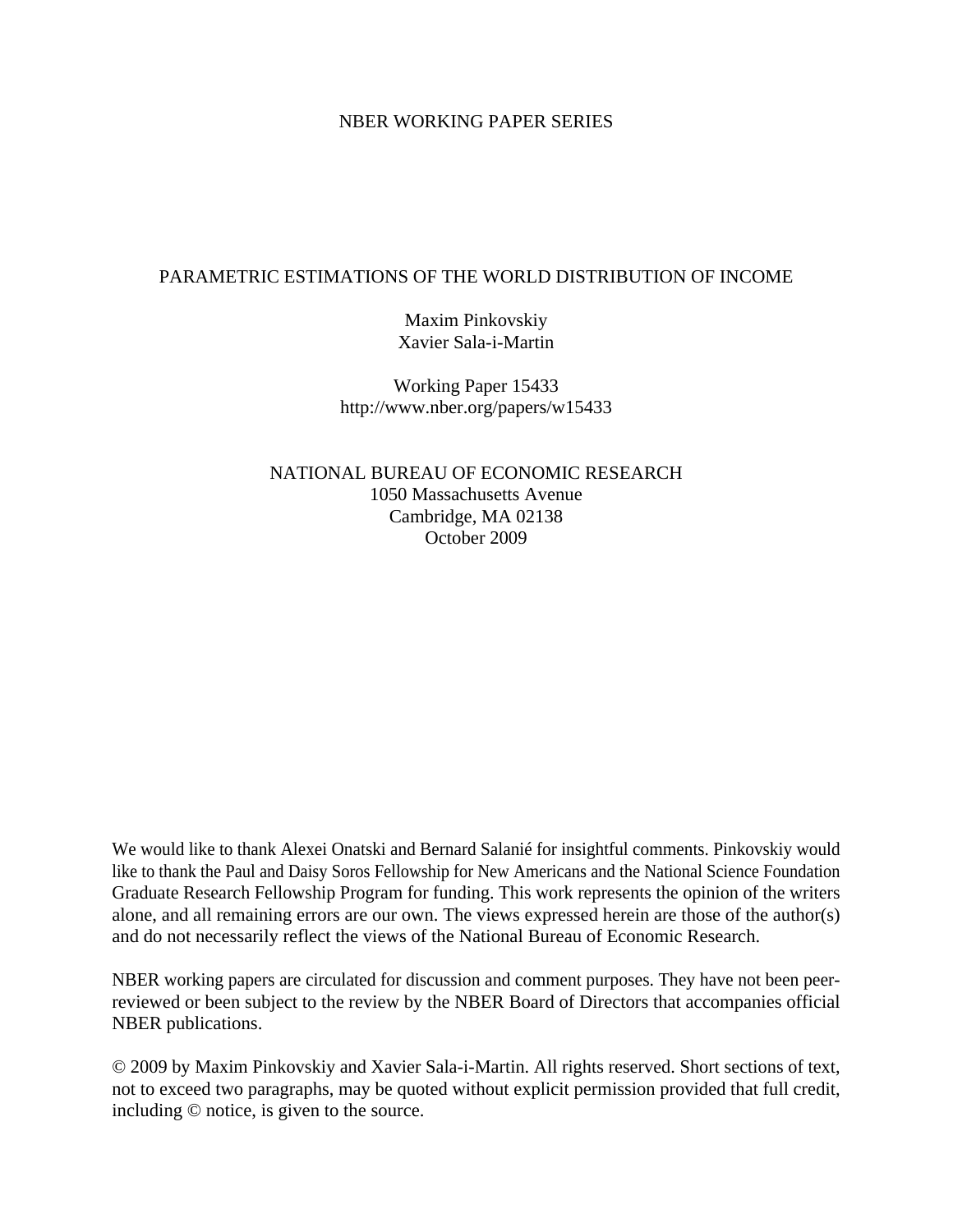Parametric Estimations of the World Distribution of Income Maxim Pinkovskiy and Xavier Sala-i-Martin NBER Working Paper No. 15433 October 2009 JEL No. F01,O1

#### **ABSTRACT**

We use a parametric method to estimate the income distribution for 191 countries between 1970 and 2006. We estimate the World Distribution of Income and estimate poverty rates, poverty counts and various measures of income inequality and welfare. Using the official \$1/day line, we estimate that world poverty rates have fallen by 80% from 0.268 in 1970 to 0.054 in 2006. The corresponding total number of poor has fallen from 403 million in 1970 to 152 million in 2006. Our estimates of the global poverty count in 2006 are much smaller than found by other researchers. We also find similar reductions in poverty if we use other poverty lines. We find that various measures of global inequality have declined substantially and measures of global welfare increased by somewhere between 128% and 145%. We analyze poverty in various regions. Finally, we show that our results are robust to a battery of sensitivity tests involving functional forms, data sources for the largest countries, methods of interpolating and extrapolating missing data, and dealing with survey misreporting.

Maxim Pinkovskiy Massachusetts Institute of Technology 50 Memorial Drive Cambridge, MA 02142 maximpinkovskiy@yahoo.com

Xavier Sala-i-Martin Department of Economics Columbia University 420 West 118th Street, 1005 New York, NY 10027 and NBER xs23@columbia.edu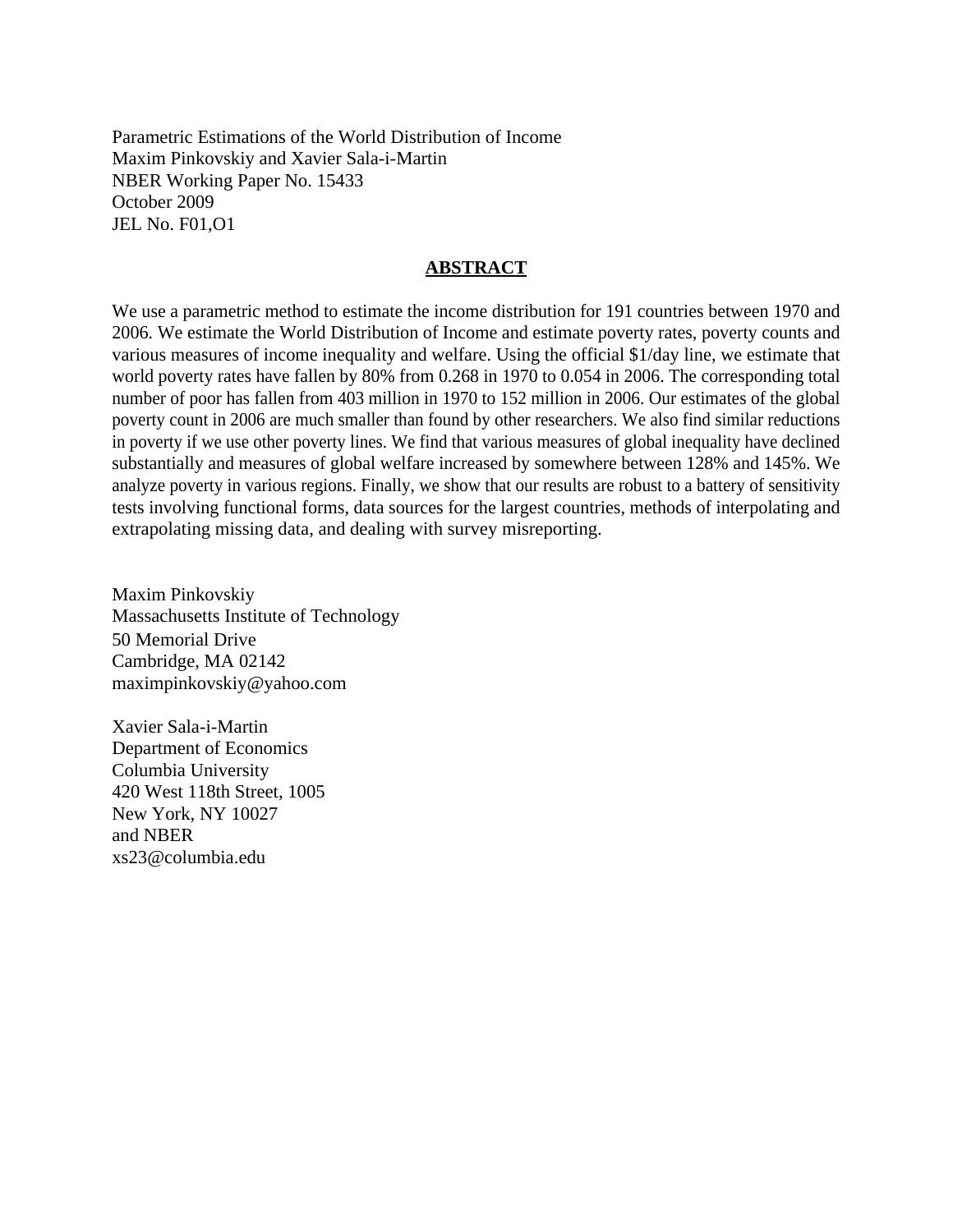# **(1) Introduction**

Poverty, inequality, and growth of income are three subjects of major interest to economists, analysts, and policymakers around the world. Whether it is the rise of China over the past 30 years, the economic collapse and inequality explosion of the former Soviet Union 20 years ago, or the waves of anti-globalization protests and the push for aid to Africa in the past 10 years, the "facts" on these three variables are fundamental constants in almost every policy debate, and form the basis of heated debates when they are questioned. The United Nations has made halving the number of people living on less than \$1 a day one of its eight Millennium Development Goals, indicating the high priority assigned to poverty reduction.

These three subjects represent different aspects of the same object: the distribution of income. Growth (of per capita GDP) usually relates to the percentage change of the mean of the distribution. Poverty relates to the integral of the distribution to the left of a particular poverty line. Inequality refers to the dispersion of the distribution.

However, although poverty, inequality, and growth are three different ways of looking at the same object (the distribution of income), researchers traditionally analyzed the three separately. They even used different data sources to analyze them. For example, when discussing issues related to growth, people used national accounts data to estimate the mean of the distribution (per capita GDP), and ignored distributional data available through thousands of surveys that had been conducted in many countries over time (Barro and Sala-i-Martin (1992); Quah (1996, 1997); Jones (1997); Kremer, Onatski and Stock (2001); Bourguignon and Morrison (2002)) . Conversely, when researchers analyzed poverty or income inequality they tended to use survey data ignoring the numbers given by the national accounts (Milanovic (2002), Chen and Ravallion (2001, 2004), Chotikapanich (2007).)

We are not the first ones to merge survey and national account data to estimate characteristics of the WDI. Early work by the World Bank on poverty estimation also combined microeconomic surveys with national accounts data (Ahluwalia, Carter, Chenery (1979)). However, the World Bank decided to abandon this tradition in the mid-1990s and to anchor their data to the survey mean. In fact, they recommended that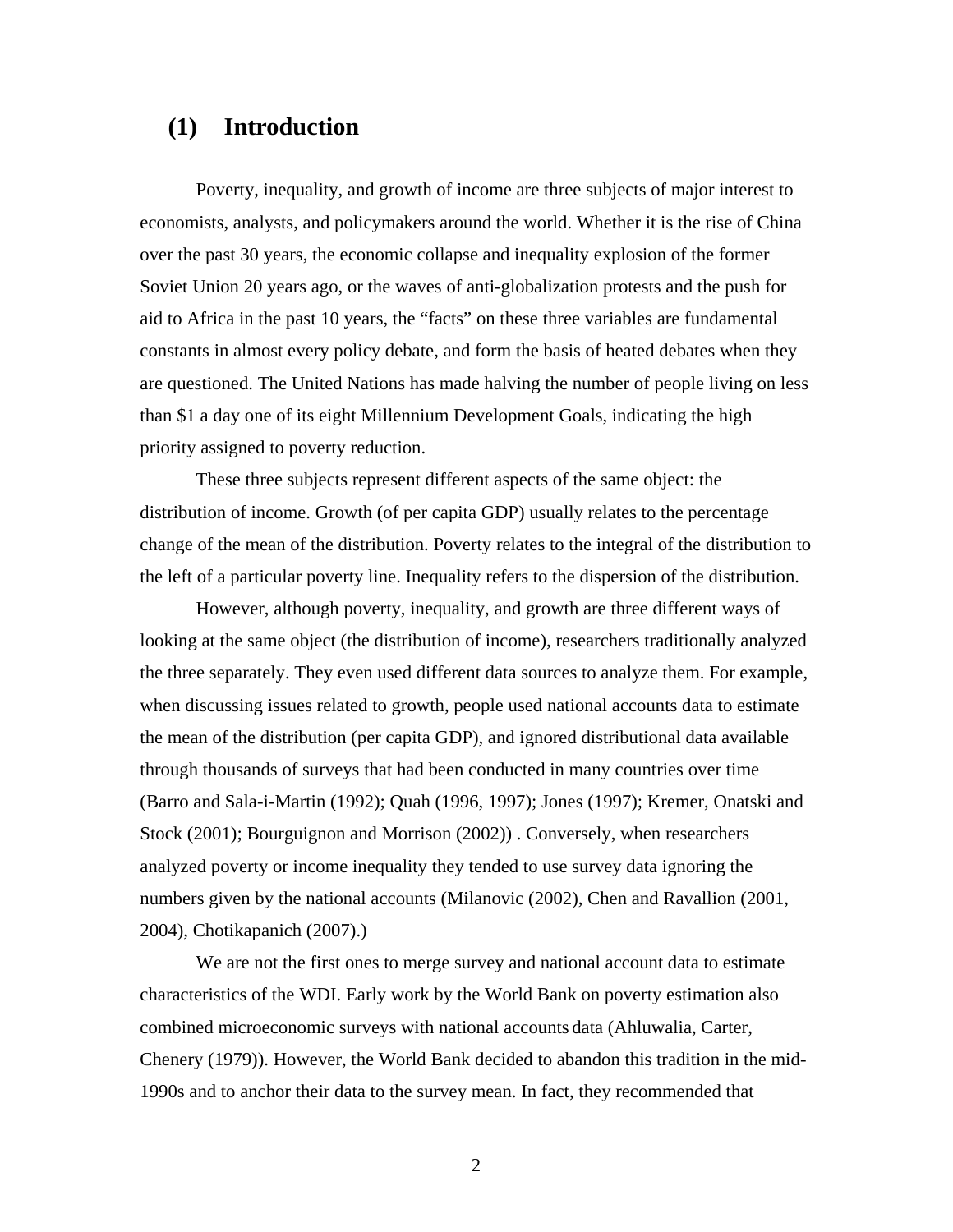individual countries estimating poverty rates do the same thing so that countries like India, which had long anchored the survey distributions to the national account means decided to use both distributions and means from surveys. As argued by Deaton (2001), "no very convincing reason was ever given for the change." Authors such as Bhalla (2002), Chotikapanich et al (1997, 2007) Bourguignon and Morrison (2002), Quah (2002), and Sala-i-Martin (2002a and b) also combine national accounts and survey data.

Sala-i-Martin (2006) uses a kernel density function to estimate the income distribution for each country-year between 1970 and 2006. This method seeks to incorporate variation in income at the level of individuals rather than of countries or quintiles, while avoiding parametric assumptions on the country distribution of income. In this paper we build on Sala-i-Martin (2006) but, instead of using nonparametric kernel density functions to approximate each country/year income distribution, we assume that the functional form for the distribution of income is a parametric distribution, specifically a lognormal distribution in our base specification<sup>2</sup>. The level of per capita GDP is used to anchor the mean of the distribution income. The variance is estimated using least squares on the quintile shares reported in surveys. For each year, the lognormal individual income distributions for all countries are integrated to construct an estimate of the world distribution of income as well as various measures of poverty and inequality.

The literature has either made explicit functional form assumptions for the distribution of income, or approximated income distributions by flexible forms such as polynomials. Chotikapanich et al (1997, 2007) and Quah (2002) use lognormal and more flexible specifications of income distributions, but have looked only at a few countries, or at a few years. Dikhanov and Ward (2001) use fourth-order polynomials to interpolate between income classes and estimate the world distribution of income for 1970-99, motivating their procedure by its precision in a class of income distributions. Part of our contribution is considering multiple classes of income distributions and arguing for the use of some distributions over others.

The empirical validity of the lognormal distribution has been tested widely. López and Servén (2006) use close to 800 country-year observations and conclude that

 $2$  We allow for two exceptions to this rule: China and India. For these two countries, we estimate a mixture of two lognormals: one for the rural population and one for the urban population. More on this in Section 2.c.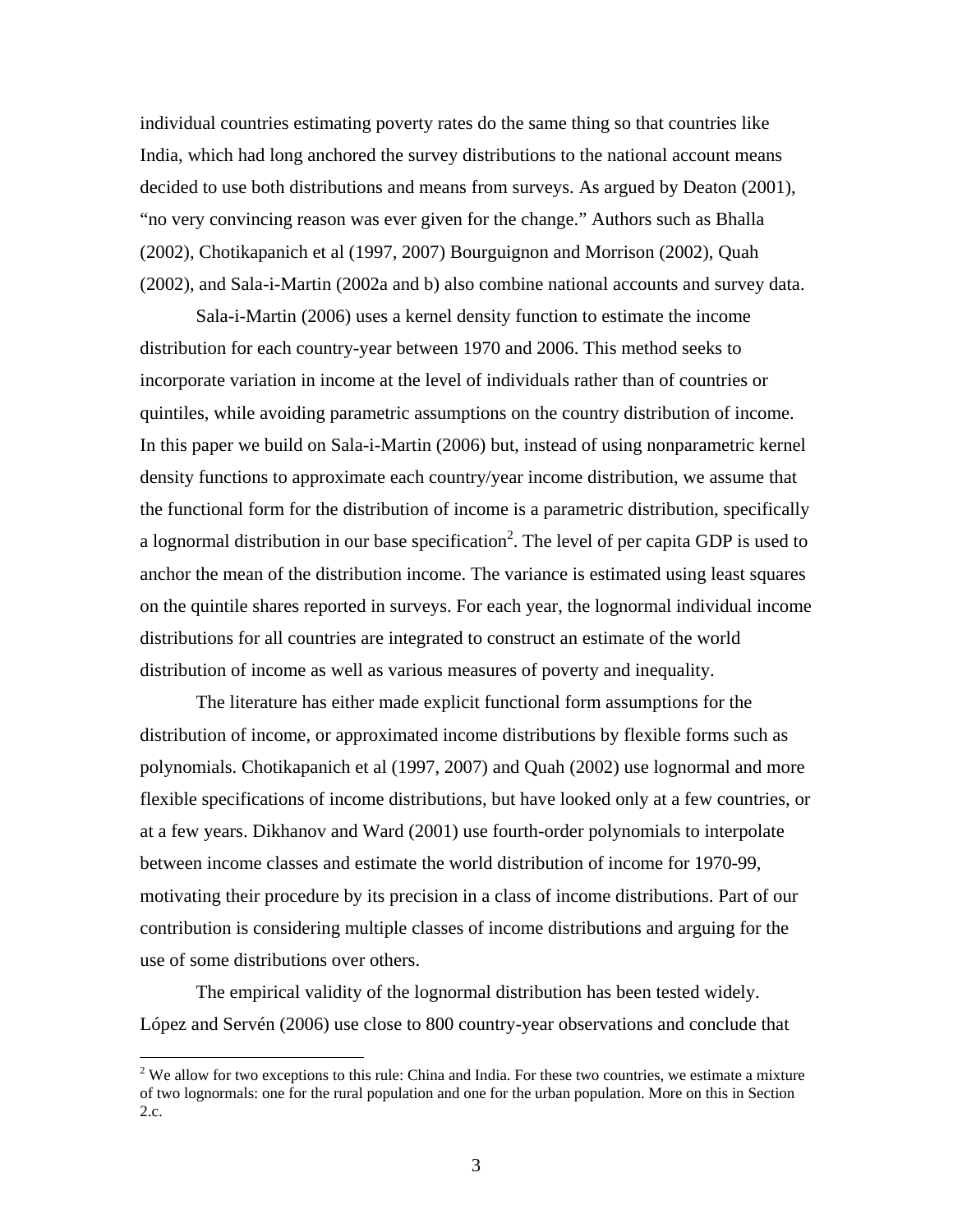the null hypothesis that per capita income follows a lognormal distribution cannot be rejected. Hill (1959), Cowell (1977), and Airth (1985) suggest that the upper tail of the distribution for the United States is thicker than implied by lognormality, specifically at the top 3-4 percentiles. This prompted attempts to fit more complex functional forms : truncated versions of the lognormal density (Metcalf (1969), Salem and Mount (1974)), alternative functional specifications (Fisk (1961), Salem and Mount (1974), Singh and Maddala (1976), McDonald (1984), Chotikapanich et al (2007)), and the five-parameter generalized beta function, which nests most of the previously proposed candidates for the functional forms like Pareto, lognormal, gamma, Weibull, Fisk and Singh-Maddala distributions (McDonald (1984); McDonald and Xu (1995); Parker (1999), Jenkins (2007)). Pinkovskiy (2008) uses lognormal mixtures in 37 data sets to allow for multimodality and finds that they perform no worse on average, and occasionally better, than do the generalized beta functions.

Using lognormal rather than kernel distributions has several advantages. First, the lognormal distribution has some nice theoretical foundations. Gibrat (1931) argued that the good empirical performance of the lognormal density could be rationalized under three conditions: (i) individual income for a particular period is given by the income of the previous period times a random component, (ii) the random component is a function of a large number of small factors, and (iii) each factor is independently distributed of others in the population. Under these conditions, the log of income is a sum of many independent random variables so it should be approximately normal according to the Central Limit Theorem. Since the kernel density estimator used by Sala-i-Martin (2002 a and b, 2006) is a mixture of 5 lognormals, the results of Sala-i-Martin (2006) could be reinterpreted as estimates under the assumption of separate Gibrat stochastic processes with equal variances for each quintile. A large body of research expanded Gibrat's work over the following decades. Kalecki (1945) realized that the variance of log income remained relatively constant so he allowed for the probability of negative shocks to be smaller at low income levels. Sargan (1957), Pestieau and Posen (1979) developed rigorous models that under fairly general conditions also yield lognormal distributions of earnings.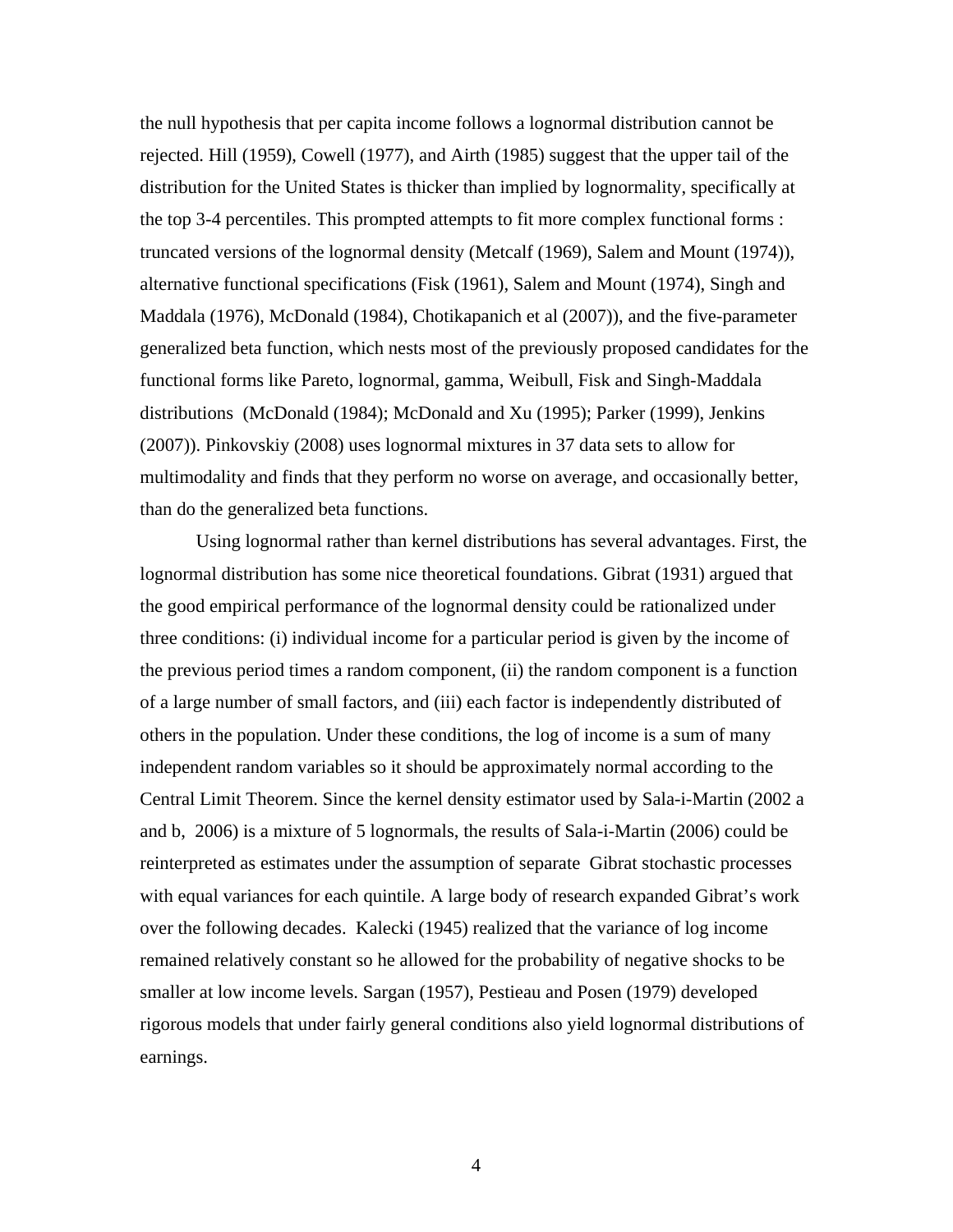The assumption of multiplicative influence of small factors is also consistent with the assumptions underlying Mincer (1974) wage regressions in labor economics, in which log wage is an additive function of multiple variables, all of which account for a small amount of the variation in the wage, and all of which are presumably independent of the error term, which may be decomposed into additional determinants of the wage. The low  $R<sup>2</sup>$  reported by such regressions (e.g. Lemieux and Card (1998), Table 5b4, which reports an  $R^2$  of 0.094 in a Mincerian wage regression with 46,279 observations) suggests that even the important variation in education and job tenure identified by Mincer explain only a small fraction of total variability in wages, making it plausible that log income is a function of many small shocks.

The second advantage is that parametric estimation offers ways to reduce the uncertainty of poverty and inequality estimates that kernel density estimation cannot. Since most household surveys have large sample sizes (many thousand), pure sampling error in the estimation of quintile shares is dwarfed by 1) uncertainty in the shape of the income distribution, and 2) bias in the surveys. By considering several plausible parametric forms and seeing which fits the data better, we can substantially reduce distributional uncertainty. While we make the lognormal distribution our baseline specification, we also consider the gamma distribution (analyzed by Salem and Mount (1974) as a better fit to U.S. household data than the lognormal), and the Weibull distribution (found to be the best two-parameter distribution for a group of surveys in OECD data by Bandourian et. al  $2002$ ).<sup>3</sup> Our results demonstrate that the lognormal distribution offers far superior fit to the data than do either of these common twoparameter alternatives, and that estimates obtained under the lognormality assumption are close to those obtained from the use of kernel density estimates.

A third advantage is that parametric estimation of the distribution allows us to correct for one of the potentially largest problems of the survey data: the bias in the surveys arising from the underreporting of the very rich and the very poor. It is widely known that sampling is hard at the very top and very bottom of the income distribution. The rich tend to not respond to surveys more systematically than the middle income (their

 $3$  Initially we also experimented with Pareto distributions but they fit the data much worse than the three alternatives we consider here, and the literature documents that they are useful only for modeling the extreme upper tail of the distribution.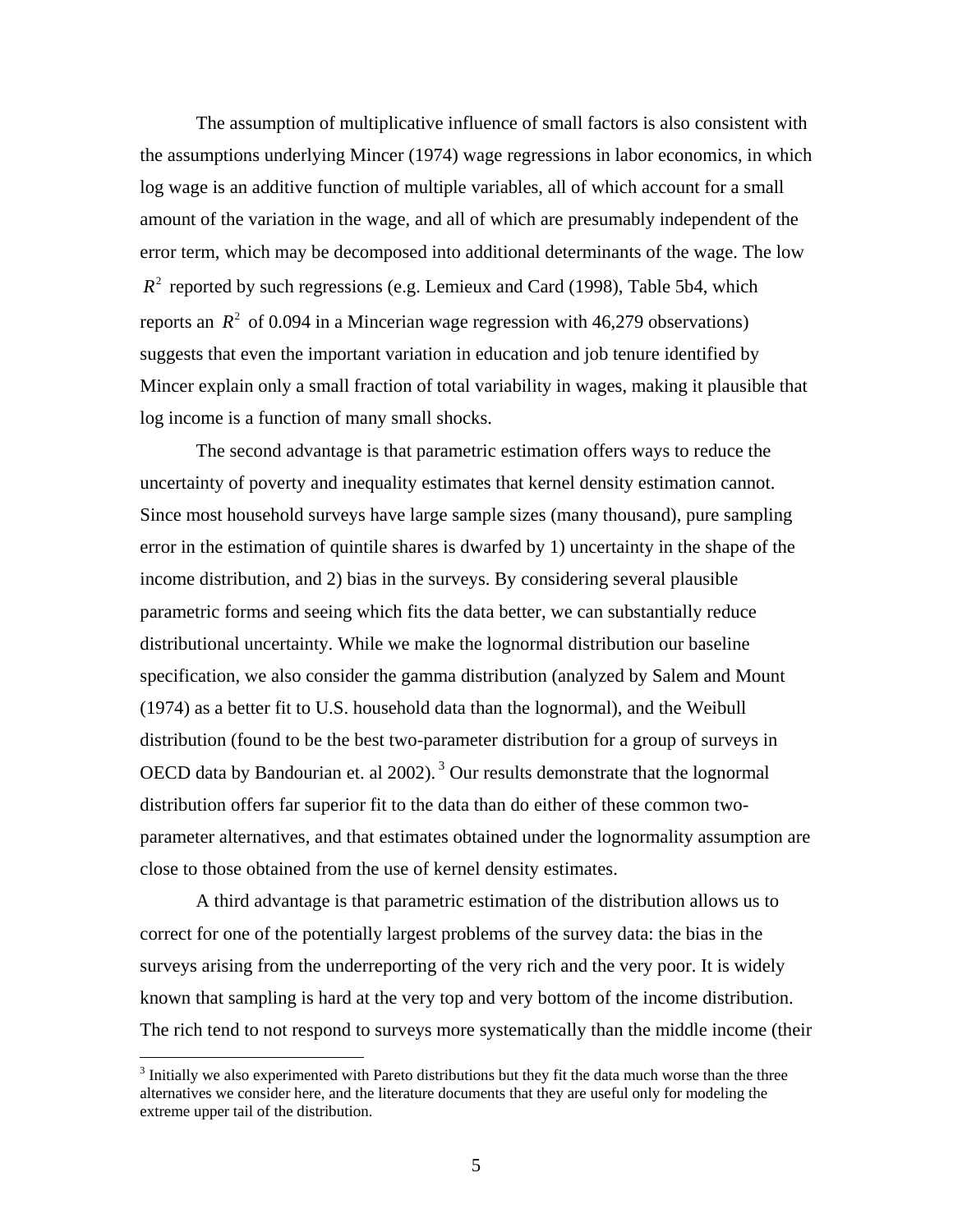houses are less accessible, their time may be more valuable) and they may tend to underreport a larger fraction of their income as they have more incentives to hide. The very poor, on the other hand, may be hard to interview (especially in poor countries) as they do not have identification or a fixed address. It may also be difficult to value the income of the very poor, as it often accrues in kind, rather than in currency. In Section 2.b. of this paper we suggest a methodology that may correct some of this problem under a broad variety of patterns of misreporting, conditional on the distributional assumption.

In our paper, we also check if the conclusions of Sala-i-Martin (2006) are robust to a general sensitivity analysis. We expand the coverage of Sala-i-Martin (2006) to more years (from 1970-2006 rather than 1970-2000) and include 191 countries rather than 138, representing 97.9% of the world's population.<sup>4</sup> We also use an updated and more detailed version of the WIDER-DS database described in Deininger and Squire (1996), which allows us to obtain more comparable data on income distributions over time in a given country. Furthermore, as the performance of China and India is a crucial part of our story, we experiment with multiple alternative specifications, notably breaking down China and India into rural and urban components to better capture the distributional dynamics of these two key countries. We also experiment with different ways to impute distributional information for countries and years for which surveys are not available. Finally, we consider alternative estimates of PPP-adjusted GDP aside from the standard estimates of Heston, Summers, and Aten (2006), and use them to argue that the most important task in an account of convergence is to correctly describe the evolution of country GDP, with within-country distributions playing a secondary role.

Policy discussions of a tradeoff between growth and inequality often struggle to specify a measure of "welfare" that could be used to judge whether a particular reform that increases growth and inequality together is, on net, beneficial. Sala-i-Martin (2006) has documented that the world experienced both GDP growth and a decline in inequality, which increase any sensible measure of welfare, since growth is taken to be good, and inequality is taken to be bad. In this paper, we cease being agnostic on the welfare measure, and present reasons for adopting a specific one: Atkinson's (1970) welfare

<sup>&</sup>lt;sup>4</sup> The U.S. Bureau of the Census International Data Base estimates world population in 2006 to have been 6,554 million people at midyear, with the midyear estimate for 2005 being 6,476 million. Hence, our coverage is nearly universal.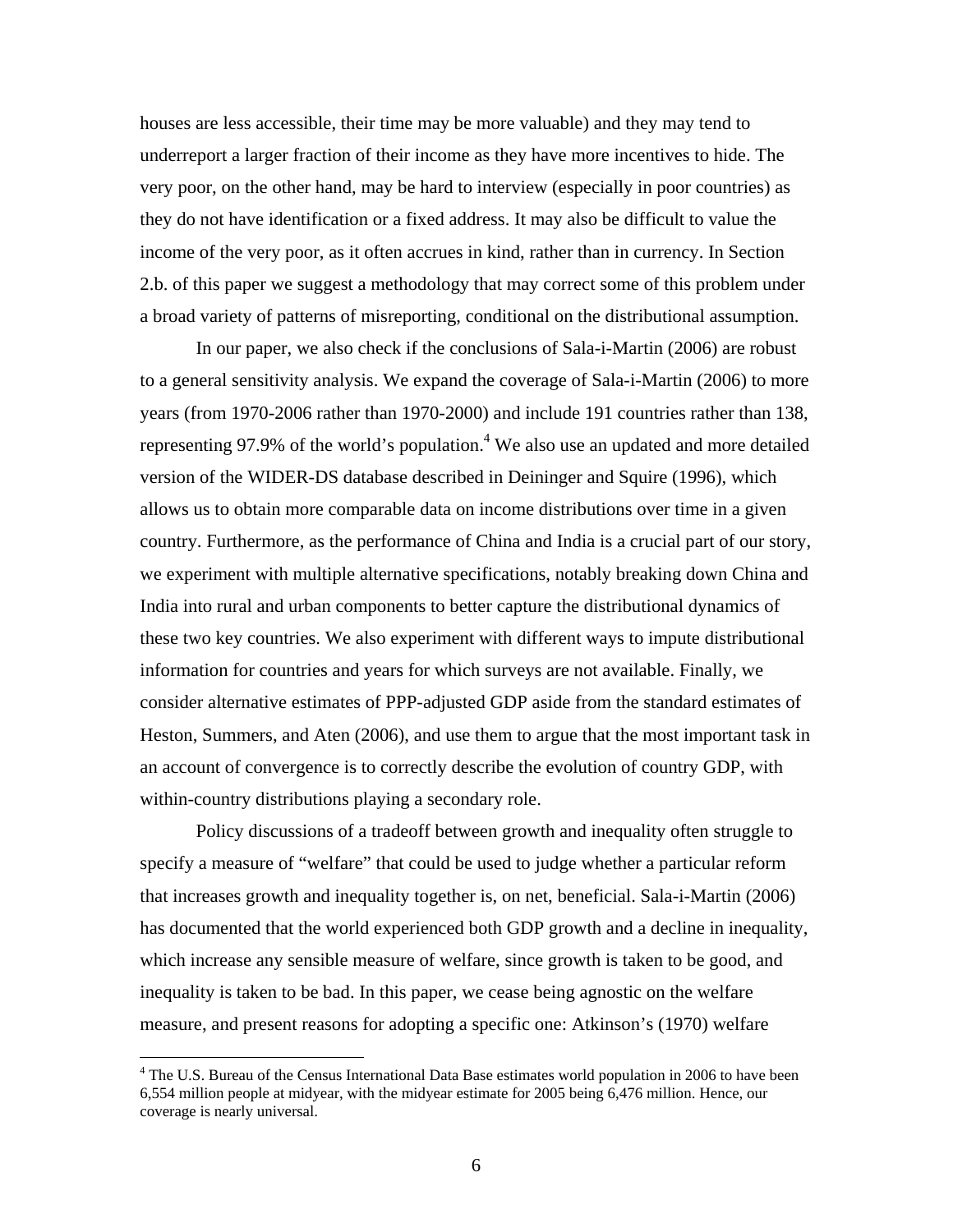index, which can be interpreted as the certainty equivalent of the income distribution considered as a lottery. We argue that sensible variations of this measure of welfare have been moving relatively similarly together, and have not only been growing, but have been growing at increasing rates. We also document the growth in welfare over the period 1970-2006 and find it to be staggering. Finally, we show that the same contentions hold if countries are judged to be the relevant communities for computing welfare, so welfare is an average of all the country distribution certainty equivalents.

The rest of the paper is organized as follows. Section 2 describes the data and the methodology used to estimate the country as well as the world distributions. Section 3 makes some theoretical considerations regarding inequality and welfare indexes. Section 4 describes the baseline distributions for the largest countries and the world distribution of income. Section 5 analyzes the evolution of poverty. Section 6 discusses various measures of inequality and welfare. Section 7 presents regional analysis. Section 8 discusses some sensitivity analysis. Finally, Section 9 concludes.

## **(2) Data and Statistical Procedure**

# *(a)Least-Squares Procedure for Obtaining Distributional Parameters from Surveys*

 We first estimate distributional parameters for country-years for which we have income distribution data in the form of a Gini coefficient and five quintile shares. We use the assumption that the income distribution for each country-year is of a specified parametric form to derive the expressions for the population quintile shares. These formulas are very useful in that they express the cumulative quintile shares as functions of the scale parameter alone. We then estimate the scale parameter by the value that minimizes the sum of squared deviations between the population cumulative quintile share expressions and the actual data. This least-squares method is common in the literature (e.g. Chotikapanich et. al. (2007)), and should generate a consistent, asymptotically normal estimator of the scale parameter, since the sample quintile means are consistent, asymptotically normal estimators of the population quintile means (see Moore (1968)), and the scale parameter estimator is an implicitly defined continuous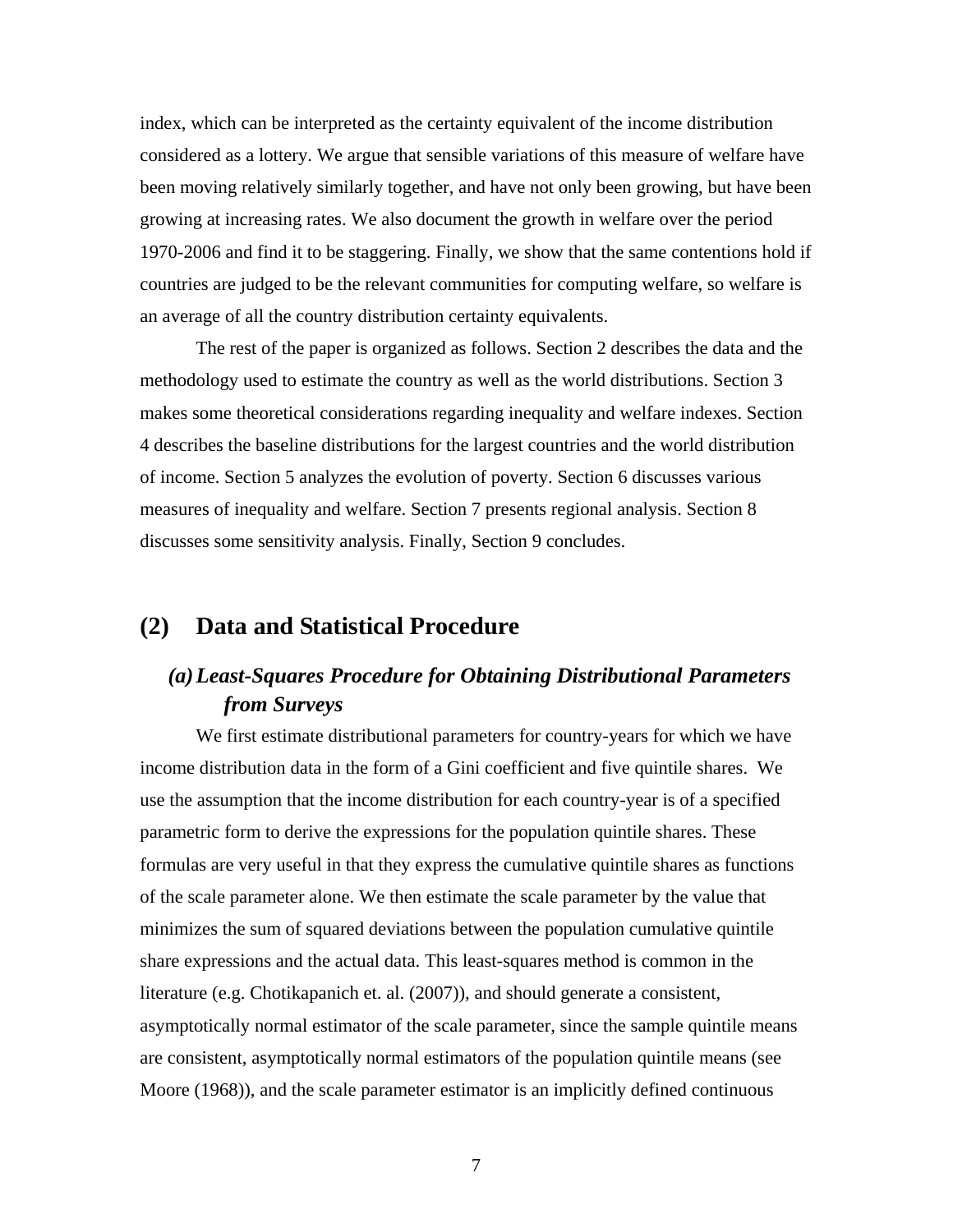function of the sample quintile shares. Since all other estimators that we use are continuous functions of the scale parameter estimator and the national accounts means (which are assumed to be the true mean income values for the respective country-years), all our estimators of the distributional parameters and poverty and inequality measures should be consistent and asymptotically normal. We then estimate the location parameter of the parametric distribution from the scale parameter and the national accounts mean, and thus define the distribution of income for each country-year completely. This allows us to get point estimates of the poverty and inequality measures for each country-year, and hence for the world as a whole for any year.

 An alternative and often used method (Quah 2002) is to compute the scale parameter by inverting the Gini coefficient. If our distributional assumptions are correct, these two methods should be identical, as the Gini coefficient is also a continuous function of the scale parameter of each distribution under consideration. We have computed some poverty and inequality estimates using this method, but we have chosen to retain the quintile share method for our baseline specification in order to be able to perform the survey misreporting adjustment described below, and to ensure greater comparability with Sala-i-Martin (2006), which did not use Gini data.

 After computing the least-squares scale parameter of each distribution under consideration, we use the distributional assumption to compute the Gini coefficient resulting from the scale parameter. We use these coefficients both as our estimates of the population Gini coefficients, and as data for accounting for inequality in country-years for which surveys are not available, since the Gini coefficient is a one-dimensional distribution-independent summary of the inequality of a distribution.

# *(b)Estimation of Distributions for Country-Years with No Inequality Data*

Following the current literature, we break up our sample of countries into regions, roughly corresponding to the World Bank region definitions.<sup>5</sup> Following Sala-i-Martin

<sup>&</sup>lt;sup>5</sup> The regions are: East Asia (excluding Japan and Hong Kong), South Asia (the Indian subcontinent including Afghanistan), Sub-Saharan Africa, Middle East-North Africa, Latin America (including Caribbean), Eastern Europe (Soviet Bloc satellites), the (former) Soviet Union, and the OECD (North America excluding Mexico, Western Europe, and Japan) . There are a few non-OECD countries with high income (Cyprus, Israel, Hong Kong, Macao and Singapore) but they are negligible for the analysis.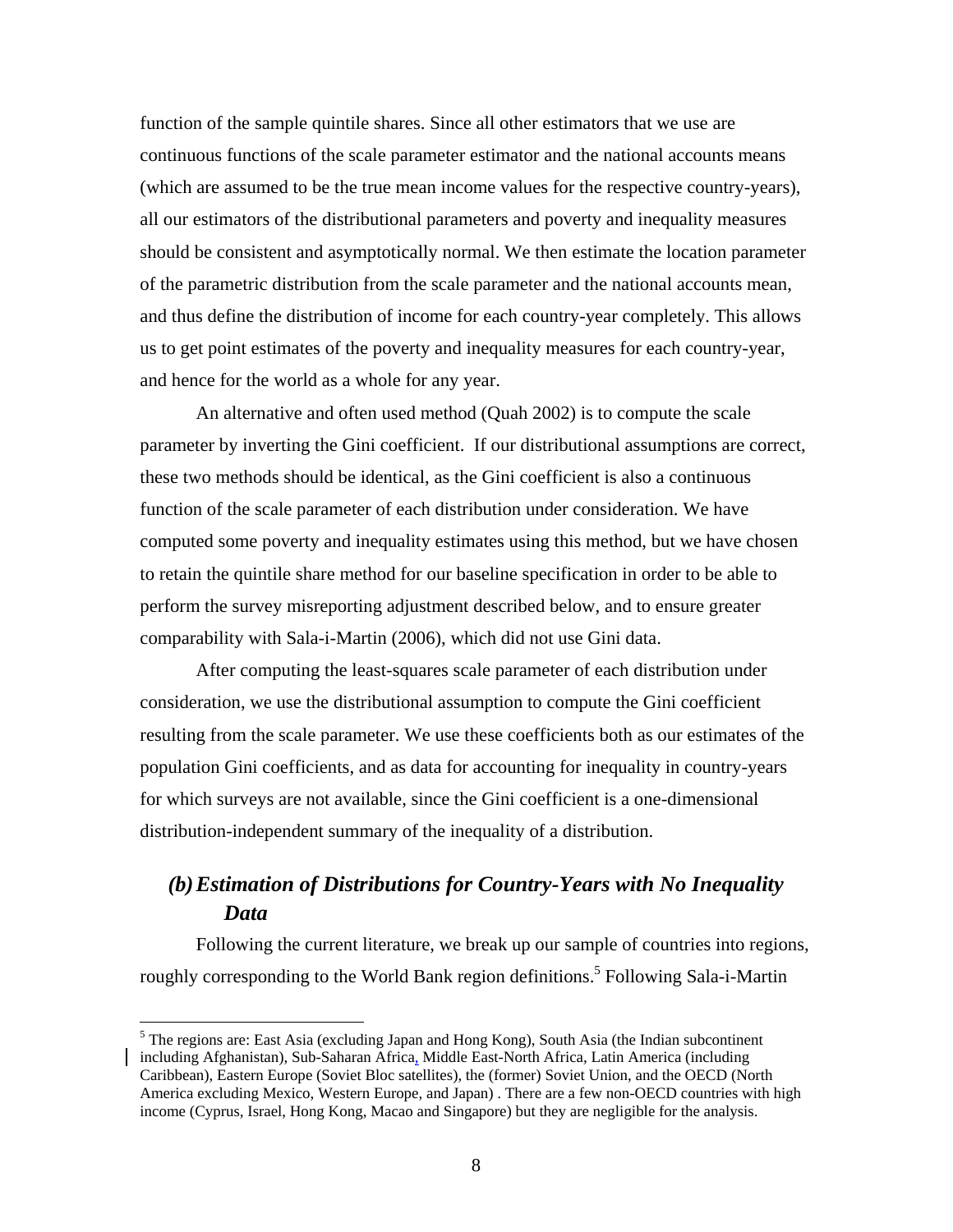(2006), we also divide the countries into 3 groups according to survey availability. For each group, we use a separate procedure to interpolate, extrapolate or impute the Gini coefficients for country-years with no inequality data. After we have obtained Gini coefficients for all country-years with GDP data, we use the Gini and the GDP to solve for the scale and location parameters of all income distributions.

#### **Group I – countries with several years of distribution data**

For each country in Group I, we calculate the Gini coefficients of years with no income distribution data that are WITHIN the range of the set of years with data by interpolation of the implied Gini time series for the country, where the implied Ginis have been derived from the least-square minimizing scale parameters. Since there is no interpolation method to use that is suggested by theory, we experiment with three methods that satisfy an appealing property: the interpolated series between two data points is a monotonic function in the direction of the data points. This property is implied by the assumption that the survey data captures all turning points of the Gini series for all countries with multiple data points, which may be plausible.<sup>6</sup> All these methods imply virtually identical poverty and inequality measures, whether for the world or for regional aggregates. Calculating Gini coefficients for years with no data that are OUTSIDE the range of the WIDER surveys is more difficult, as we do not even know the direction of changes in inequality, so our previous method does not work. We therefore use one of the three extrapolation methods described below: projecting Gini coefficients horizontally into the extrapolation period, projecting Gini coefficients linearly, or a mixture of the two.

#### **Group II – countries with only one year of distribution data.**

 $\overline{a}$ 

We keep the single year of data, and impute the Ginis for other years to have the same deviations from this year as does the average Gini time series taken over all Group I countries in the given region, relative to the year for which we have data for the given

<sup>&</sup>lt;sup>6</sup> It may be argued that surveys are rarely conducted during extreme rises in inequality because these are accompanied by social unrest, and if so, we do not record these jumps in our estimates. However, since we are concerned with inequality trends, our task is to record persistent rises in inequality rather than the temporary effects of crises. Presumably, surveys conducted with regularity should capture a permanent change in the level of inequality.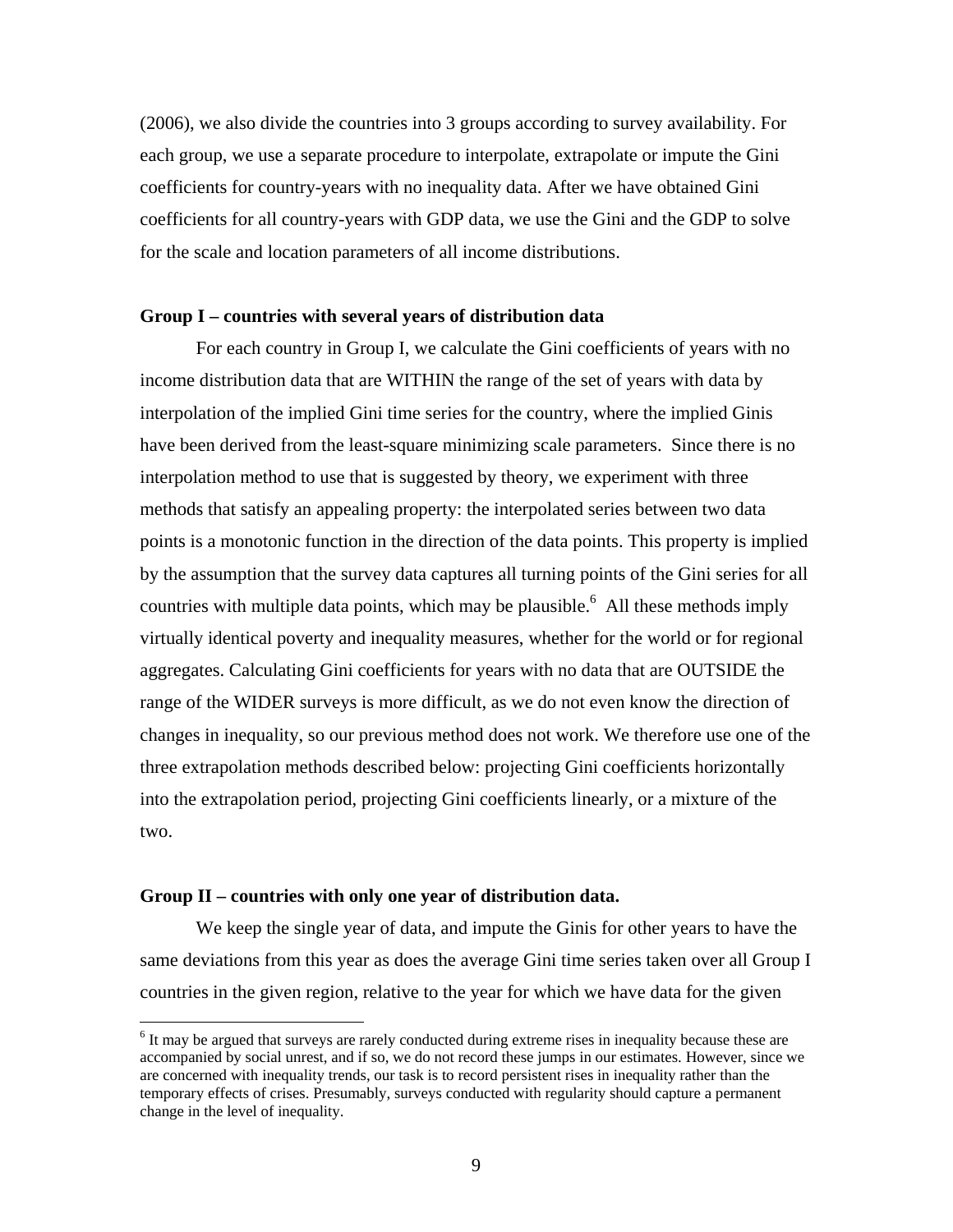country. Thus, we assume that the country's inequality dynamics are the same as those of its region, but we use the single data point to determine the level of the country's income distribution.

#### **Group III – countries with no distribution data.**

We impute the average Gini time series taken over all Group I countries in the given region.

#### *(c) Reconstruction of GDPs of Special Countries*

For any GDP series, we perform several aggregations (or disaggregations) in order to analyze urban/rural China and India, the Soviet Union, Germany, and Czechoslovakia.

 To disaggregate China into urban and rural components, we use rural population share and rural and urban mean income data (in yuan) from Chen-Ravallion (2007) and from the Chinese Statistical Yearbook. To take advantage of the different time ranges of the two sources, we construct hybrid series for the rural and urban mean incomes by regressing the Chen-Ravallion series on the Statistical Yearbook series and extending the Chen-Ravallion series using the predicted values. We are then able to compute the fraction of GDP held by the rural population in China for the years 1978-2005, and we extend this series by extrapolation on the basis of the trends in the first two and last two observations.

 To disaggregate India, we use rural and urban survey mean income data from POVCAL, and rural population share from the World Bank. We interpolate both mean income series by means of piecewise cubic splines, and construct the fractions of national GDP held by the urban and rural populations from these series. We use these fractions to construct urban and rural GDPs from the sources of GDP data that we use.

 To construct the USSR aggregate for 1970-1989, we calculate Soviet GDP as a population-weighted average GDP of all the constituent republics in 1990, and use the growth rates from PWT 5.6 (Summers and Heston, 1991) to impute Soviet GDP for the 1970s and 1980s.

 To disaggregate Germany into East and West for 1970-1989, we compute the East German GDP by using the fraction of all-German GDP held by East Germany and East German growth rates in the PWT 5.6 dataset.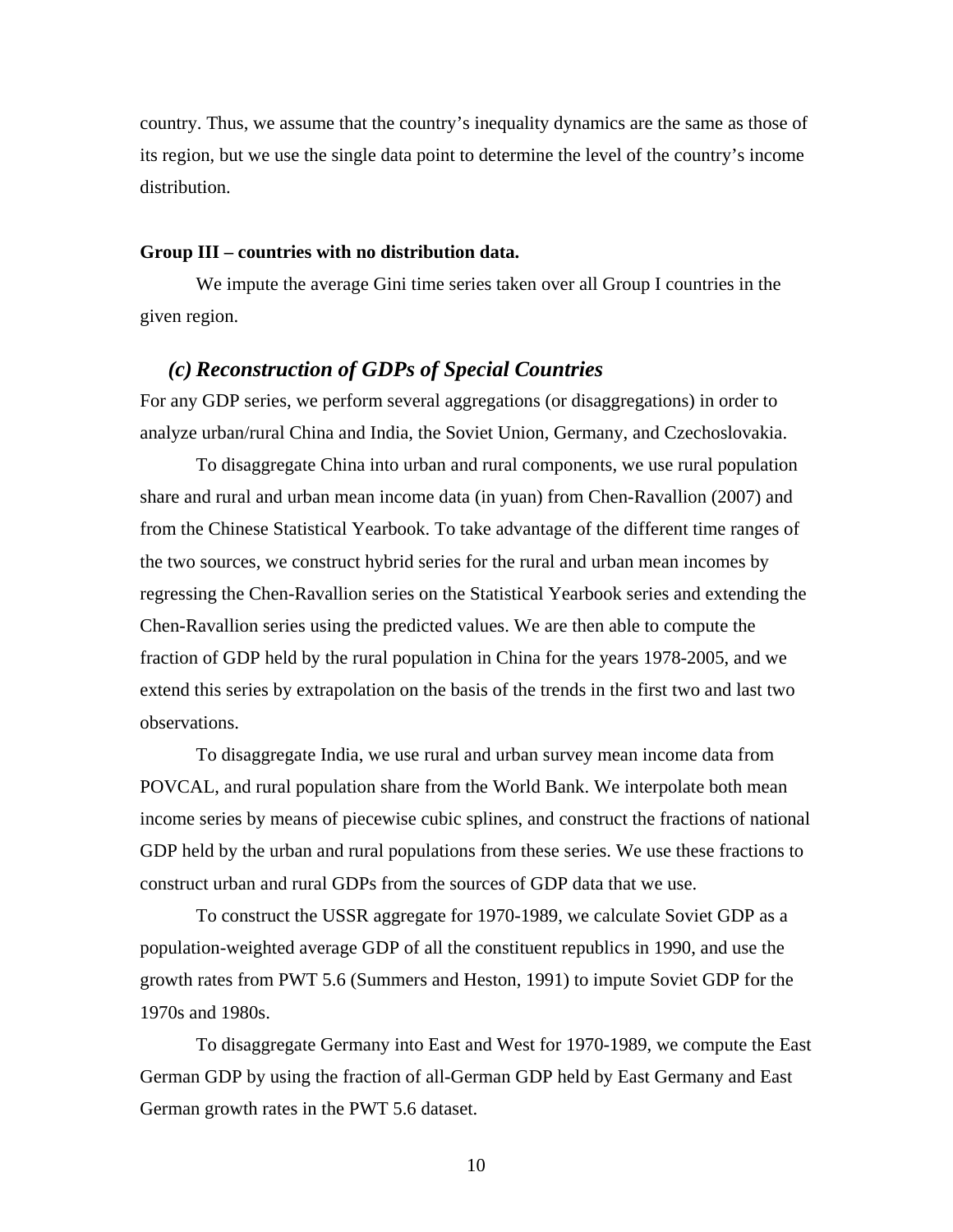To aggregate Czechoslovakia, we compute the Czechoslovak GDP in 1990 from Czech and Slovak GDPs, and use Czechoslovak growth rates from PWT 5.6 to compute Czechoslovak GDP for the years 1970-1989.

#### *(d)Sensitivity to GDP*

 We compute the world distribution of income for 3 different sources of GDP. These are 1) the Penn World Tables data from the 6.2 edition, 2) World Bank data from 2007, and 3) data from Angus Maddison's website, dated 2007. We normalize all the GDP data by scaling the World Bank and Maddison data to coincide for U.S. GDP in 2000. Hence, we express all figures in constant 2000 international dollars, as does the PWT.

 We also extend both the PWT62 and the WB GDP series to span the period 1970- 2006. The PWT62 series spans the period 1970-2004, whereas the WB series spans 1975- 2006. For years in which GDP is available from only one series, we impute its growth rate for the other series. For some countries, GDP is not available for the last few years for any series, so rather than dropping these countries from our analysis, we forecast GDP in these years by assuming that the growth rate of GDP is a 4-year moving average. The effects of this forecasting procedure are very small; for the PWT62 series, only the years 2004-2006 are affected, with 1-3% of the world population affected each year.

#### *(e)Income Surveys*

 We divide the surveys in the WIDER-DS database into groups according to the country in which the survey was conducted, and according to the survey description provided in the WIDER-DS database. Specifically, all the surveys in a given survey group have the same area cover, population cover, age cover, income sharing unit, unit of analysis, equivalence scale, definition of income, primary source and secondary source of the survey. We select the surveys from the WIDER-DS database for each country by finding the set of survey groups that gives the longest time coverage, while having all groups be temporally disjoint (with overlap of at most one year between successive groups), and having all groups be based on the same definition of income, if possible. If we choose to use consumption surveys, we perform an adjustment procedure that parallels Bhalla (2002), which is described in Appendix C. For African countries, we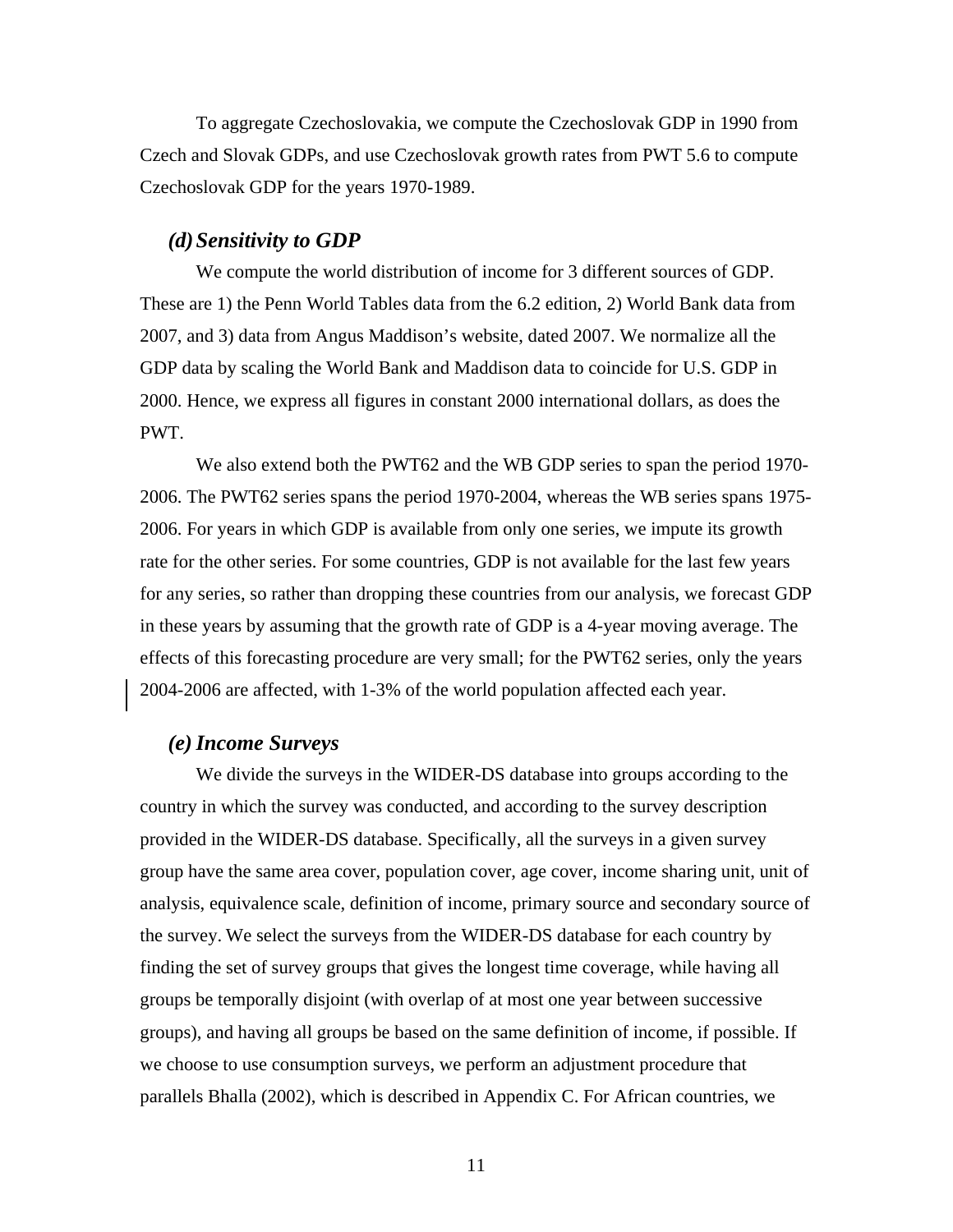include all surveys regardless of income concept, since survey coverage is sparse. For China and India rural and urban surveys, we use income and consumption data from the World Bank POVCAL database.

 The WIDER-DS dataset has been criticized for its sparseness of coverage and for the potential comparability problems between its surveys owing to differences in the definition of income (gross or net) and to differences in adjustments for household size (Atkinson and Brandolini (2001)). While these may be severe problems for estimating the level of world inequality in a particular year, these problems are far less serious when analyzing changes in inequality across time. The single most important danger of survey heterogeneity would be if surveys tended to switch to reporting a more equally distributed type of income (net income over gross income, for instance) over time within countries. However, this problem does not occur for the largest countries in our sample (China, India, Indonesia, Bangladesh, Pakistan, Nigeria, Ethiopia, and the US), which account for an overwhelming proportion of the world population, so we do not believe that income concept heterogeneity is a serious problem in our calculations.

It is particularly important for our purposes to correctly estimate the changes in income distribution for the two largest fast-growing countries in the sample: China and India. Since we have survey and GDP data on the rural and urban sectors of both countries, and since development often proceeds differently in urban and rural parts of a country, we find it important to consider these sectors separately. We experiment with three options: 1) China and India are treated as unitary countries, 2) China and India are broken up into rural and urban sectors, and only income surveys are used for China, and 3) China and India are broken up into rural and urban sectors, and both income and consumption surveys are used for China. Including Chinese consumption surveys violates the spirit of our survey-selection methodology, but may be warranted on the grounds that the surveys move together, and we should make an effort to incorporate all the information about China that is available. We use option 2 in our baseline as a compromise between methodological consistency and maximal incorporation of information.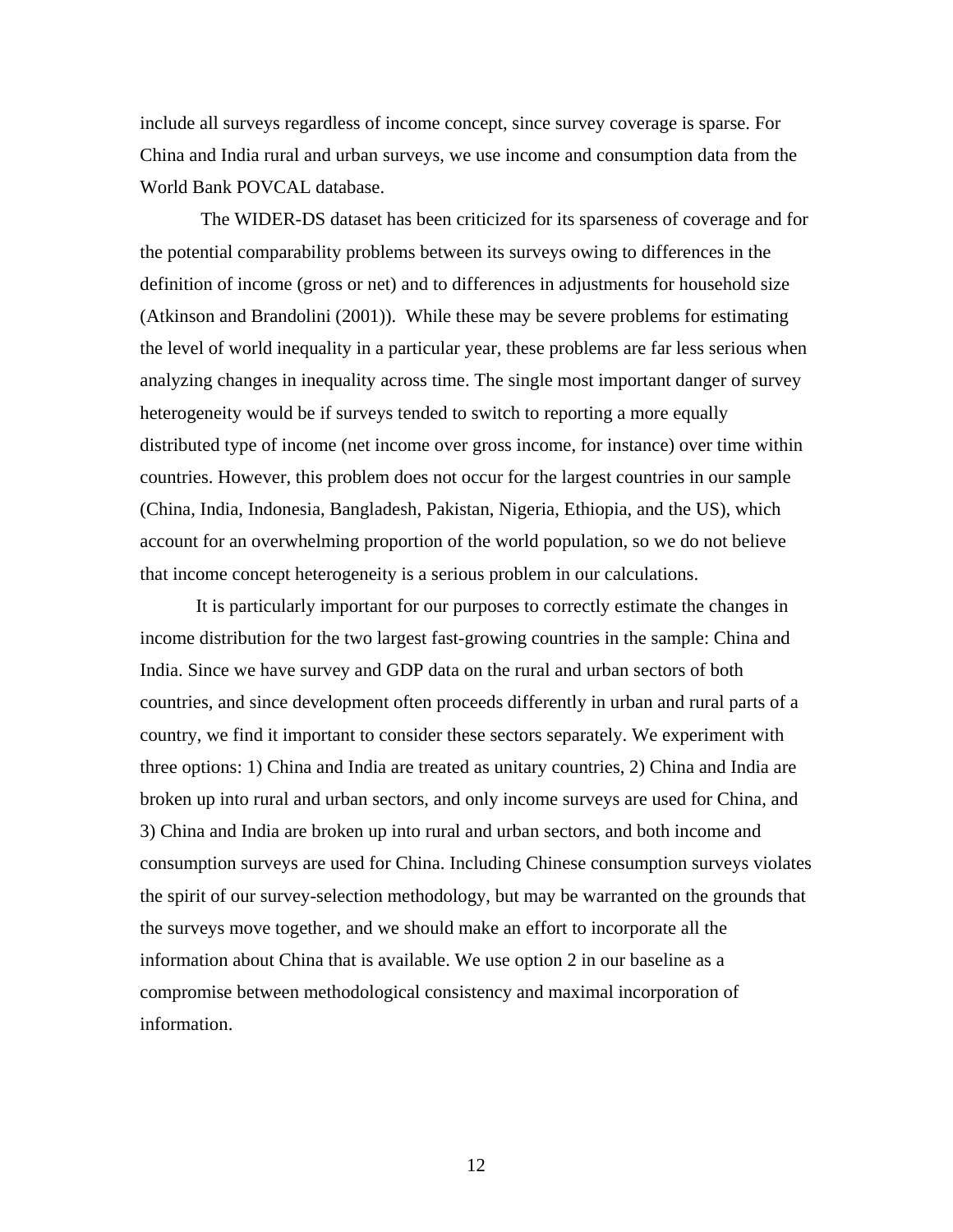Overall, we use 1069 surveys, which directly cover over 25% of the world population in an average year in the baseline case.<sup>7</sup> Since we have 193 countries or subdivisions of countries covered by separate surveys (the 191 countries, plus rural components for China and India), we have on average 5.5 surveys per country, or one survey every six country-years of the sample period. Given the inconsequentiality of the interpolation method for the estimates (which we show in section 8.a), a better measure of the quality of the survey coverage is the percentage of the world population in each year that is either covered by surveys directly or is subject to interpolation. This number rises to 85% or more for all years from 1980 to 1998 for the baseline case. Under our alternative survey selection regimes for China and India, coverage is even better: it is over 64% before 2003 if China and India are treated as single countries, whereas it is over 64% from 1980 to 2003 if consumption surveys for urban and rural China are considered.

#### *(f) Sensitivity to the Interpolation Method*

We compute estimates for three methods of interpolation: 1) nearest-neighbor interpolation, 2) linear interpolation, and 3) piecewise-cubic Hermite polynomial interpolation (PCHIP). All these methods satisfy a monotonicity assumption, by which interpolated values change (weakly) monotonically, without leaving the interval defined by the true values of the measure between which interpolation takes place. The purpose of varying interpolation methods is to demonstrate that the main results of falling poverty and inequality are largely invariant to changes in assumptions about years for which we do not have surveys. We use PCHIP in our baseline specification, as it allows Ginis to vary smoothly from year to year, without introducing arbitrary kinks or discontinuities.

#### *(g)Sensitivity to the Extrapolation Method*

 $\overline{a}$ 

We experiment with three methods of extrapolation: 1) remaining agnostic about changes in inequality and assuming that the Gini coefficient remains constant at its latest (earliest) value for the extrapolation period, 2) assuming that the trends closest to the

 $<sup>7</sup>$  Of these 1069 surveys, 85 lie outside the period of interest, and are used in order to replace extrapolation</sup> with interpolation for the early part of the period. These surveys tend to be post-independence surveys in Africa, or republic-wide studies in the USSR in the late 1980s. Hence, we have 984 surveys in the period of interest proper.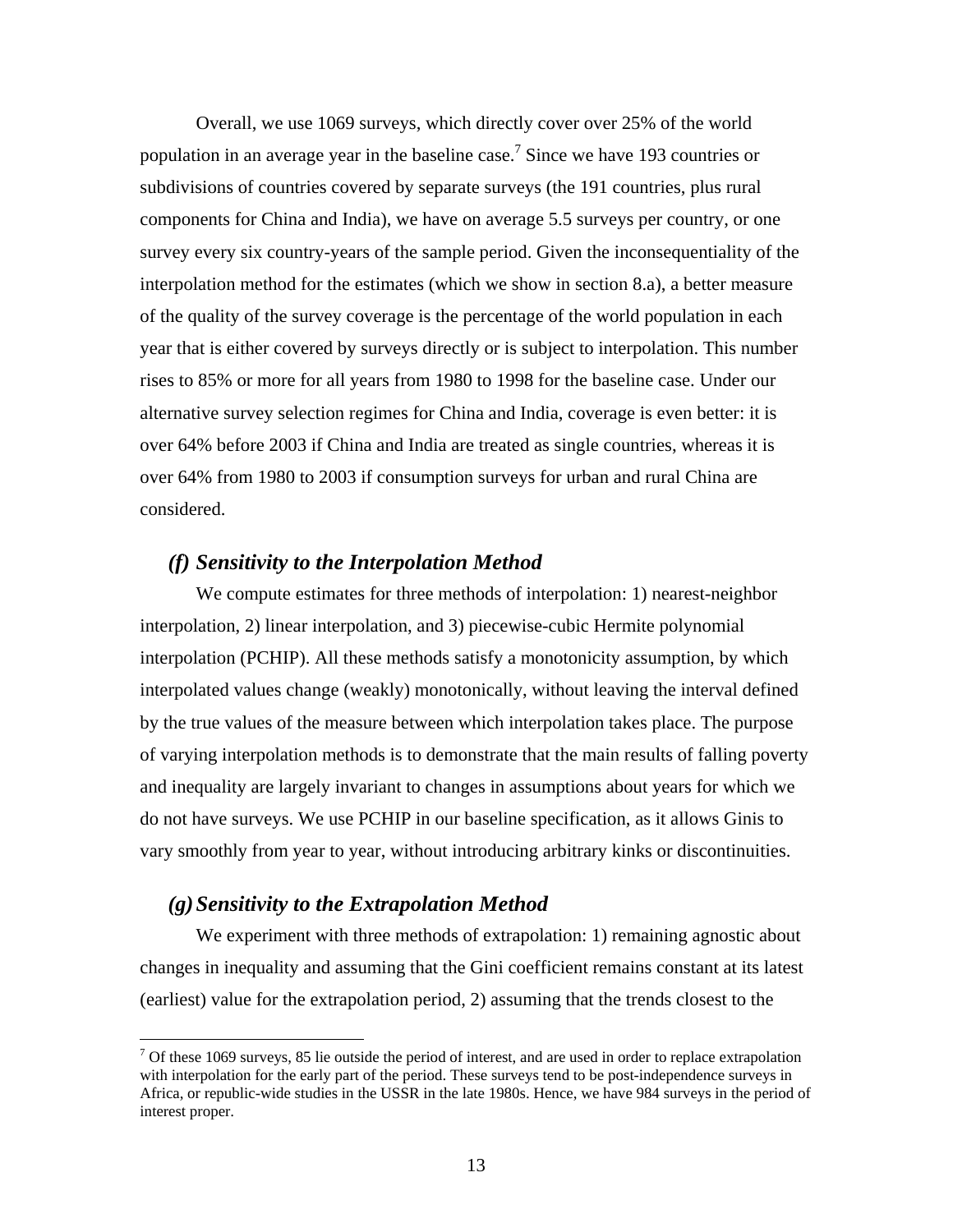extrapolation period in the survey data continue unabated and extrapolating linearly using the slope of the Gini coefficient between the last two data points, and 3) a mixture of the two methods in which we assume the Gini coefficient to remain constant into the extrapolation period, except if the last two years before the extrapolation period both have true survey data. The last method is a way of taking account of recent trends only if they are "strong." For some country-years, the latter extrapolation methods lead to the Gini coefficient violating its range in the unit interval. To keep all Ginis within historical bounds while allowing them to potentially rise or fall a large amount, for the countries for which extrapolations violate the range of the Gini in the survey data (from 0.17 to 0.81), we downweight in absolute value the changes in the Gini by a factor of  $\delta^i$ , where *i* is the distance between the given year and the last (or first) year with survey data, and  $\delta$  is a discount factor chosen to make the Gini coefficient attain the boundary of the empirical range in 2006 (or 1970 if we are extrapolating backwards). $8$ 

To avoid unnecessary proliferation of variations, we vary extrapolation methods and interpolation methods together: we use PCHIP splines with horizontal projection, linear interpolation with linear extrapolation, and nearest-neighbor interpolation with the hybrid method. As it will be shown that the interpolation methods are largely equivalent, we consider that no generality is lost by so doing.

#### *(h)Sensitivity to Functional Forms*

 $\overline{a}$ 

We compute estimates for three types of parametric distributions – the lognormal, gamma and Weibull – as well as for kernel density estimates from Sala-i-Martin (2006). These distributions were chosen for their tractability and for their popularity in income distribution analysis. All our parametric distributions come from two-parameter locationscale families, which allows us to use the estimation framework described above. In addition to computing worldwide estimates for all these distributions, we also consider estimates that would result from different countries possessing distributions with different functional forms. We assign to each country the distribution that minimizes the sum of

<sup>&</sup>lt;sup>8</sup> Informal analysis of the Gini coefficient time series resulting from interpolation and extrapolation suggests that option (1) presents more plausible inequality dynamics than does option (2); the extreme values of the Gini in the series are attained far more frequently in the extrapolation period using linear extrapolation than using nearest-neighbor extrapolation. Therefore, linear extrapolation should be considered as a "sensitivity analysis" for extreme changes in inequality based on recent trends.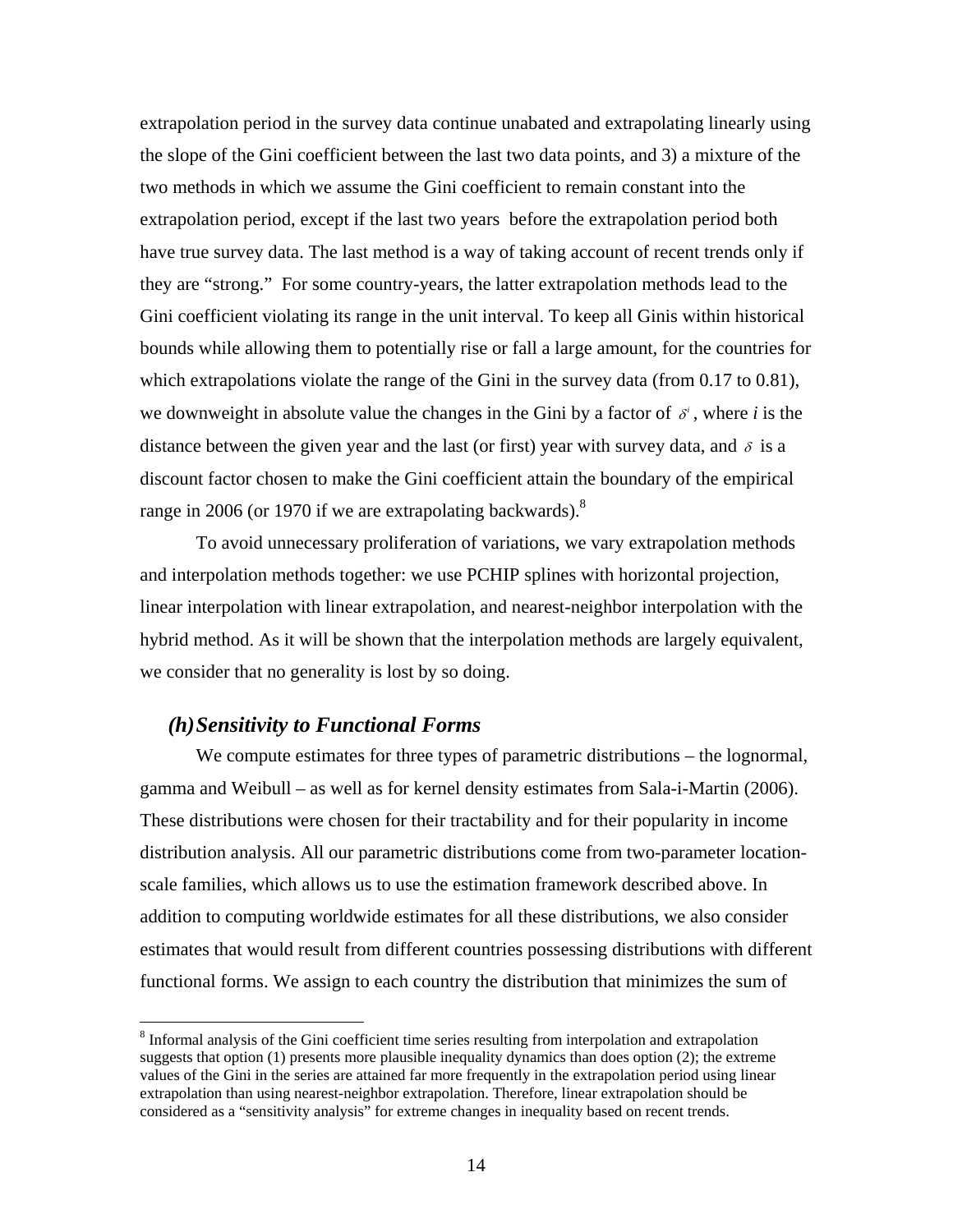squared deviations between the survey cumulative quintile shares and the cumulative quintile shares of the optimal parametric distribution across all three functional forms across all available surveys. $9$  We present estimates from the resulting "optimal" world distribution along with the other estimates.

#### *(i) Survey Misreporting Adjustment*

 The fact that we are working with parametric distributions allows us to go further than Sala-i-Martin (2006) by explicitly controlling for a wide range of potential misreporting problems in the surveys. It is known (Deaton (2005)) that concerns with household surveys often arise from their inability to assess the income of very poor or very rich people, either owing to income censoring at the top, or to difficulties in converting in-kind income into monetary equivalents. However, under the assumptions that 1) individuals are placed correctly into quintiles, and 2) measurement error is present only for individuals in the first or last quintile, the ratios of the middle three quintiles to the sum of the middle three quintiles are measured correctly, since these statistics involve only the observations on the middle three quintiles. Under the assumption of known parametric form of the distribution, it is easy to compute these quintile share ratios, and to estimate the scale parameter of the distribution as the minimizer of the sum of squares of the deviations of these expressions from their values in the data. We will do this in section 8.d.

#### *(j) Summary: Baseline Specification*

We present our results by considering variation on one parameter from a baseline specification. Our baseline estimates involve the following assumptions:

- 1. We use GDP data from PWT 6.2
- 2. We break up China and India into urban and rural components, and use POVCAL surveys for within country inequality. For China, we use the rural and urban income surveys only; we exclude the consumption surveys.
- 3. We use piecewise cubic splines to interpolate between available survey data, and extrapolate by horizontal projection.

<sup>&</sup>lt;sup>9</sup> For Group 3 countries, we use the distribution that is most frequently optimal among all other countries.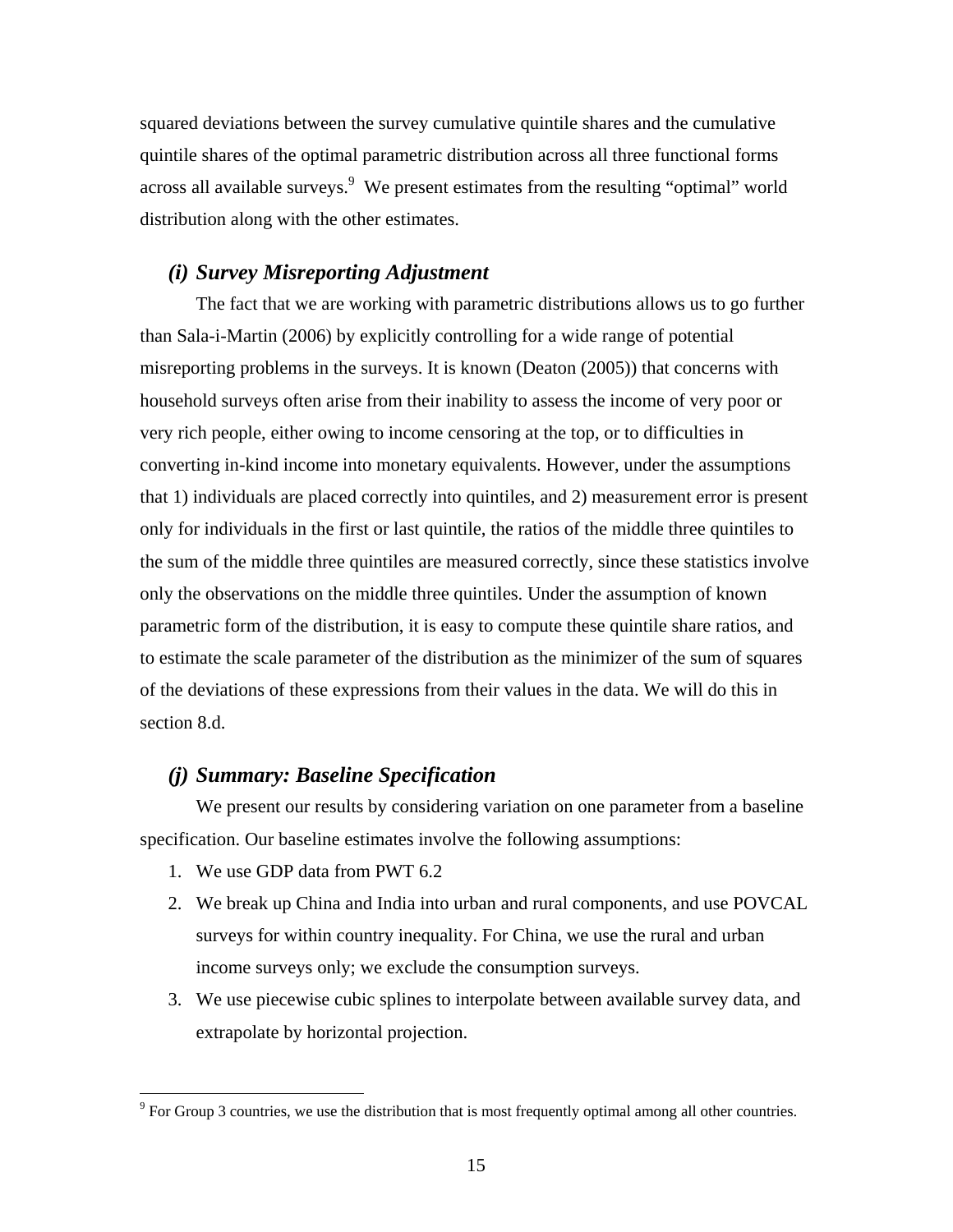4. We assume that the distributions in all country units (countries or rural / urban subdivisions) are lognormal, and compute scale parameters from quintiles.

These assumptions veer towards avoiding making too many assumptions or comparing potentially incomparable series. We use quintiles in order to be able to assess the effect of the survey adjustment procedure. The lognormality assumption and the use of quintiles are also most consistent with the work of Sala-i-Martin (2006).

## **(3) Inequality and Welfare: Theoretical Considerations**

While the headcount ratio is the prevalent measure of poverty, there exists no parallel focal measure for inequality. We therefore present several indices that we consider to be particularly well-founded as measures of inequality, as well as several widely cited indices. Specifically, we consider percentile ratios, the Gini coefficient, the Atkinson indices, and the generalized entropy indices, which include the Theil index and the Mean Logarithmic Deviation.

 The Atkinson inequality indices arise as a natural extension of the Atkinson welfare measures. Since there is no unique basis for making interpersonal comparisons of welfare, one can argue that these (and all other) welfare measures are arbitrary; however, the Atkinson welfare measures have a non-arbitrary interpretation that seems compelling. The Atkinson welfare index (or equally-distributed income) is given by:

$$
Y = \left(\int x^{1-\gamma} dF\left(x\right)\right)^{\frac{1}{1-\gamma}} = E(X)\left(1 - A(\gamma)\right)
$$

where *x* is income, *F* is the distribution of income, and  $\gamma$  is the coefficient of inequalityaversion of the society.<sup>10</sup> The Atkinson welfare measure immediately suggests a measure of inequality: the ratio between the "risk premium" and the expected value of the income distribution, which is  $A(\gamma)$  in the formula above. The Atkinson inequality index satisfies the conventional axioms of inequality measures -- anonymity, aversion to meanpreserving spreads (the principle of transfers) and invariance both to population and income scale. As is described in Atkinson (1970), the Atkinson welfare index can be viewed as the certainty equivalent for a person with a CRRA utility with risk aversion

<sup>&</sup>lt;sup>10</sup> The index for  $\gamma = 1$  is the limit of the general expression, which is  $\exp\left(\frac{\ln(x) dF(x)}{\ln(x)}\right)$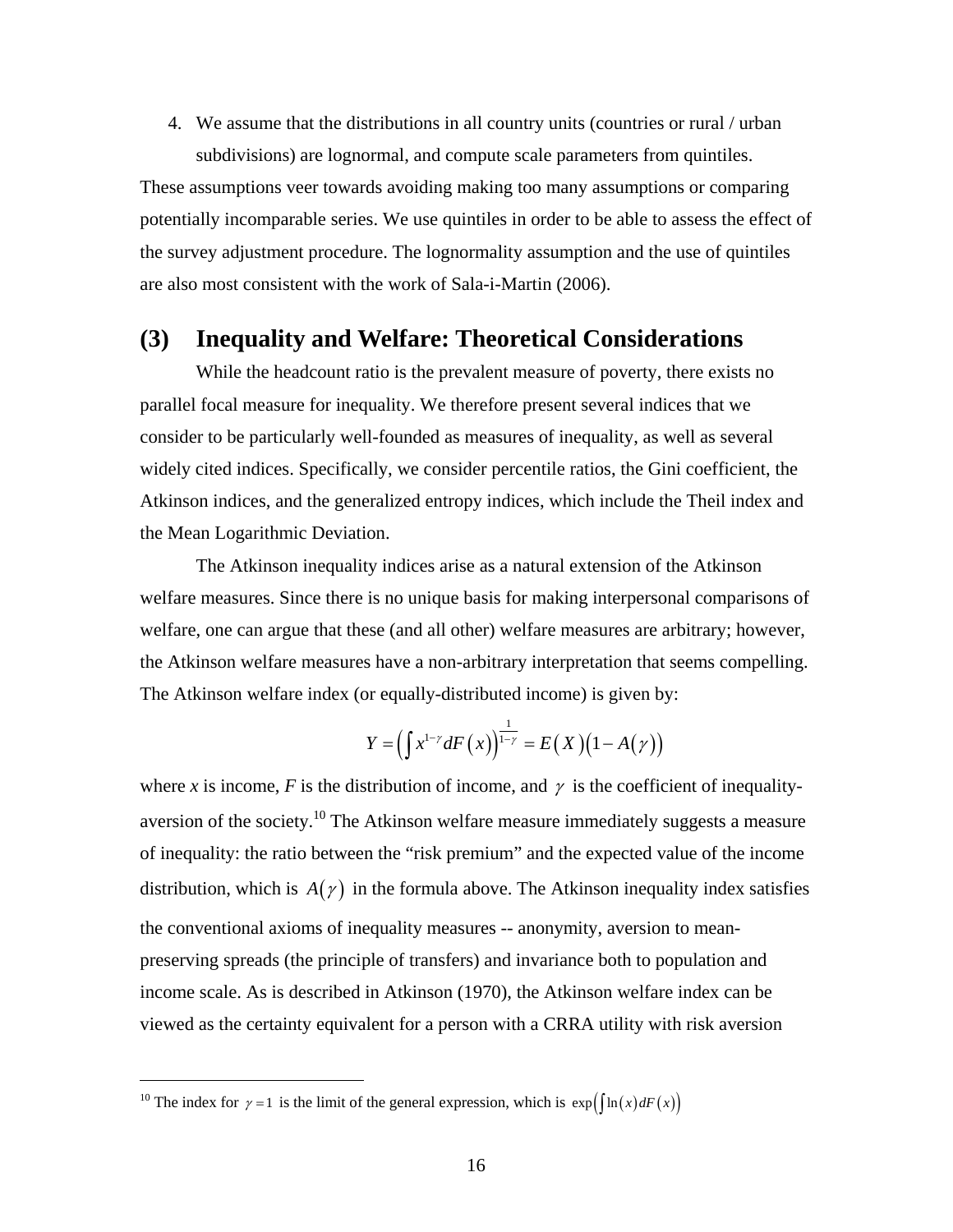parameter  $\gamma$  of a lottery over payoffs, in which the density is equal to the distribution of income. Hence, the Atkinson welfare index is the sure income a CRRA individual would find equivalent to the prospect of being randomly assigned to be a person within the community with the given distribution of income, and provides a representation of a CRRA individual's preferences over joining societies with given distributions of income "behind the veil of ignorance" of her position within them. This rating presumes that the good society is one that would be chosen by rational (expected utility-maximizing) agents under the veil of ignorance, which draws on the ideas of Vickrey (1960) and Harsanyi (1955). The insight of the Atkinson approach is a recognition that the growth-inequality tradeoff may be viewed as a risk-return tradeoff (at least if income is the only desideratum and if the income distribution is regarded as stable), which can be analyzed using the standard tools of economics. Any individual evaluator can use the Atkinson welfare index representing her risk aversion to assess her preferences over joining the given societies under the veil of ignorance.

 The adaptability of the Atkinson index to the preferences of the evaluator may be seen as a shortcoming because the risk aversion coefficient  $\gamma$  is left undetermined. As an alternative, we consider the most famous inequality index, the Gini coefficient. The Gini coefficient has been used since the 1910s (specifically Gini (1912)), but it has been more recently endorsed by Amartya Sen as a distribution-free inequality index that represents the views on inequality of a society with very general distributional preferences. Specifically, the Sen welfare index (Sen, 1976), which is given by

# $S = E(X)(1 - G)$

with G being the Gini coefficient, represents the welfare judgments of a society in which the Pareto weights of individuals depend on their rank by income, are determined by the rule that the differences between the weights of successively ranked individuals are the same (Sen, 1974), which reflects a strong form of inability to make judgments about income magnitudes. The Gini coefficient is better known than Atkinson's measures, but is less tractable mathematically.

 Related to the Atkinson indices are the generalized entropy (GE) indices, defined by the formula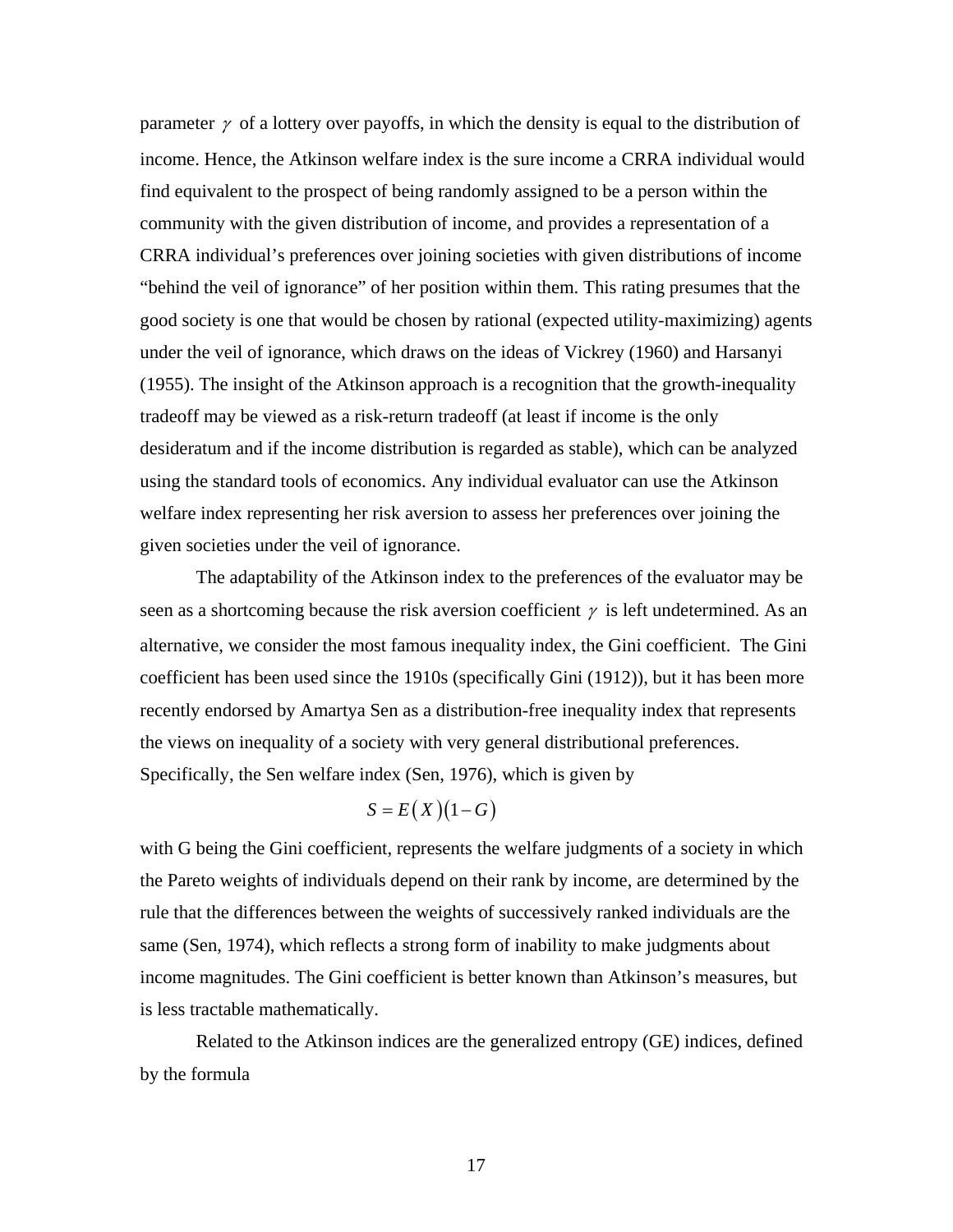$$
GE(\alpha) = \frac{1}{\alpha(1-\alpha)} \left[ 1 - \frac{\int x^{\alpha} dF}{\mu^{\alpha}} \right]^{11}
$$
 for all real  $\alpha$ 

For  $\alpha$  <1, for each GE( $\alpha$ ), there exists an ordinally equivalent Atkinson *A*( $1-\alpha$ ) index. The GE family includes the Theil index  $(GE(1))$ , the mean logarithmic deviation  $(GE(0))$ , and the square of the coefficient of variation  $(GE(2))$ . One attractive feature of the GE family is the additive decomposability of the indices into inequality between and within subgroups, making it an ideal tool for analyzing changes in between-country inequality as opposed to within-country inequality. Between-country inequality is the inequality there would exist if all citizens within each country had the same level of income; Within-country inequality is the inequality there would exist in the world if all countries had the same level levels of per capita income but kept their different sizes and within-country dispersions (and it tends to be a weighted average of each country inequality measure, where the weights are proportional to the size of the country).The drawback of GE indices is that their range varies with  $\alpha$ , making them more difficult to interpret than Atkinsons.

#### *Theoretical Parameter Restrictions*

 We begin by noting that while GE and Atkinson indices can be defined for all parameter values  $\alpha$  and  $\gamma$ , we find it sensible to restrict the sensitivity analysis to indices with parameters in the unit interval. Indices outside the unit interval are statistically fragile, and have pathological properties that challenge our intuition of inequality comparisons. These problems are particularly acute when gamma or Weibull distributions are used, owing to the fact that not all their negative moments exist. Specifically, it can be shown that if for any  $\epsilon$ , the researcher is given the income distribution on an interval  $[a, M]$  containing  $1-\varepsilon$  of its mass, and is in addition given the mean of the entire distribution, the researcher cannot bound from above an inequality

$$
GE(0) = -\int \ln\left(\frac{x}{\mu}\right) dF, GE(1) = \int \frac{x}{\mu} \ln\left(\frac{x}{\mu}\right) dF, and A(1) = 1 - \frac{\exp\left(\int \ln(x) dF\right)}{\mu}
$$

<sup>&</sup>lt;sup>11</sup> For  $\alpha = 0, \alpha = 1$ , and  $\gamma = 1$  these indices are given by: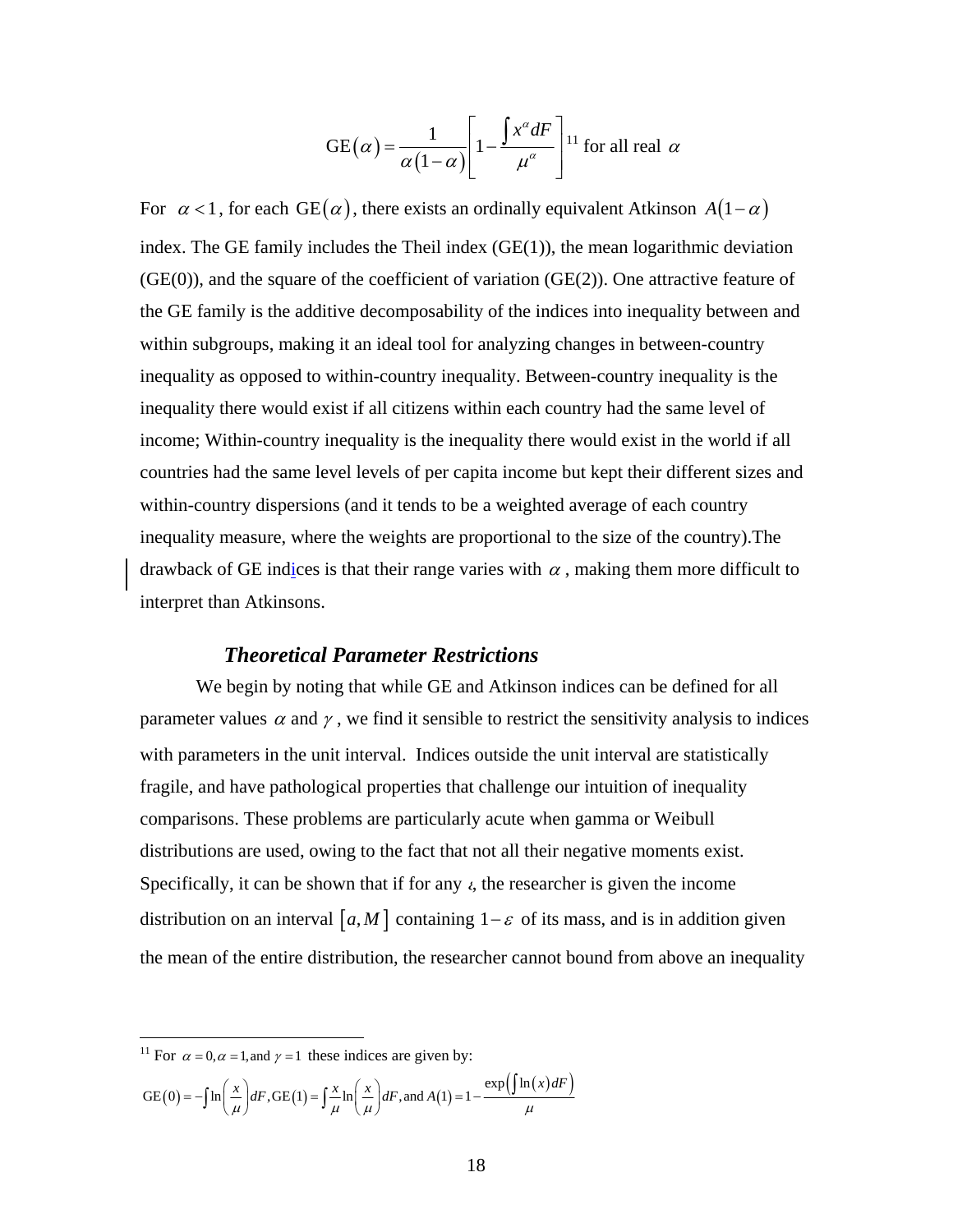measure with index outside the unit interval.<sup>12</sup> The proof of this proposition is presented in Appendix A. These considerations show that GE and Atkinson indices with the relevant coefficient outside the unit interval cannot be bounded from above using quintile shares, and it is obvious that they cannot be bounded from above without knowing the support of the distribution of income.<sup>13</sup> Therefore, without assumptions that  $F$  declines sufficiently rapidly, these indices can vary dramatically on the basis of only a few observations in a survey. Hence, their estimation without distributional assumptions must be very difficult. These indices are particularly unsuitable given the available data in the Deininger-Squire database, as it adequately represents only quintile shares and Ginis.

 Besides the practical problems of estimating such indices, there are theoretical difficulties with their implications. It is clear from the proof that not only are these indices extremely sensitive to outliers in the data (which does not contradict the intuitive notion of inequality), but they are also extremely sensitive to the distribution of income within these outliers. Graphically, these indices imply either that an unbounded increase in inequality may be achieved by redistribution within the top  $\epsilon$ % for  $\epsilon$  arbitrarily small (think of Warren Buffet donating most of his income to Bill Gates), or that an unbounded increase in inequality may be achieved by redistribution within the bottom  $\varepsilon$ %. While the first implication may be sensible if income is seen as an asset of political power (consolidation of power in single hands may be dangerous), it does not seem sensible if inequality is dangerous because of the potential for envy or a stimulant for crime (as in Sala-i-Martin (1994)). For the Atkinson family of indices, the second implication is particularly pernicious given the interpretation of the index as an expected utility rating advanced by Vickrey (1960) as is discussed above. It suggests that individuals do not tolerate positive probabilities of receiving zero income, which is inconsistent with individuals taking potentially mortal risks when it is feasible to avoid them, such as enlisting in a campaigning army.<sup>14</sup> Therefore, there exist both theoretical

 $12$  Except for the trivial bound of 1 or the normalization of the index

 $13$  It is easy to see that knowledge of the Gini coefficient cannot bound them either, as any Gini value is compatible with atoms at zero, or with arbitrarily high incomes of a small share of the population. <sup>14</sup> All CRRA functions with  $\gamma \ge 1$  have this undesirable property. While we can often innocuously ignore

this problem when incomes are far away from zero, we cannot do so here.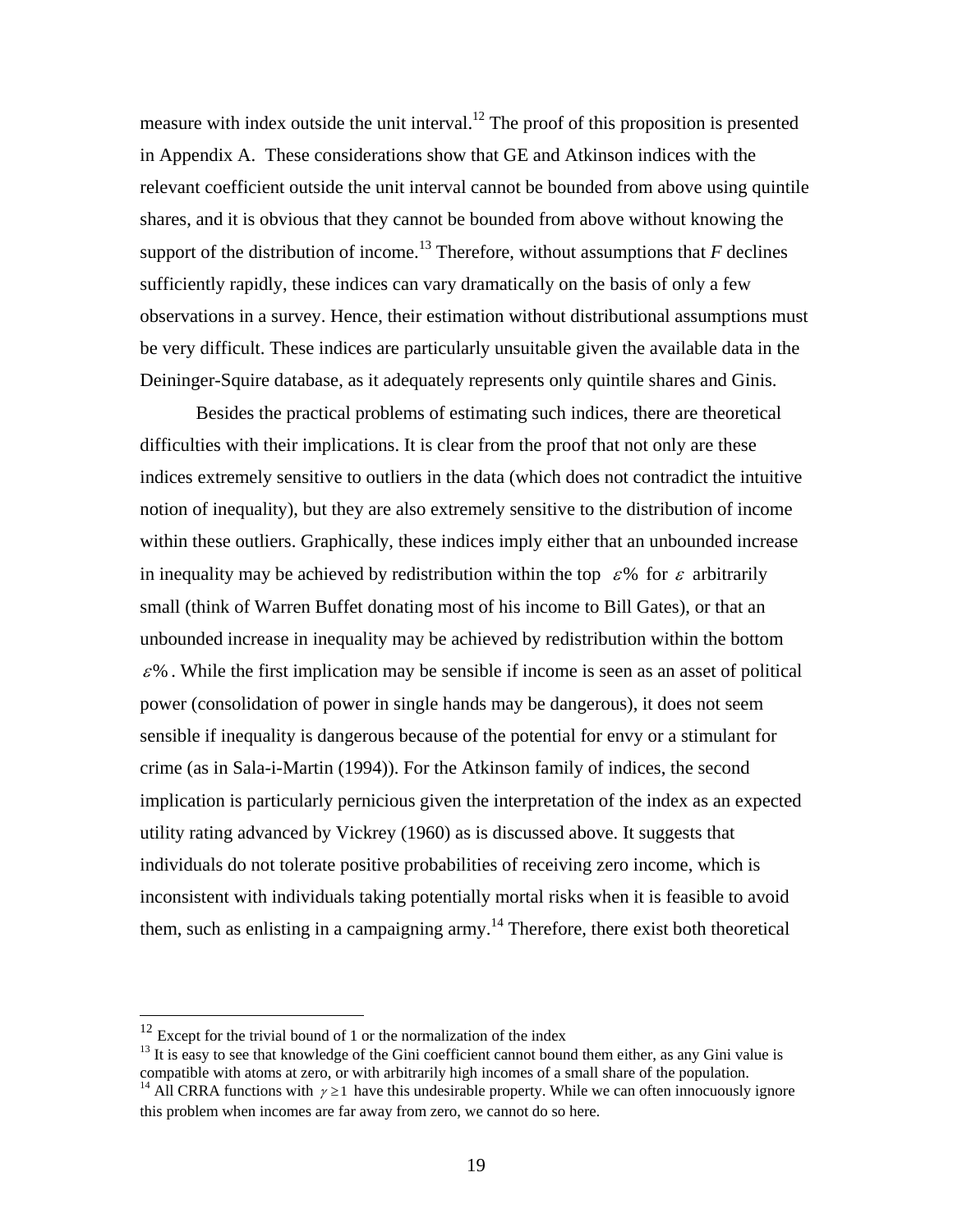and practical reasons for restricting the coefficients of GE and Atkinson indices to the open unit interval.

 We encounter a manifestation of this difficulty when using the gamma and Weibull distributions to model income inequality. The GE and Atkinson indices of these distributions with parameters outside the unit interval are undefined for small positive values of the scale parameters (they involve evaluating the gamma function at negative arguments), and rapidly approach their maximum values when the scale parameters approach these thresholds. Figure 45 shows the Atkinson welfare index for the world for  $\gamma = 1.5$ , for the Gamma distribution. The bizarre dips in 1975, 1984 and 1992 are occasioned by very poor years for the Central African Republic, Sierra Leone, and Zimbabwe, all relatively small African countries. As it is difficult for us to conclude that these years saw a dramatic decrease in world welfare because of a catastrophe in these countries, we see that these indices do not correspond to our intuition.

# **(4) Baseline Distributions**

 $\overline{a}$ 

Figures 1 through 21 graph distributions of income for the world as well as for various countries, regions, and years. To have a visual anchor, each of the graphs contains two vertical lines corresponding to annual incomes of \$312 and \$554. The \$312 corresponds to one dollar a day in 2006.<sup>15</sup> The \$554 line corresponds to the poverty line referred to by the United Nations in the definition of the Millenium Development Goals. This line was originally defined by the World Bank as one dollar a day in 1985 prices. This corresponds to an annual income of \$554 in our data set.

Figure 1 plots the distribution of income for China in 1970. As mentioned in section 2, we break the Chinese income distributions into two: rural and urban. These two distributions and the integral of both (which corresponds to the total Chinese distribution) are depicted in Figure 1. We note that the total distribution is completely dominated by the rural distribution as rural population in 1970 was much larger than urban population. The smaller but richer urban citizens show up as a small "shoulder" to the right of the overall distribution. We note that the overwhelming majority of the rural (and therefore total) distribution lies to the left of the poverty

<sup>&</sup>lt;sup>15</sup> \$365 in 2006 corresponds to \$312 in 2000, the base year used by PWT6.2 used in this paper.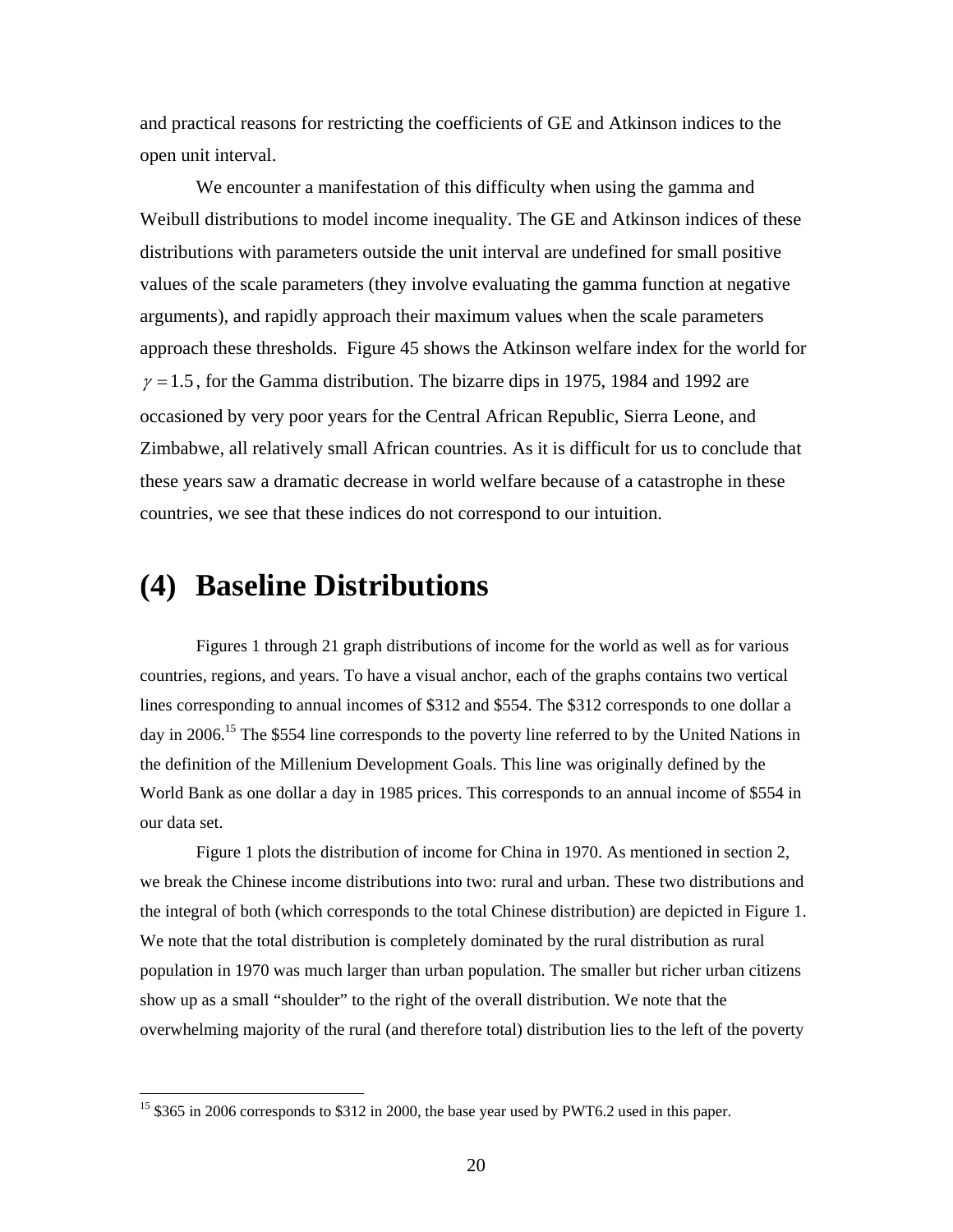line indicating an extremely poor society. The bulk of the urban distribution, on the other hand, lies to the right of the poverty line.

Figure 2 shows that corresponding distributions for 2006. We see that the relative size of the urban and rural distributions has converged, reflecting the massive migration of population to urban areas. But mass migration was not the only thing that went on in China during the last 36 years: the large growth rates of per capita income shifted the Chinese distribution to the right. Figure 2 shows that the overall distribution moved because urban growth, but also because of rural growth. We note that both the rural and urban distributions have shifted to the right so much that the area to the left of the \$1/day poverty line is almost insignificant.

Figure 3 displays the total Chinese distributions for 1970, 1980, 1990, 2000 and 2006. Not only we see how the distribution moves to the right decade after decade, but also that the upper side of the distribution shifts faster than the lower side, reflecting the well documented increases in within-China income inequality.

Figure 4 displays the total distribution as well as the rural and urban decomposition for 1970 India. The figure is quite different from that of China 1970. The rural population is also a lot larger than the urban in India, but the relative average income is not that different: the urban distribution lies almost entirely inside the rural distribution. We also note that the fraction of the total distribution that lies to the left of the poverty lines is a lot smaller than it was for China (so, in 1970, poverty rates in India were smaller than in China). Figure 5 displays the same breakdown for 2006. We see that the relative size of the urban and rural distributions is more or less the same (that is, the massive migration to urban areas that we observe in China is not as apparent for India). We also see that the distributions have shifted to the right so much that, although there is still a non-negligible fraction to the left of the poverty line, poverty rates have declined dramatically. Figure 6 displays the decadal distributions for India. Unlike China, there is no obvious increase (or decrease) in overall income inequality.

Figure 7 displays the distribution for the United States, the third largest country in the world with a 2006 population of approximately 300 million citizens. The axis for this distribution have been changed to accommodate the much richer U.S. Notice that the US distribution shifts to the right, decade after decade, and that the distance between rich and poor visually increases.

Figure 8 shows the decadal distributions for Indonesia. With a population of 244 million people, it is the fourth largest country in the world today. The interesting aspect of the Indonesian distribution is that, whereas the upper side of the distribution shifts to the right in every decade, the left side of the distribution does not seem to gain much in the 1990s. This is probably due to the East Asian crisis of 1997 and the political turbulence that followed.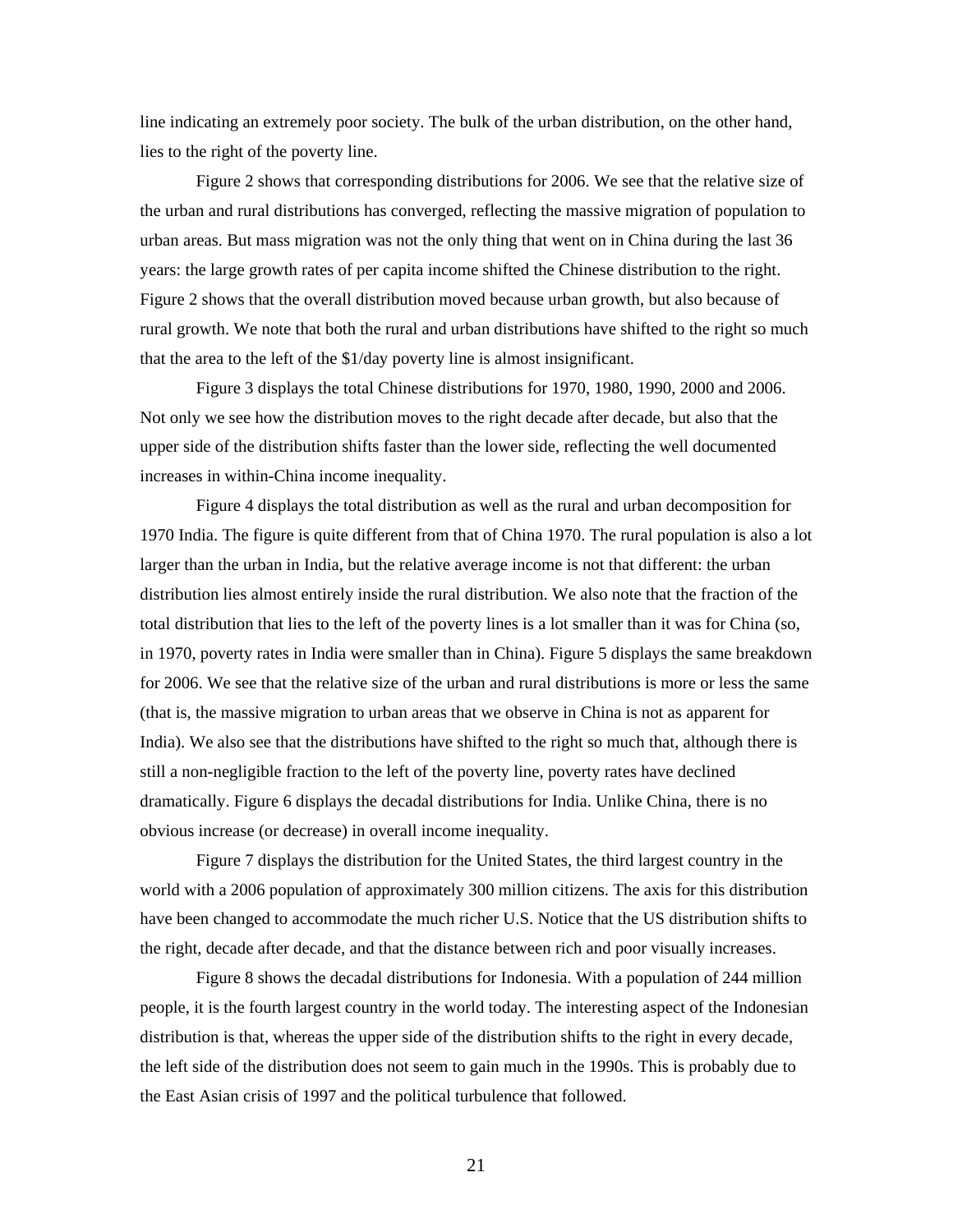Figure 9 displays the distributions for Brazil (population 190 million). It is interesting to note how wide the Brazilian distribution is. Figure 10 displays the 1970 distributions for Brazil and Indonesia, a country of similar size and similar level of development. We see that the Brazilian distribution is much wider and a little bit richer. The interesting dynamics for Brazil occur at the bottom of the income scale. In order to analyze these interesting dynamics, Figure 11 blows up that part of the distribution. We note that the bottom part of the distribution shifted rapidly between 1970 and 1980. Those were the golden days of rapid economic growth in Latin America and, with growth came a rapid reduction of poverty. Then came the "debt crisis" and the "lost decade", and the distribution shifted sharply to the left, leading to an increase in poverty. The reforms of the 1990s led to some positive but small shift of the distribution to the right, and to a consequent small but positive reduction in poverty. The acceleration of growth during the 2000s brought another shift to the right and another reduction in Brazilian poverty. We should note, however, that the small gains of the last 16 years did not compensate the losses of the lost decade, as the 2006 distribution is now about where the 1980 was.

Figure 12 displays the decadal distributions for Bangladesh. We note a sizeable increase in population but not a sizeable decrease in the area below the poverty threshold.

Figure 13 and 14 analyze Nigeria, the most populous country in Sub-Saharan Africa with 144 million citizens in 2006. Overall, we see that that the upper part of the distribution shifts to the right, the bottom part of the distribution has shifted to the left between 1970 and 2006. If we look at the detail of this movement displayed in Figure 14, we see that there is movement of this part of the distribution to the left between 1970 and 1980, between 1980 and 1990 and between 1990 and 2000. Things, on the other hand, seem to have improved between 2000 and 2006, as the bottom of the distribution has experienced increases in income.

The most salient feature of the dynamics of the Japanese distribution (Figure 15) is the substantial reduction in overall inequality (notice that the left side of the distribution has moved to the right much faster than the right side).

The behavior of the Mexican distribution (Figure 16) resembles that of Brazil, whereas the right side of the distribution has improved continuously every decade, the bottom part has experienced more uneven success: the substantial gains obtained during the 1970s vanished during the lost decade of the 1980s. There was virtually no movement during the 1990s and, despite the improvement experienced during the 2000s, the distribution around the \$1/day region, in 2006 still lies to the left of that of 1980.

Figure 17 describes the behavior of the USSR and the countries that were created when it collapsed. The distribution shifted to the right between 1970 and 1980. The rich and the poor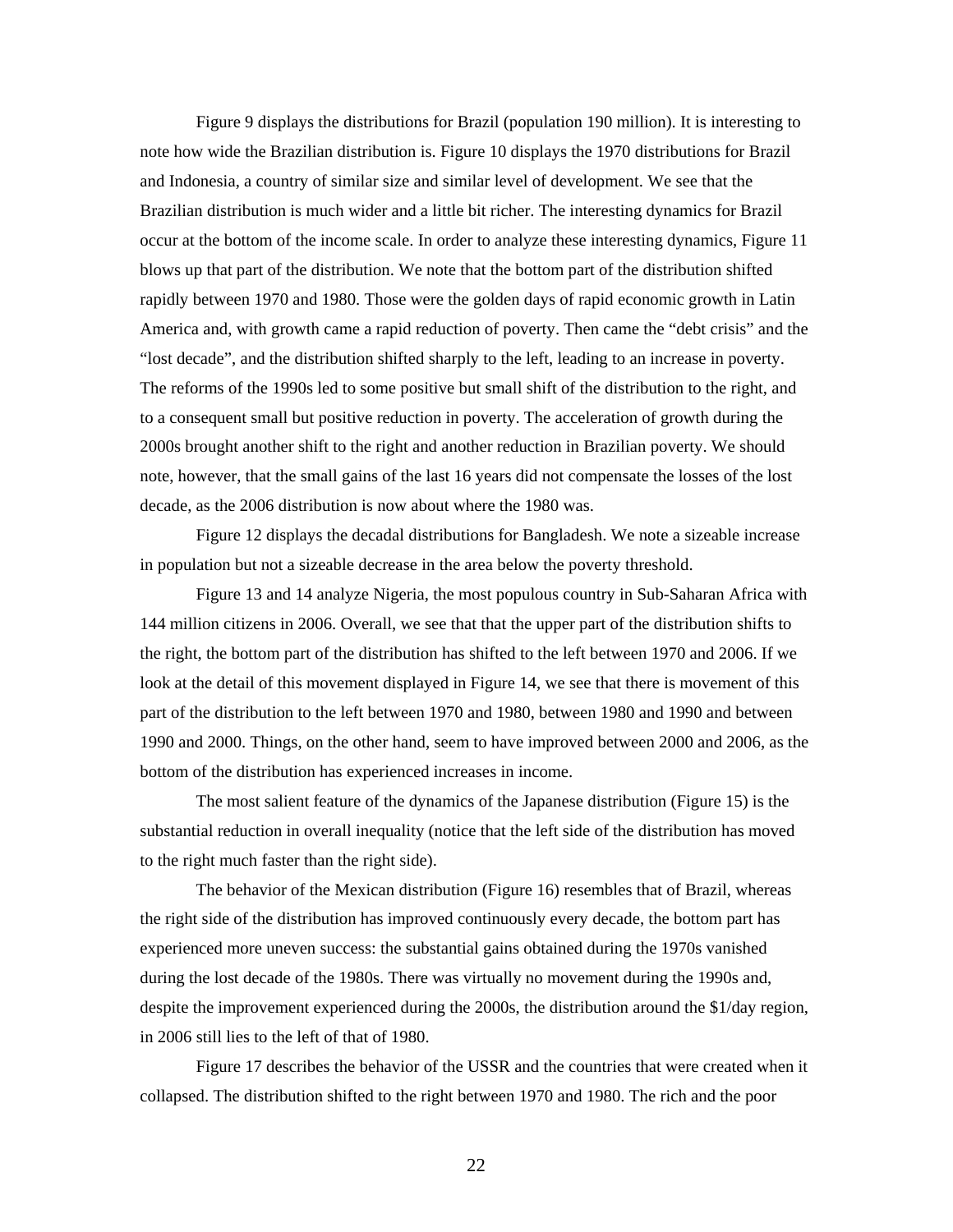gained just about the same. By 1990, there explosion in inequality was so large that, while the top part of the distribution moved to the right, the bottom sharply shifted to the left. The crisis experienced by most of FSU countries (especially the two largest ones, Russia and Ukraine) during the 1990s forced a downward shift in the entire distribution. The shift was so pronounced that \$1/day poverty became significant for the first time (this poverty arose mainly in some Central Asian republics of the FSU, Tajikistan and Uzbekistan). The positive growth experienced during the 2000s has brought the distribution back to the right, although poverty has not yet been eliminated.

After we compute the (lognormal) distribution of income for each country and each year between 1970 and 2006, we integrate all the distributions to estimate the world distribution of income. Figure 18 shows the WDI for 1970. In order to get some perspective, we also display the distribution of individual countries, grouped into regions (East Asia (labeled EA), South Asia (SA), Sub-Saharan Africa (SSA), Latin America (Latam), the USSR and Former Soviet Union (FSU), Eastern Europe (EEU), High Income Non-OECD countries (HNOECD) and OECD countries). We still also report the one-dollar-a-day lines (\$312 and \$554 per year).

In 1970, the WDI was trimodal (Fig. 19). There was a mode between the two \$1/day lines, corresponding to the mode of the East Asian distribution (which, in turn, corresponds to the mode of the Chinese distribution which, in turn, corresponds to the mode of the Chinese rural distribution). The second mode is at about \$1,000 and corresponds to the mode of South Asia which, in turn is slightly to the right of the mode of India. Finally, there is a third mode at around \$5,000, which is somewhere between the mode of the USSR and that of the OECD. Note that a substantial fraction of the distribution lies to the left of the poverty lines, and that substantial fractions of the East Asia, South Asian, and African distributions lie to the left of the poverty lines. In 1970, \$1/day poverty was large.

By 2006 things have changed dramatically (Fig. 20). First, note that the three modes disappeared. Instead, we have one mega-mode at an annual income of around \$3,300, which roughly corresponds to the mode of East Asia and South Asia. To the right of the mode there is quite a substantial "shoulder" marked by the roughly 1 billion rich citizens of the OECD. At the other extreme, there is a thick tail at the bottom of the distribution marked by Sub-Saharan Africa. The fraction of the overall distribution to the left of the poverty lines has been reduced dramatically relative to 1970. Interestingly, most of the distribution to the left of the poverty line in 2006 is from Africa.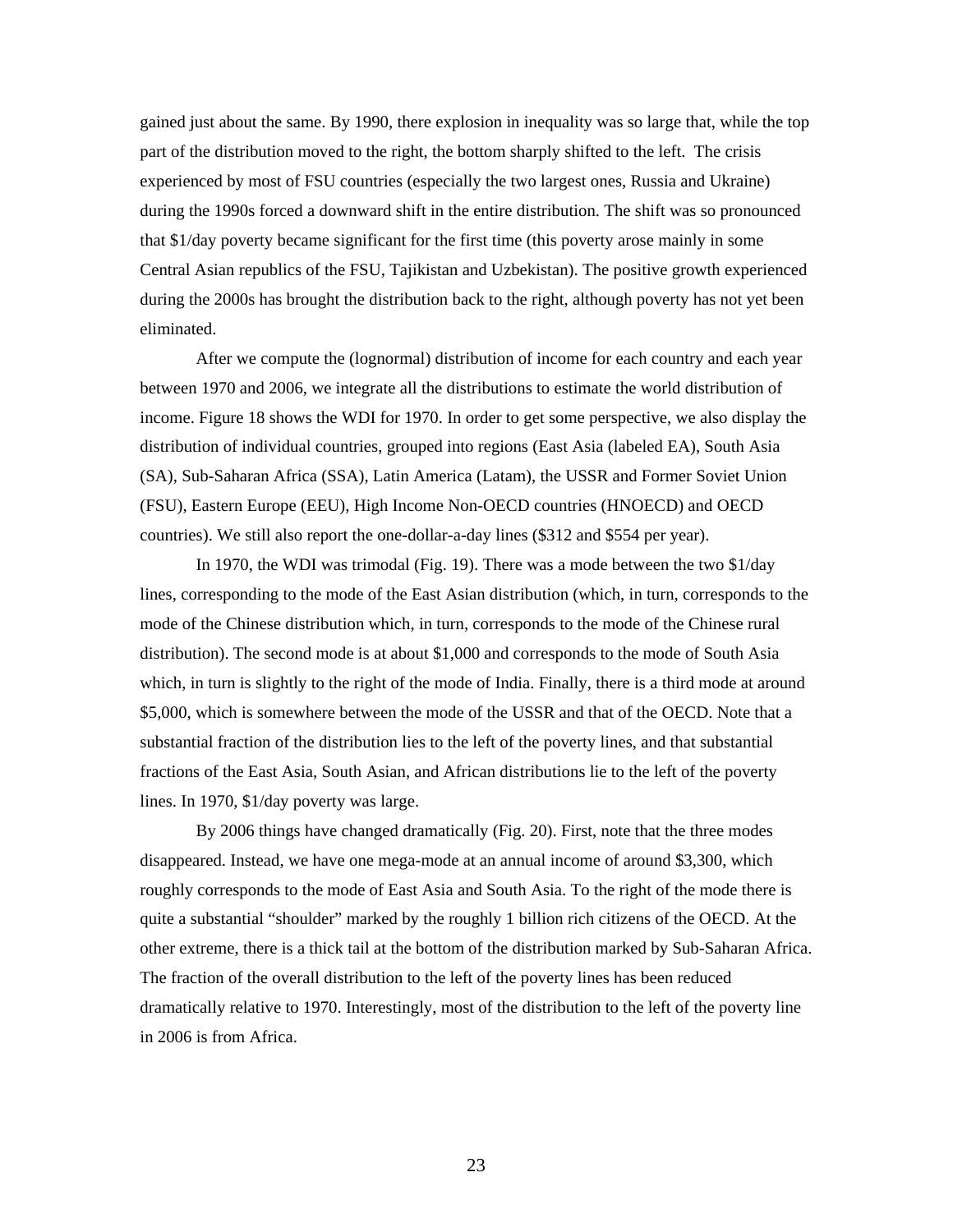Figure 21 puts together the world distributions for 1970, 1980, 1990, 2000 and 2006. We note that the middle mode starts to disappear by 1980 and is completely gone by 1990, whereas the rightmost mode starts to vanish in 1990 and it disappears in 2000.

It is interesting to see how the WDI estimated using lognormal distributions compares to the one we get using non-parametric kernels in Sala-i-Martin (2006). The result for 2006 is reported in Figure 22. The two distributions are not identical but the overlap is striking. This suggests that, the worldwide distribution of income is not too sensitive to the exact methodology used to estimate individual country distributions. In the next sections we will see that the global estimates of poverty and inequality are not sensitive to this method either.

## **(5) Baseline Estimates of Poverty**

 $\overline{a}$ 

Our discussion of world and regional poverty and inequality will center around the headcount ratio measure, which is the fraction of individuals earning a lower income than a given amount, the poverty line. While other measures of poverty exist (the poverty gap, and the Foster-Green-Thornbecke indicators), we find the headcount ratio the most intuitive, well-understood, and commonly used measure both in the literature on poverty and in debates concerning it; therefore, we focus on it. However, although the \$1 a day poverty line in 1987 US dollars remains the official definition of poverty according to the World Bank,<sup>16</sup> any specific poverty line above the lowest income compatible with survival (below which, by definition, no individuals could subsist, rendering the poverty rate zero) is arbitrary. Therefore, we present estimates for poverty lines corresponding to \$1, \$2, \$3, \$5, \$7.50 and \$10 a day in the dollars of the WB poverty line, which in US 2000 dollars (the currency of the Penn World Tables) are \$554, \$1108, \$1662, \$2770, \$4155 and \$5540 a year. In addition, we consider a poverty line of \$365 in 2006 US dollars, which amounts to \$312 a year in the currency of the PWT. We consider such a multitude of poverty lines not only because of the arbitrariness of setting a single line, but also in order to provide a better picture of the evolution of income distributions in the lower tail.

Figures 23 and 24 and Table 1 present the evolution of poverty rates and poverty counts for a variety of poverty lines for the world as a whole from 1970 to 2006. Figure

<sup>&</sup>lt;sup>16</sup> The exact line is closer to \$1.08 in 1987 US dollars. Ravallion et. al. (2008) is a paper that considers revising this line upwards.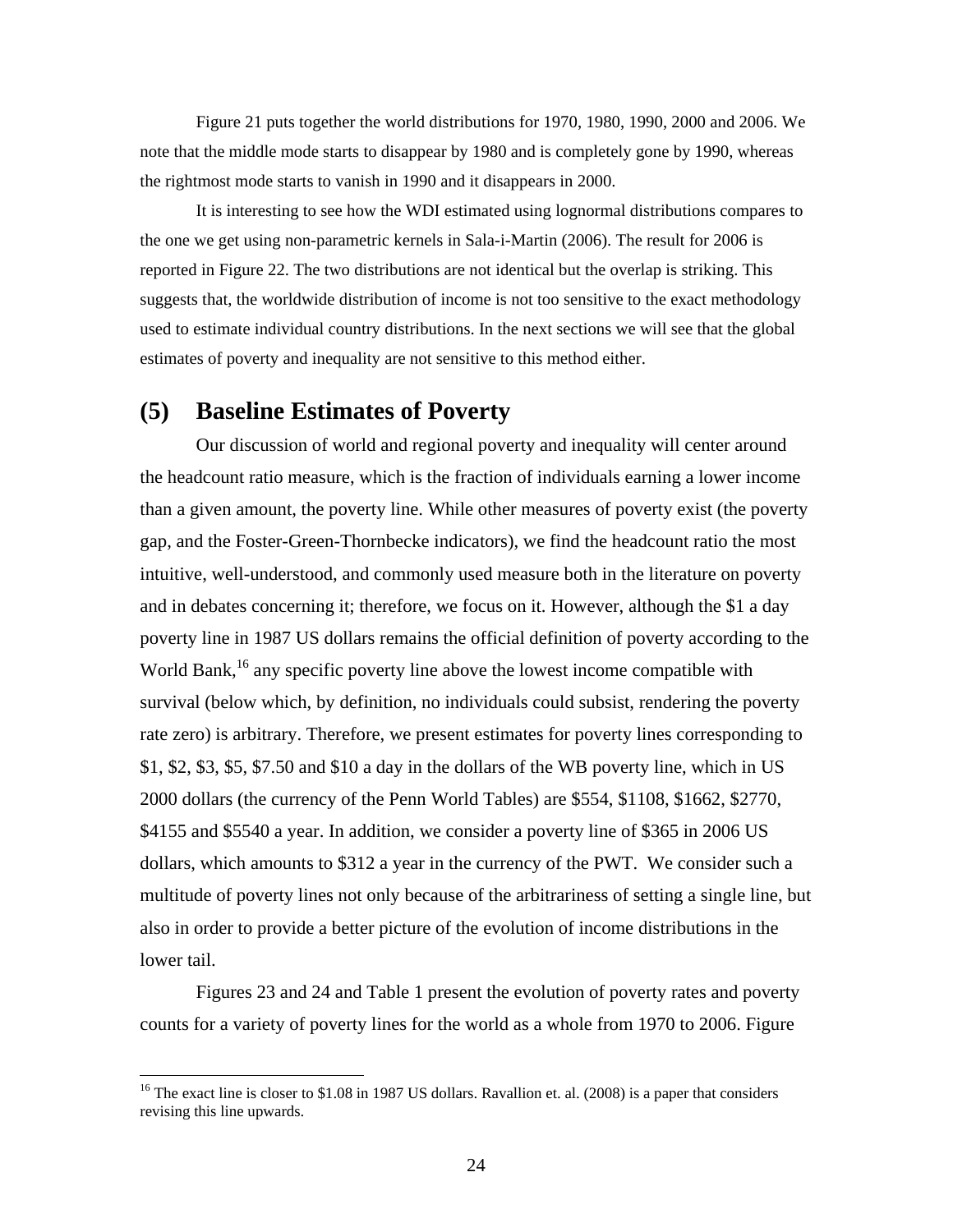23 confirms the findings of Chen-Ravallion (2004) and Sala-i-Martin (2002a and b, 2004, 2006) that the \$1-day world poverty rate has fallen since 1970, and has been falling almost continuously throughout the period, with a particularly sharp decline in the late 1970s and early 1980s. The poverty rate decline then decelerates after 1988, and is slightly over 5% in 2006. Moreover, and in contrast to Chen-Ravallion (2004), Figure 24 shows that poverty rates have been falling not just for the \$1-a-day line, but for all poverty lines considered. In fact, while the decline in the \$1-a-day poverty rate slows down, the poverty rates corresponding to higher poverty lines decline increase the rate of their decline. One can see a "tsunami effect" as successive poverty rates remains stagnant for years or decades from the start of the sample period, and then begin falling rapidly one after another.

Figures 25 and 26 and Table 2 show that not only are poverty rates falling, but so are poverty counts, despite the fact that population has been rising steadily throughout the sample period. The poverty counts for the \$1, \$2 and \$3 poverty lines, as well as for the USD-2006 \$1-a-day line have all fallen since 1970, and the counts for all the remaining lines peak during the sample period, and are currently on the decline. We learn that not only are poverty rates falling, but that they are falling faster than population is rising.

### **(6) Baseline Estimates of Inequality and Welfare Analysis**

 Figure 27 and Table 3 present the Gini coefficient for the world under the baseline specification for the period 1970-2006, together with the Atkinson inequality indices for a variety of risk aversion coefficients in the unit interval. We see that inequality has declined according to all the Atkinson measures, as well as according to the Gini. Moreover, the decline in inequality after 1980 has been nearly monotonic for all indices, with a small rise around 1989, the date at which data on the former Soviet republics becomes available. This monotonic decline should be contrasted with the much more erratic behavior of the inequality measures in the early to mid-1970s, which nevertheless also tend to see a decline in inequality. It is also useful to note that while inequality falls at a slower pace in the 1990s than in the 1980s, the pace of inequality reduction in the 1990s continues unabated in the 2000s, which indicates that the global growth observed in the 2000s has not been particularly unequally distributed. In agreement with Bhalla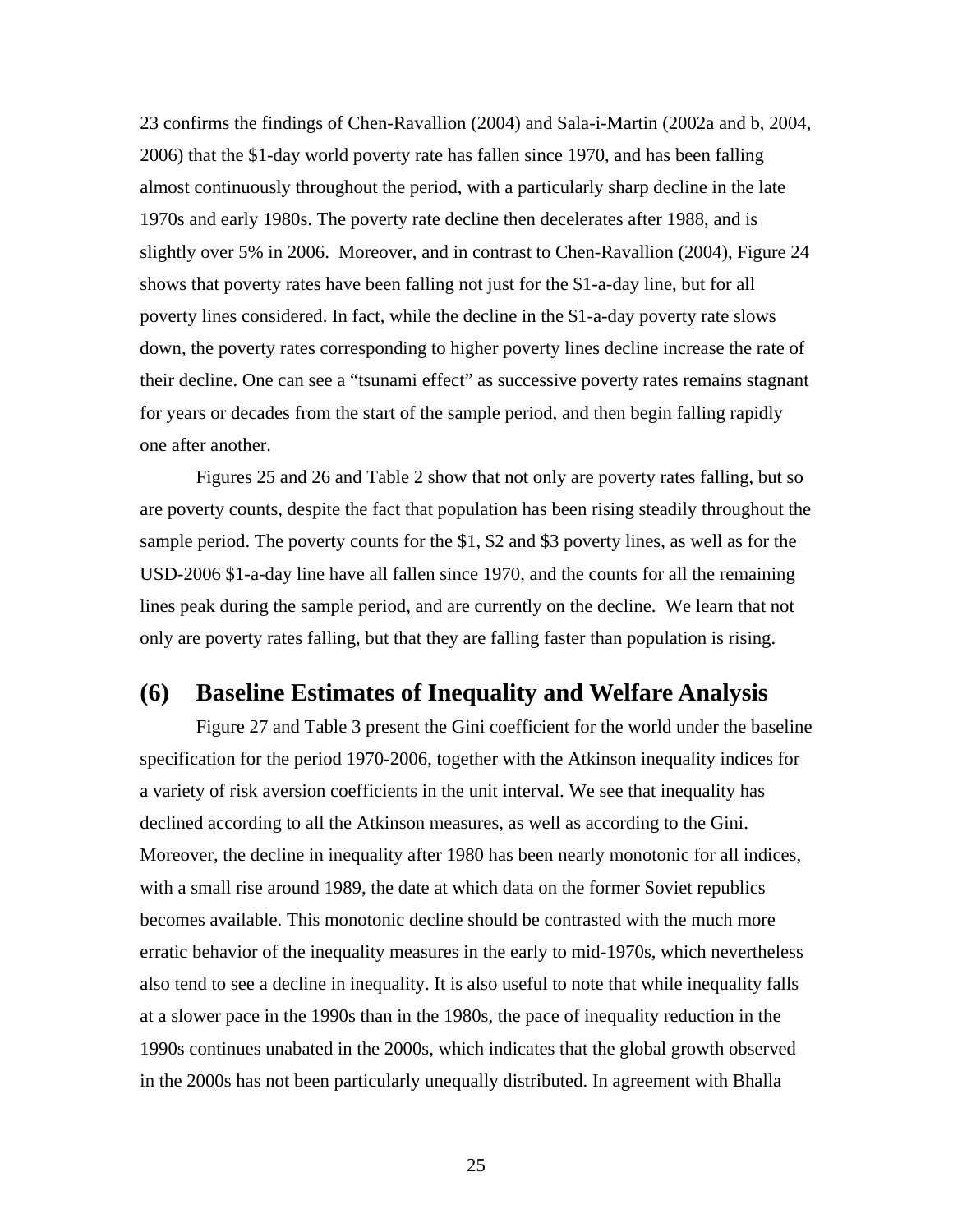(2002) and Sala-i-Martin (2002a and b, 2006), we find the world following an inverted-U path, with the inequality peak apparently attained in the early to mid-1970s, and a decline in inequality thereafter.

 While these observations are crucial in that they document the fact of inequality reduction and of its persistence into the 2000s, they do not reveal to us some fundamental characteristics of this reduction. Figure 28 presents baseline GE indices for the world, broken down into components representing inequality between nations (the GE index computed by treating all individuals in a country as receiving the mean income), and inequality within nations (a weighted average of country GE indices). We note that, like all the Atkinson indices, the GE indices all show a decline in inequality. We also see that this decline occurs exclusively due to a large fall in between-country inequality. Withincountry inequality follows a U-curve, reaching a minimum in the mid-1980s and then rising above its early 1970s level; however, the rise in within-country inequality from minimum to maximum is usually less than half (and sometimes less than a third) of the fall in between-country inequality. We also see that throughout the entire length of the period, between-country inequality is by far the larger component of overall inequality, at least for the indices with  $\alpha$  in the unit interval. Hence, we again confirm the conclusion of Sala-i-Martin (2006) that world inequality is, in a large part, between-country inequality. We see that, in fact, inequality grew within countries since the mid-1980s (although much of this growth took place in the late 1980s and early 1990s with the breakup of the USSR), however, this rise in inequality was not large in comparison with what was happening on the between-country level. This observation accounts at once for the widespread feeling that inequality has risen coupled with the greater national diversity of the middle class: while inequality rose between one's neighbors in the same country, large and populous nations (China and India) grew to have sizeable middle classes that more than replenished the increased polarization in wealthier nations.

Figure 29 displays the time series of the 75-25 and 90-10<sup>-17</sup> percentile ratios for the world as a whole. We again see that both ratios have peaked in the 1970s and vastly fallen since then. The 75-25 ratio has decreased by more than a factor of two; however, it

<sup>&</sup>lt;sup>17</sup> These ratios are the ratios of the income of the person at the  $75<sup>th</sup>$  percentile to the income of the person at the  $25<sup>th</sup>$  percentile, and similarly for the 90-10 percentile ratio.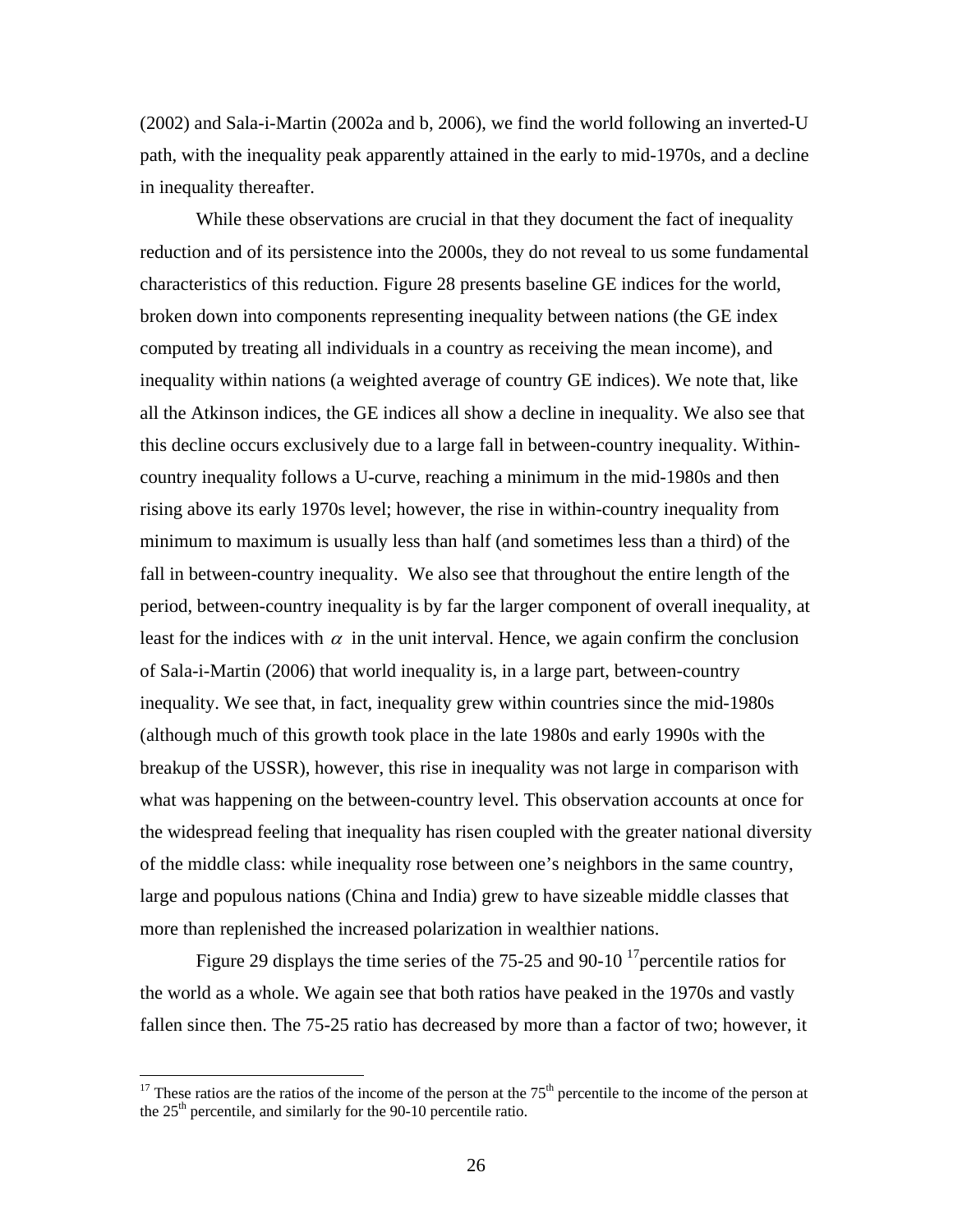has begun a shallow rise since approximately 1998, whereas the 90-10 ratio has fallen from over 40 to about 25, and has stagnated in the 2000s. While these recent trends appear potentially worrisome, they suggest that any recent rise in inequality may be between the lower and upper segments of the world middle class (the  $75<sup>th</sup>$  and  $25<sup>th</sup>$ ) percentiles), rather than the richest and poorest  $(90<sup>th</sup>$  and  $10<sup>th</sup>$  percentiles).

 We conclude our discussion of the baseline estimates by considering the impacts of growth and inequality on welfare. While inequality may be an important component of our assessment of a society, it is clearly not the only one; as we have seen, growth may be a much more important factor. In particular, even if inequality is considered to be unambiguously bad, a dramatic increase in GDP may offset the welfare loss of increasing inequality. It is therefore necessary to assess the world distribution of income not just from the point of view of inequality reduction, but from the point of view of some notion of aggregate welfare, which allows us to perform a formal growth-inequality tradeoff. Figure 30 and Table 4 present the Atkinson and Sen welfare indices for the world, and shows that welfare has been increasing throughout our period of interest, with an acceleration towards the 2000s. All the welfare indicators more than doubled (and some indices almost tripled) since the 1970s. There is a slight slowdown in the growth of welfare around 1990, which can obviously be explained by the fall of the Soviet Union. Overall, welfare between 1970 and 2006 increased by 146% if we use the Sen index and by somewhere between 128% and 158% if we use the various Atkinson indexes.

# **(7) Regional Analysis**

Figure 31 displays the evolution of GDP per capita for all the regions outside the OECD. As is well known, East Asia starts at that bottom of the world in 1970 and has experienced superlative growth rates over the last three decades. Starting at a similar position, South Asia has also experienced positive (but not as large) growth rates. Latin America grew during the 1970s, stagnated for about 15 years during the so called "lost decade" and has resumed its growth path over the last few years. The Soviet Union and Eastern Europe grew substantially before the fall of the Berlin Wall, then crashed spectacularly during the transition from communism, and have begun to recover during the last decade. The Middle East and North Africa grew during the 1970s, shrank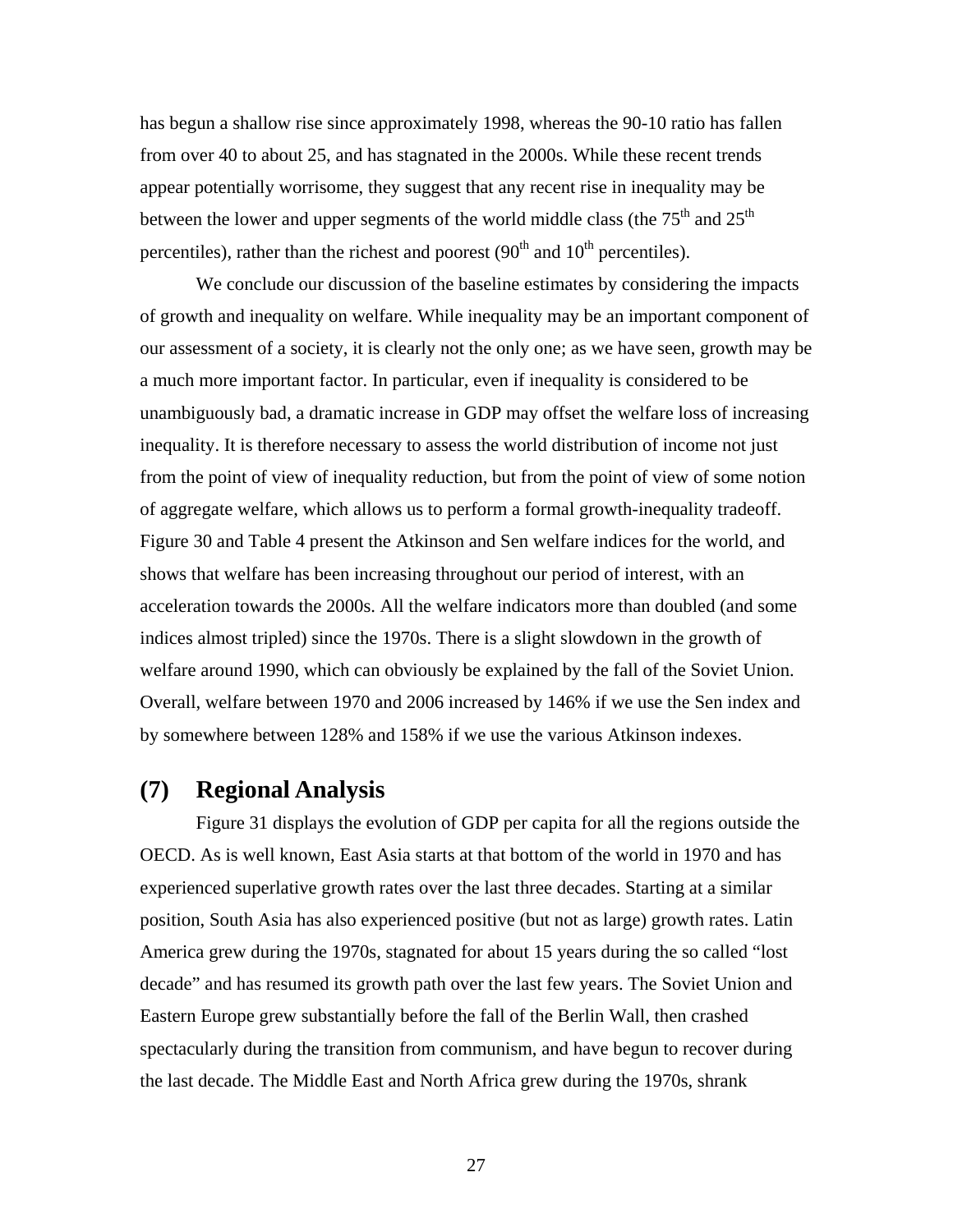between 1980 and 1990 and have been growing very slowly during the last few years. Africa has basically largely been stagnant with a small but negative decline in GDP per capita between 1970 and 1995 and a small but positive growth between 1995 and 2006. The world average, also shown in the picture (and which include the OECD) has grown substantially over the period.

What have these GDP per capita trends implied for the evolution of poverty at the regional level? The panels in Figure 32 and Tables 5 and 6 show the \$1/day and the \$2/day poverty rates and counts for each region. East Asia and South Asia start the period as some of the poorest of the developing regions and end it as having decreased poverty to the level of the more affluent countries in Latin America and the Middle East. As a result, East and South Asian \$1-a-day poverty rates decline to less than 10%, whereas other rates decline by a factor of 3 or 2 (for the higher rates). Other regions have not fared as well. Latin America and the Middle East show progress in the reduction of poverty rates, but seem to stagnate with respect to poverty counts; poverty reduction there does not exceed the pace of population growth. Eastern Europe and the former USSR have very low poverty rates and counts initially, grow poorer during the transition from communism, but reverse this trend in favor of poverty reduction in the 2000s. Finally, Africa's poverty rates increased between 1970 and 1996. However, in 1996, the African \$1-a-day (and to a lesser extent the \$2-a-day) poverty rate begins to fall, reaching around 30% in 2006, having started from 40% in 1970.

 This fall in poverty rates must be accounted by some combination of a rise in poor countries' growth rates and a fall in poor countries' inequality through redistribution from the rich to the poor, or through the poor growing faster than the rich. To assess the relation of growth and poverty reduction, Figure 33 presents a series of graphs plotting the \$1/day poverty rate in each region considered (excluding the OECD) and the region's per capita GDP. It is immediately visible that the series are almost perfect mirror images of each other: the poverty rate falls when per capita GDP rises and vice versa.<sup>18</sup> In particular, one should note how the poverty rate series replicates the major changes in regional per capita GDP that characterize the past 30 years: notably, the sustained rise in GDP in East and South Asia, the crisis of the Soviet Union, and the stagnation of Africa

<u>.</u>

 $18$  The actual correlations of the series are approximately -0.8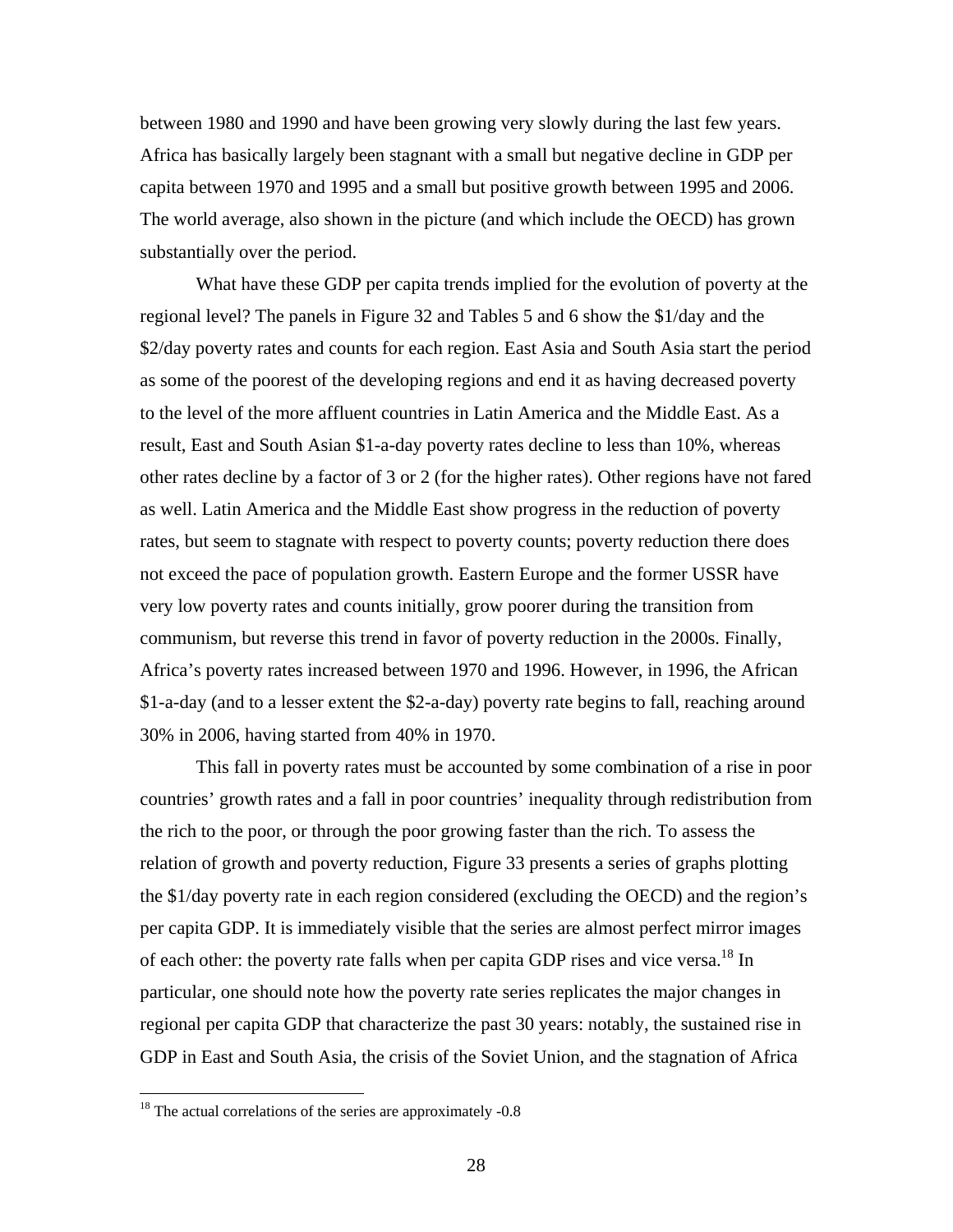followed by renaissance. In particular, we see no examples of poverty reduction without growth (or sustained rises with poverty accompanying growth) on a regional scale.

 To see how inequality evolves at the regional level, figure 34 plots the Gini coefficient over time for each of the regions. The main message of this figure is that the Gini coefficients have remained largely constant. The main exception was the Soviet Union which experienced a surge in inequality from 0.25 to 0.50 during the first years of the transition from communism. It is interesting to see that inequality in East Asia has not increased substantially (in fact, it has decreased). This is due to the convergence of China to the rest of East Asian countries, which has reduced the across-country component of Asian inequality. In any event, the point is that the growth process experienced by each of the regions seem to dominate the dynamics of inequality when it comes to explain the evolution of poverty rates. In other words, inequality did not increase enough to offset growth in order to generate increasing poverty.

 We conclude by considering welfare measures by region. Figure 35 presents two welfare indexes by region: the Sen index and Atkinson(1). The regional Atkinson welfare indices are the relative certainty equivalents of the income distribution *in that region*; hence, saying that the Atkinson welfare for South Asia is twice that for Africa (for example) implies that an imaginary immigrant would be willing to pay twice as much to be randomly assigned an income position in South Asia as to be randomly assigned an income position in Africa. We see East Asia, Latin America and the Middle East converging at the world average welfare level to form a "global middle class". We again see that East Asian growth clearly compensated for any rise in inequality, and East Asia appears to converge fully to the world in terms of welfare by 2006.

## **(8) Sensitivity Analysis**

As discussed in Section 2, we analyze departures from the baseline specification in multiple directions. We first present a general analysis of sensitivity to all these variations in order to show the robustness of our results, and then assess the differences between different departures and their implications for what we may state about income distributions.

To review, the variations for sensitivity analysis are: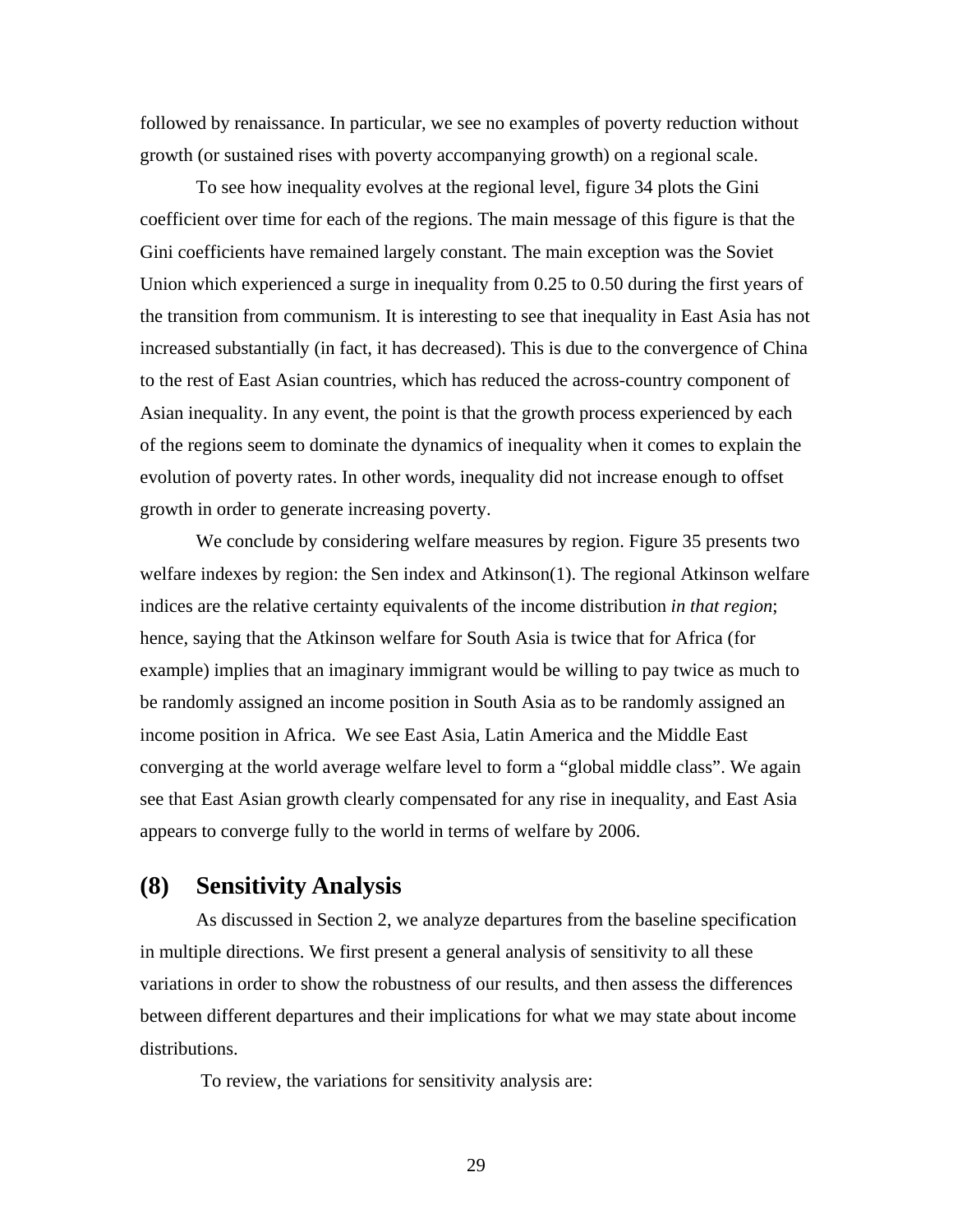- 1) Functional form of the country distribution of income: lognormal, gamma, Weibull.
- 2) Interpolation / Extrapolation method: PCHIP / horizontal, linear, nearest-neighbor / hybrid.
- 3) Computation of parametric distribution parameters from Ginis rather than quintiles.
- 4) Survey misreporting correction using functional form.
- 5) Breaking up China and India into urban and rural components.
- 6) GDP: PWT 6.2, World Bank, Maddison, World Bank after PPP revision (last series is considered separately).

#### *(a) Sensitivity Analysis against all variations*

We first discuss sensitivity analysis for all variations taken together, and then discuss in greater detail some specific variations.

Figures 36 and 37 show the time series for the \$1/day poverty rate and for the Gini coefficient under all the departures discussed. It is clear that both series decline over time, not only for each specification considered, but also overall; the lowest poverty rate (or Gini) for any specification in 1970 is higher than the highest poverty rate (Gini) for any specification in 2006. It is also clear that the greatest departures from the baseline occur if GDP is varied; in particular, the significantly higher Chinese GDP in 1970 according to Maddison's dataset significantly decreases the extent of poverty reduction that has occurred. The effects of alternative survey procedures, distributional assumptions, and the survey adjustment are smaller, and the effects of interpolation are negligible. Nevertheless, using gamma or Weibull distributions in place of the lognormal distribution implies a higher residual poverty rate when poverty reduction slows down in the 1990s; we will see later that these estimates are inferior to the baseline specification.

Figure 38 presents upper and lower bounds on the six poverty rates we have considered for the world, which show 1) that the general levels and trends of poverty according to all six lines are robust to alternative specifications, and 2) that the "tsunami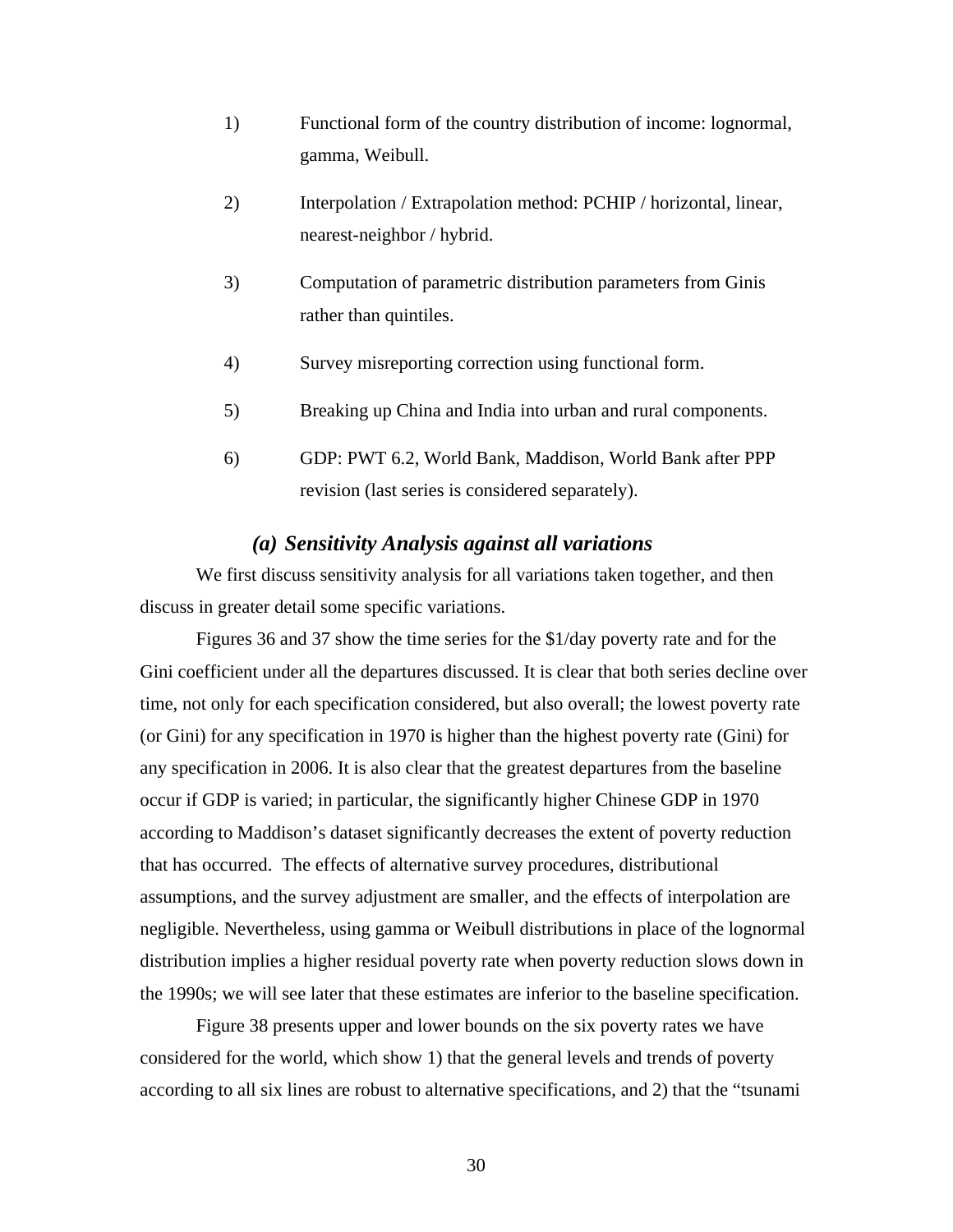effect" on poverty, expected if the major source of poverty reduction is East and South Asian growth, is also evident regardless of the methodological assumptions we employ.

The robustness of trends to sensitivity analysis holds not only for the poverty rate and the Gini, but for the vast majority of the series analyzed. Table 7 presents the correlation coefficients of adjustments along all levels analyzed to the corresponding baseline series for the major series we consider for the world as a whole.<sup>19</sup> We see that most series are very highly correlated ( $\rho > 0.99$ ) with their baseline counterparts, and almost all series are highly correlated ( $\rho > 0.9$ ) to the baseline. Therefore, the lessons about worldwide trends – specifically, falling poverty and inequality for all or almost all indices – are robust to sensitivity analysis.

From the graphs in Figures 36 and 37, it appears that while all series follow the same trend as the baseline, some series are virtually identical to it. Table 8 presents for all series considered in Table 7 a quantitative measure of the extent to which the series are identical to the baseline. Notice that if two series *y* and *y*′ are identical, then in a regression

$$
y' = \alpha + \beta y + \varepsilon
$$

1

we expect that  $\alpha = 0$  and  $\beta = 1$ . We therefore measure the difference between the two series by a weighted sum of the widths of the confidence intervals of these parameters. Specifically, we test  $\hat{\beta}$  –1 = 0 and compute the 95% confidence interval  $(c_{1L}, c_{1U})$ . We also test  $(\hat{\alpha}/\overline{y}) + \hat{\beta} - 1 = 0$  since  $\hat{\alpha} = \overline{y'} - \hat{\beta}\overline{y}$  and compute the confidence interval  $(c_{2L}, c_{2U})$  for the linear combination on the left-hand side. We do the last procedure to see if the mean of the modification *y*′ differs by a "significant" fraction from the mean of the baseline series *y* . Finally, we aggregate the two confidence intervals by taking the sum of the largest aggregate departures from the null that are consistent with the intervals:  $G = \max(|c_{LL}|, |c_{LU}|) + \max(|c_{2L}|, |c_{2U}|)$ 

 This statistic has no inferential content since we do not have a theory of the error term in the sensitivity analyses. Rather, it is meant as an upper bound for the departures

<sup>&</sup>lt;sup>19</sup> We use the correlation coefficient as a descriptive statistic to capture common linear trends. Since we are not analyzing survey error, the correlation coefficients in this and subsequent tables should not be seen as objects of inference.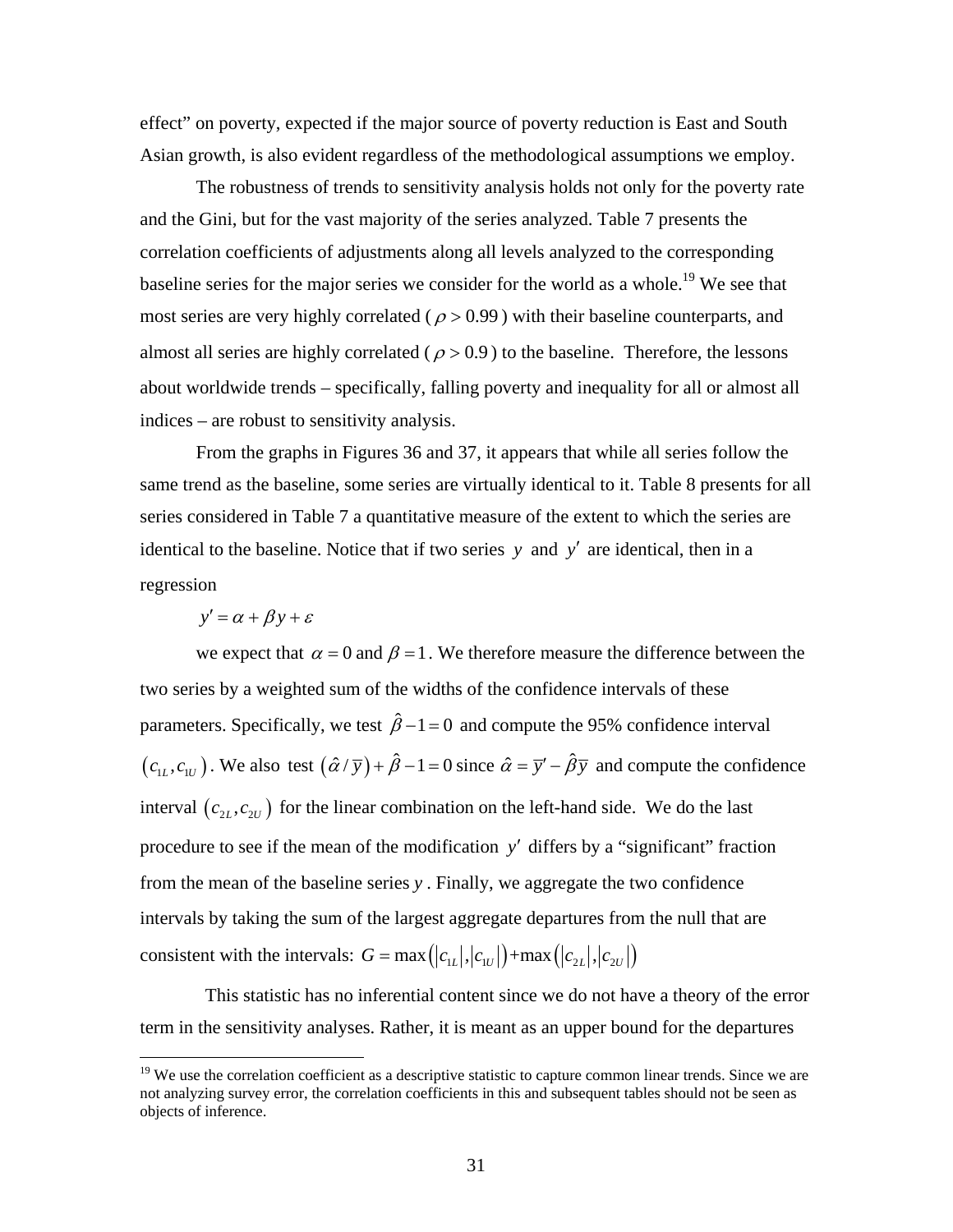of the modified series from the baseline in terms of both location and scale. We see in Table 8 that most series are not in fact identical to the baseline; however, we see that some series are much closer to it than others. First, we see that of all the variations, using Maddison GDP appears to produce the greatest and most frequent deviations from the baseline, most pronounced for the poverty series, which reinforces our observation that variations in country GDPs explain most of the changes in the world distribution of income. Second, we see that the optimal distribution modification produces series that are by far the closest to their baseline counterparts.

#### *(b) Sensitivity to Functional Forms*

 In addition to the difficulties with assessing inequality indicators with indices outside the unit interval, the gamma and Weibull distributions fit the data noticeably worse than the lognormal distribution does. In Appendix B, Table 1, we present the percentages of the cumulative world population over the period 1970-2006 that is accounted for by countries with lognormal, gamma and Weibull distributions respectively. We present these percentages with and without using the survey adjustment for misreporting, as well as for the case in which scale parameters are computed from survey Ginis. In all cases, over 98% of the cumulative world population is accounted for by countries with lognormal distributions. As would be expected, the optimal distribution series is nearly identical to its corresponding lognormal series. Hence, we learn from our analysis that of the three two-parameter distributions that we consider, the lognormal is the superior distribution to use if only one functional form were retained.

 It is important to ask whether the lognormal distribution provides reasonable fit to the data in an absolute sense, rather than relative to some alternatives. One of our sensitivity analyses is to compute the lognormal scale parameters from Gini coefficients rather than quintiles. If the true underlying country income distributions are lognormal, then the series computed from Ginis should be identical to the series computed from quintiles. Table 8 shows that while these series are not identical, most of the series of our primary concern – the middle poverty rates, and the inequality and welfare indices in the unit interval – are close to their baseline series in the sense described above. Hence, we can be reassured that the true distributions can be taken as lognormal.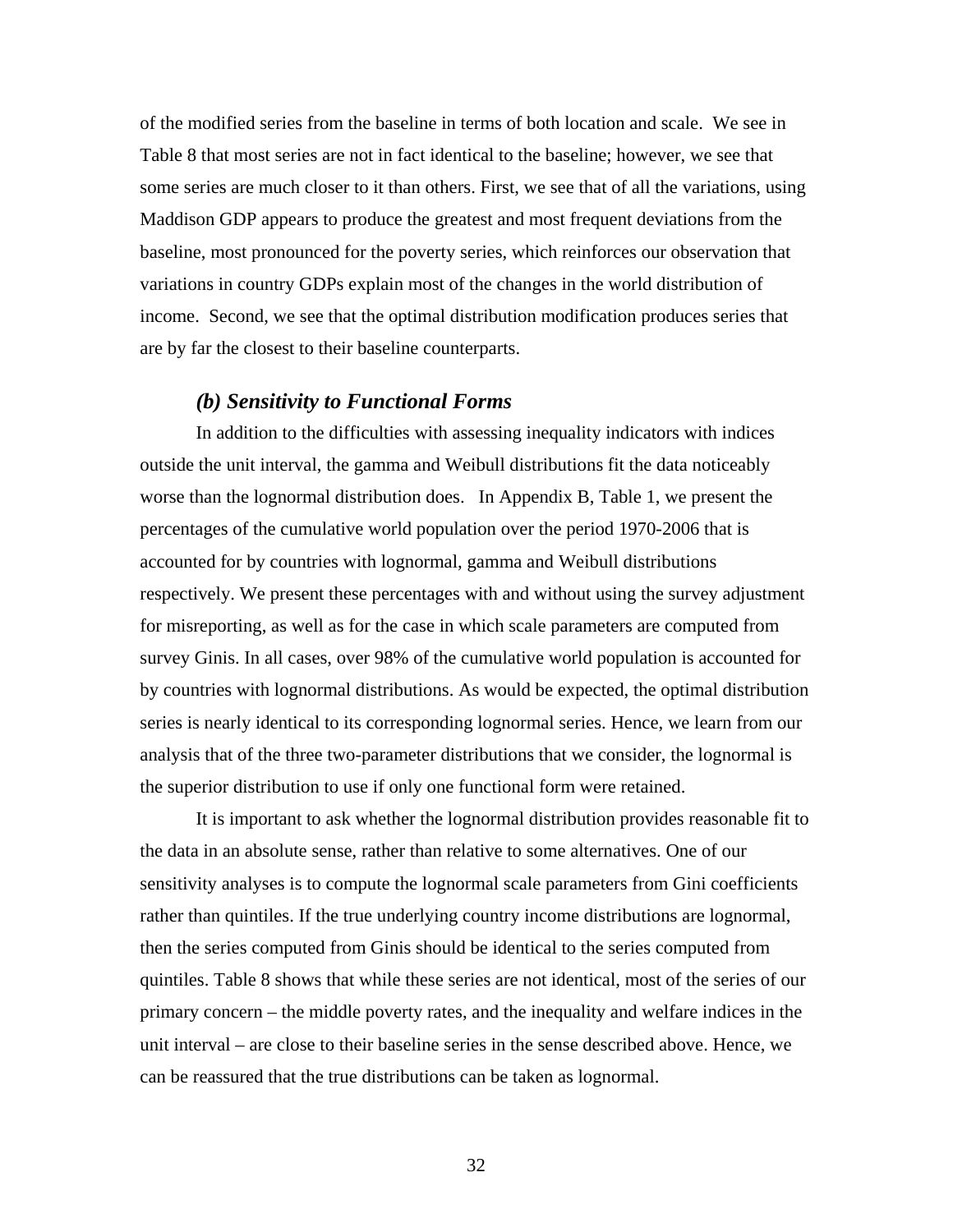#### *(c) Sensitivity Analysis for Regional Results*

Besides the general trends in poverty and inequality, we can confirm the robustness of our finer results to alternative specifications. Figure 39 plots the poverty rates in Asia, Africa and Latin America, to confirm our initial observation that poverty went from being an Asian phenomenon to an African one – poverty in East and South Asia declines precipitously in the 1980s, whereas the African poverty rate rises in this period, and only recently begins a shallow decline. We see that one estimate of East Asian poverty (the one in which Maddison's GDP numbers are used) gives a much lower level for the poverty rate than do all the others; this shows the influence of GDP on poverty reduction. Figure 40 confirms our understanding of the changes in world inequality. First, all the GE measures in the unit interval decline uniformly over the period 1970-2006 (which implies that all the Atkinsons in the unit interval decline uniformly as well). Second, most world inequality remains between-country inequality, and total inequality declines because of a fall in between-country inequality that compensates for a rise in within-country inequality.

#### *(d) Sensitivity to Misreporting*

A potential critique of the household surveys used is the presence of potential biases in the reporting of very high or very low incomes. Potential sources of these biases are 1) the unwillingness of high-income individuals to divulge their financial information, or official top-censoring of reported incomes, and 2) the difficulty of converting in-kind income of the poor (which may be a substantial share of their income) into equivalent monetary values. It is clear that the first bias serves to increase the reported share of the income going to poorer individuals in society, and hence, to decrease reported poverty and inequality. The direction of the second bias is ambiguous, as in-kind income could be either overvalued or undervalued by the survey designers.

 Assuming that we know the parametric form of the distribution of income, it is easy to correct for biases of this type under the additional assumption that the survey ranks each individual into the appropriate quintile (the rich can be identified as rich even if their precise income is not revealed, whereas the poor can be identified as poor if the monetization mechanism for in-kind income is not too flawed), and that all incomes are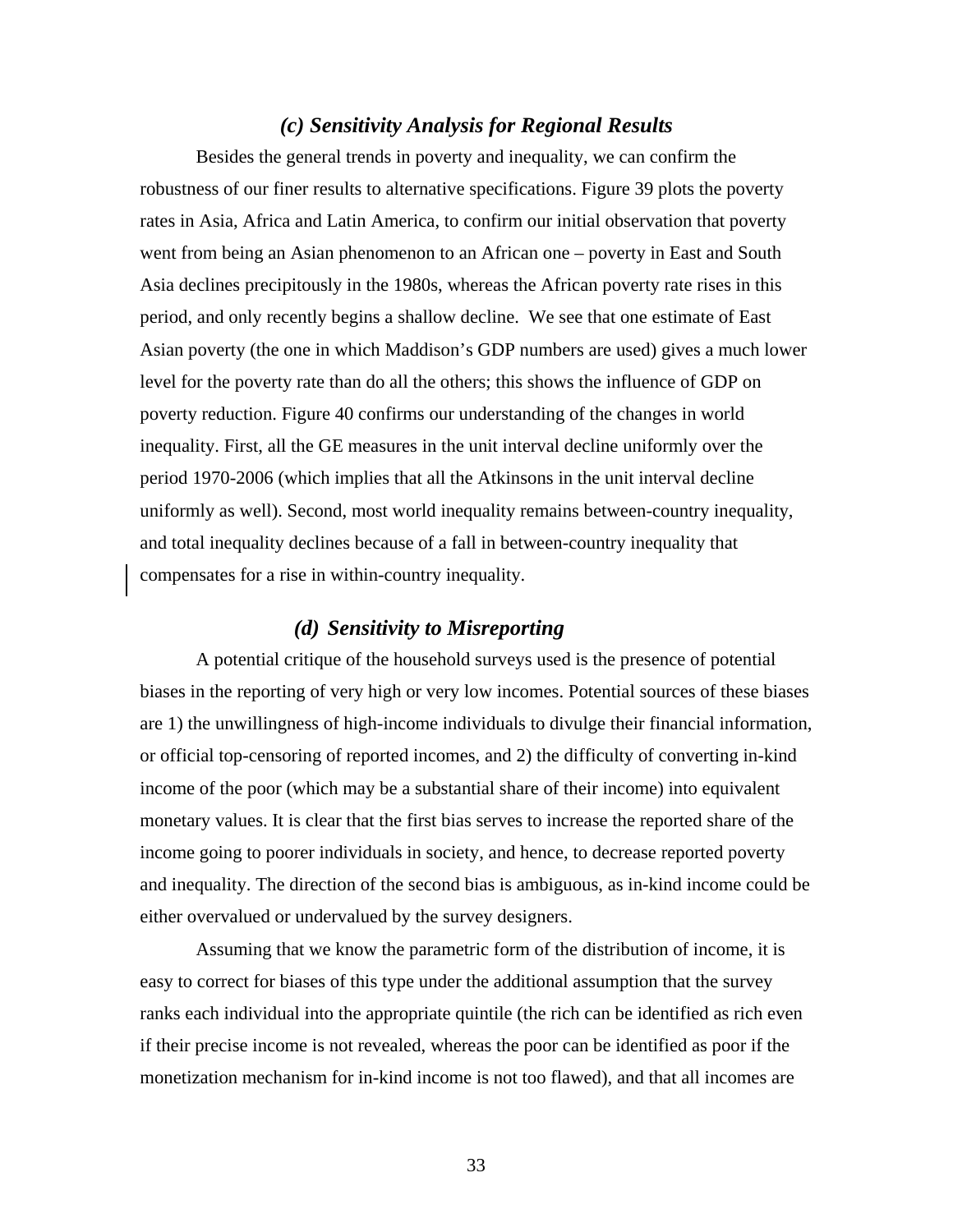reported correctly (up to scale) with the exception of some incomes in the top and bottom quintile. Then, it is easy to see that the ratio of the incomes of each of the middle quintiles to the sum of the incomes of the middle quintiles (hereafter the standardized middle income shares) is a statistic that does not depend on the misreported data from the extreme quintiles, and hence, is consistently estimated. Since we need to recover only one scale parameter, these two statistics (the third is a function of the other two) are more than enough to do so. We estimate the scale parameter of the distribution by the minimizer of the sum of squared differences between the population and sample standardized middle income shares. Since sample quintile shares are consistent estimators of their population equivalents, this is a consistent estimator of the true scale parameter (assuming the distributional assumption holds). $^{20}$ 

 Figure 41 presents the \$1/day poverty rates and counts, as well as the Gini coefficient series for adjusted vs. unadjusted specifications, for the three parametric distributions under consideration. We observe that the adjustments do not differ very much from the unadjusted series<sup>21</sup>, and the trends of the adjusted and unadjusted series are very close. This fact is confirmed by Table 7, which presents correlations between the baseline measures and their adjusted counterparts (for the lognormal specification), most of which are very close to unity. The similarity is closest for the lognormal series; the gaps between adjusted and unadjusted series for the gamma and Weibull distributions are substantially larger. The gaps also appear to increase towards the end of the sample period. The differences that do exist suggest the unadjusted data gives too *pessimistic* a picture of the world: poverty and inequality are lower in 2006 using the adjusted estimates by all measures, and their decline is steeper over time. Hence, if we are confident in the lognormal distributional assumption (which seems most plausible of the three distributional assumptions used), then we can conclude that the net effect of misreporting in the extreme quintile is practically small, and if it exists, indicates that the incomes of the poor are underestimated by conventional survey procedures.

 $20$  We present the motivation for our distributional assumptions in the Introduction.

 $21$  This claim should be qualified for poverty in the 1990s, since although the difference between the two series is on the order of several percentage points, the fact that poverty in the 1990s is historically low makes this a large relative difference. However, this difference is insignificant for the claim that poverty fell during the sample period.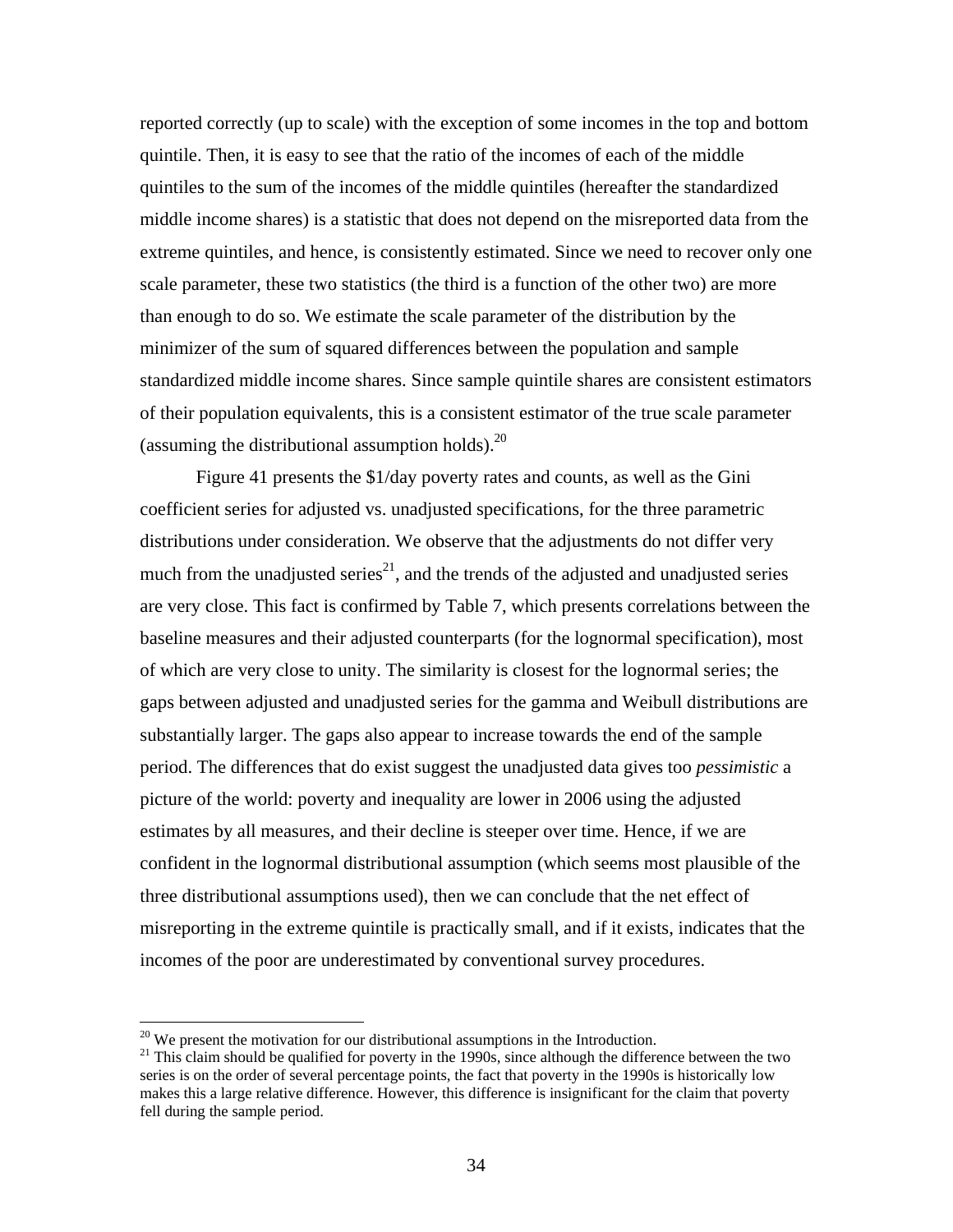#### *(e) Purchasing Power Parity in the wake of ICP*

 Following the conclusion of the International Comparisons Project (ICP) in November 2007, the World Bank has changed its methodology with respect to calculating country GDPs at PPP. This change resulted, in among other consequences, lowering Chinese and Indian GDPs by 40% and 35% respectively, which was highlighted in the popular press on many occasions (*The Economist*: Nov. 29, 2007; Dec. 19, 2007). Several criticisms have been made of this finding; in particular, that it considers prices in urban China only. In comparing the original and revised World Bank series, we see that the effect of the revision was largely to multiply each country's GDP series by a timeinvariant constant, which is the expected effect of applying the PPP adjustments derived from the ICP to all years from 1980 to 2006,<sup>22</sup> which changes world inequality only by changing the starting positions of countries, but not of their growth paths. Hence, this revision only postpones convergence if convergence was going on in the original series, rather than contradicts it. $^{23}$  We nevertheless compare the poverty and inequality estimates arising from the new WB series to our baseline estimates, and reach a conclusion that while the levels of many series have changed dramatically, the trends change very little, and the lessons we learned from the PWT data continue to apply with our new results.

 Figure 42a shows comparative plots of the \$1/day world poverty rate for the baseline specification and the PPP revision. We see that while the level of poverty is higher with the revision, the revised series also shows sharply falling poverty. More importantly, the two series converge over time and become very close by 2006. This is easily understood; China has grown so much that by 2006 there are very few poor people in China with or without the revision, so the revision has a very slight impact on poverty in 2006. However, in 1970, China accounted for a large fraction of the world's poor, and had a high poverty rate; decreasing Chinese GDP in 1970 by virtue of the PPP revision has a large impact on the number of poor in China, and hence, in the world as a whole. We present China's poverty rate in the Figure 42b to verify our observation. In fact, with the PPP revision, poverty reduction is far more extensive than in the baseline case.

 $^{22}$  Given the World Bank's methodology in the revision, we naturally extend this series to 1970 by applying the WB's growth rates in the original series to the new 1980 GDPs.

 $23$  Such a revision is liable to generate some extraordinary numbers – Chinese GDP in 1980 is implied to be \$465 in 2000 US dollars (\$525 in 2005 US dollars), and by applying the old WB growth rates, it is \$308 in 1970, which may be below the lower limit of survival.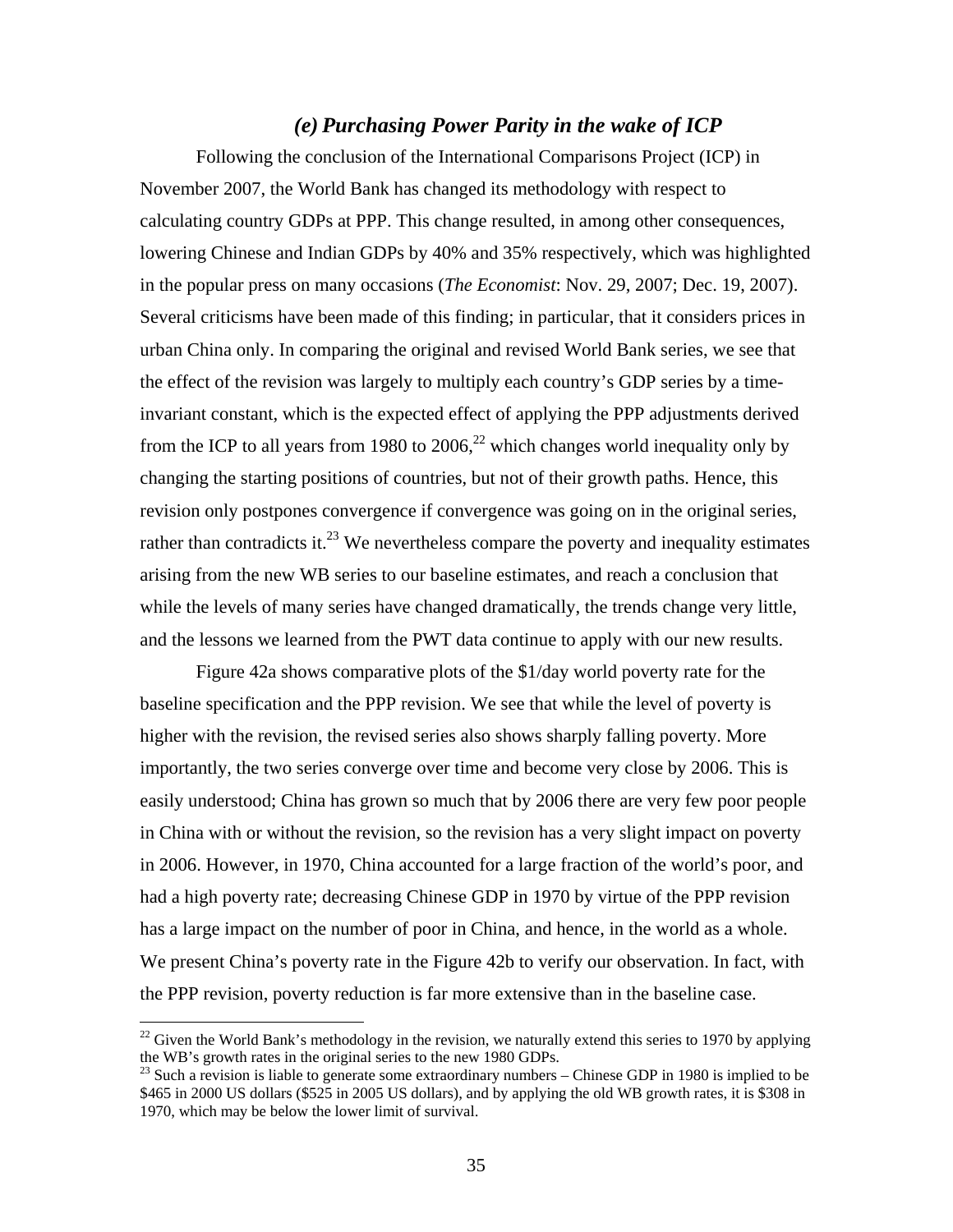Figure 42c performs the same comparison for the Gini coefficients. Here, the levels are drastically different and do not converge: the Gini coefficient of the revised series in 2006 declines only to the level of the Gini coefficient of the baseline series in 1980. However, the revised series declines noticeably, so we continue to observe falling world inequality and hence, convergence across people even if we accept the revision.<sup>24</sup> We conclude by considering the Atkinson welfare series in the unit interval in Figure 43: all of them rise monotonically during the sample period, and all of them accelerate towards the end. We summarize these data in Table 9, in which we present correlations and closeness measures for the PPP adjustment relative to the baseline. It is evident that the levels are drastically different. However, the correlations are strong (although weaker than in most of the rest of the data) – they are less than 0.9 only for the poverty counts and rates corresponding to high poverty lines, and for some inequality indices outside the unit interval. In particular, the correlations of the welfare indices to the baseline are all over 0.99

## *(f) Sensitivity of Welfare Measures*

 Tables 7 and 8 show, respectively, the correlations and the closeness of fit between modifications and baseline series of the welfare indices (Atkinson and Sen). We see that the welfare indices are some of the most robust series considered in terms of trends (all modifications of the Sen index have over 0.99 correlation with the baseline), and many of them, particularly the Sen and the Atkinsons with coefficient in the unit interval, are also very close to the baseline series in location and scale. While this is serious evidence for the robustness of our conclusion that world welfare rises, we can say more. First, we see that not only are the welfare indices robust, but they are also very tightly related to GDP. Table 10.1 shows the correlations between the PWT62 GDP series and all welfare indices constructed using this series. We see that these correlations are greater than 0.99 for all indices whose coefficient is in the unit interval. Hence, we have strong evidence that for all natural measures of welfare, the growth component

 $\overline{a}$ 

 $24$  A potential argument could be that the baseline (PWT 62) series is closest to the truth in the early part of the sample, when initial PPP studies on China were performed, whereas the revised series should apply only in the latest part of the sample. However, even then, we see that if world inequality started out at the baseline level and ended at the revised level, it must have fallen since 1970 (although by very little). The World Bank presents the revised series without using the old PPP adjustment procedure for the early part of the sample.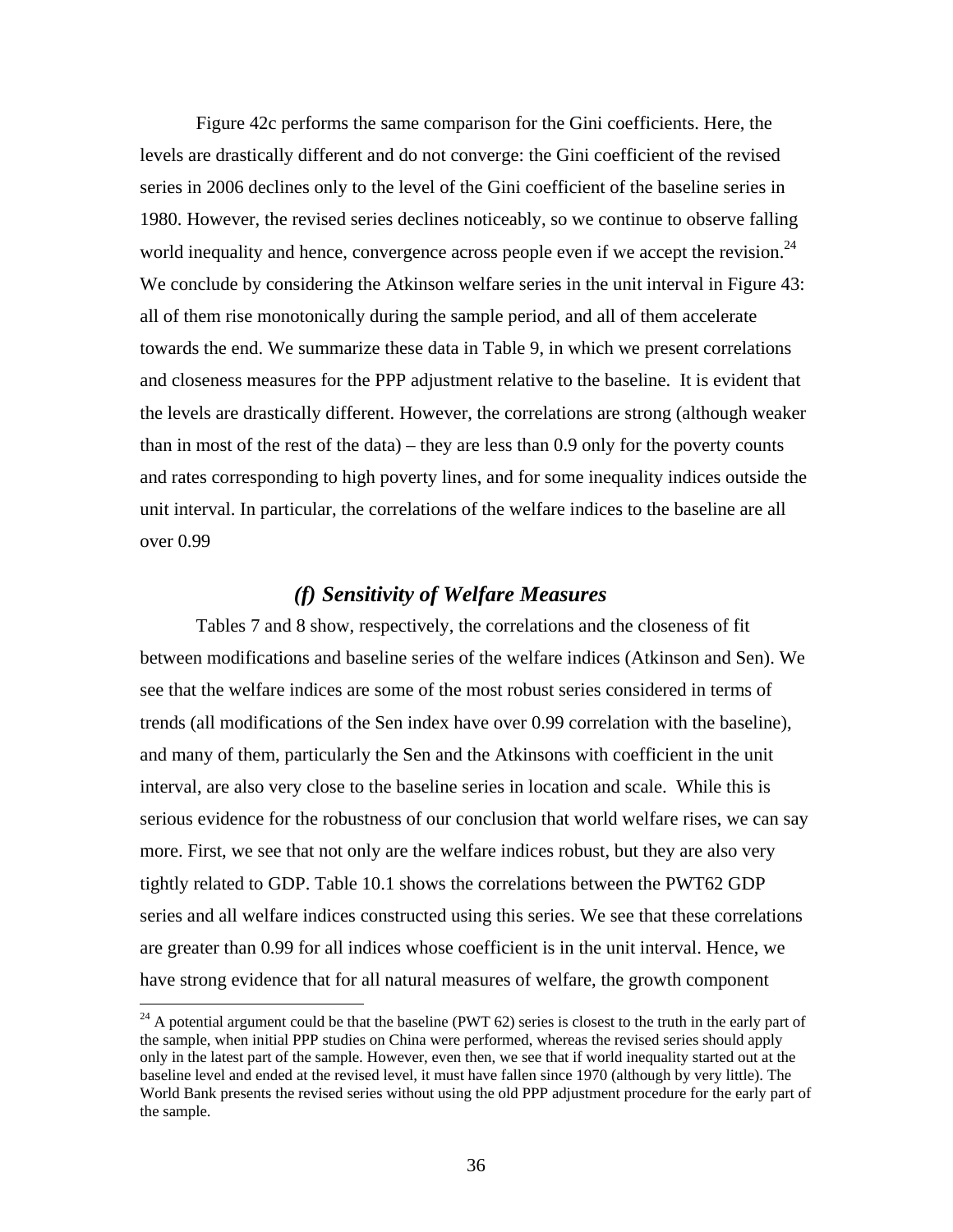rather than the inequality component has been the principal source of variation over the past 37 years. Second, we observe that the growth rate of the welfare indices actually increases (as does the growth rate of GDP) during several parts of the sample period, including the 2000s. Figure 44 shows the range of growth rates of welfare indices in the unit interval associated with the PWT 62 GDP series, and we see several pronounced growth accelerations, in particular from 1990 to 1996 and from 2000 to the end of the sample period. Hence, we are justified in asserting that welfare not only rose during the sample period, but that it did so at an increasing rate of growth. Moreover, we observe that not only the levels, but the growth rates of welfare and GDP are correlated. Table 10.2 shows that the growth rates of the various welfare indices are tightly or moderately correlated with the growth rate of GDP. While this correlation falls off as the coefficient of the index (implied risk aversion of the observer) increases, we see that even for the unit coefficient, the correlation is high at around 0.7. This observation suggests that a large fraction of the variation in welfare growth is "explained" by GDP growth; the evolution of inequality is observed to have little effect not only on the levels of GDP but also on its growth rate. Finally, welfare has not only grown, but grown very significantly; Table 11.1 shows, world welfare by any measure has grown by no less than 77%, by most measures over 120%, and by some measures by 160%!

Since we have observed within-country inequality to have increased, it is of interest to consider changes in country-level welfare indices. Whether the aggregate or country-level indices are relevant depends on one's opinion of the scope of the moral community (whether it is global or national), and on one's concern with respect to inequality (envy or possibility of political disruption). Averaging the country-level welfare indices could be justified by construing the lottery behind the veil of ignorance as consisting of two parts: first, the individual is assigned to a country at random, and then, he is given an income level from the selected country's distribution. We consider the 187 countries present in 2006, and ask how many of these countries (and what size their total population) experienced rises in Atkinson and Sen welfare measures. We find that welfare unambiguously improved (considering all risk aversion parameters in the unit interval) in over 68% of countries, containing over 87% of the world's 2006 population. Welfare unambiguously deteriorated in 23 countries, totaling less than 5% of the world's

37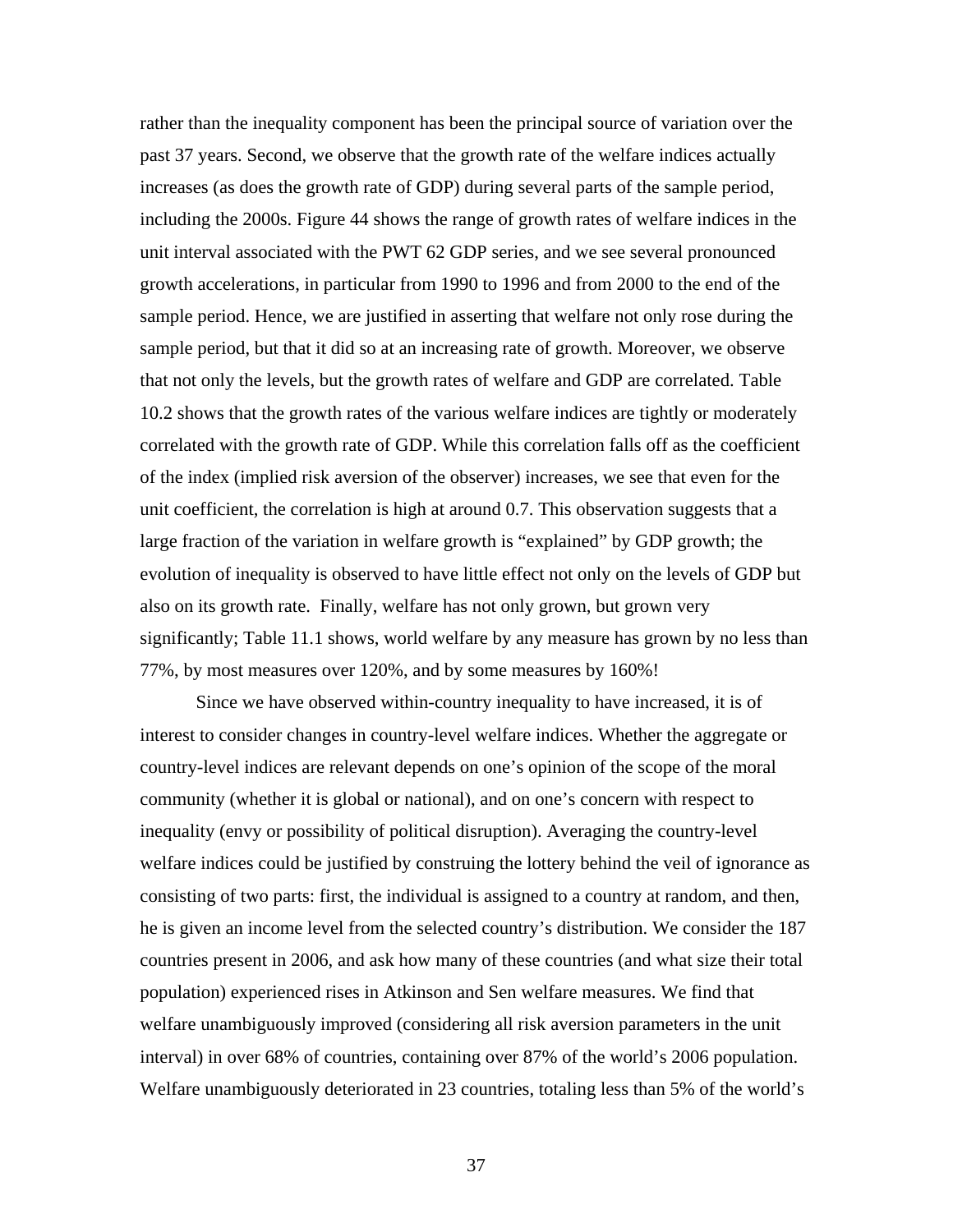2006 population. We present a list of the latter in Appendix B, Table 2. Countries for which aggregate welfare fell are either ex-Soviet republics mostly in Central Asia, or African and Asian countries that had experienced protracted wars or periods of dictatorial rule during the period. Hence, aggregate welfare has risen for an overwhelming percentage of political units and people. Moreover, the extent of welfare growth in a given country, on average, has been likewise very high; Table 11.2 shows that the welfare of a country increased on average by about 110% over the 36 years of the sample period if one uses PWT 62 or WB series for GDP, by about 100% if one uses the PPPrevised series for GDP, and by 64% if one uses the Maddison GDP series.<sup>25</sup> Variations other than GDP appear to be of comparatively small significance.

Since these are welfare growth measurements, and take distributional changes into account, we are now free to conclude that, at least in terms of income, the world has experienced significant and relatively evenly distributed growth both from a global perspective and within most countries. Even taking distributional considerations into account, the past forty years have witnessed no less than a doubling of welfare.

## **(9) Conclusion**

1

 The main empirical results of this paper are: 1) Global poverty rates decline between 1970 and 2006. This is true for poverty lines ranging from \$1/day to \$10/day. 2) Global poverty counts decline between 1970 and 2006 for poverty lines from \$1/day to \$3/day. The total number of poor people has declined by more than 617 million if we use the \$1/day line and by more than 780 million if we use the \$2/day line. For higher poverty lines, poverty counts increased during the early years but are all declining by 2006. 3) Global income inequality has fallen between 1970 and 2006. This is true for the Gini coefficient, for a wide variety of Atkinson indexes and General Entropy indexes as well as the  $90^{th}$ -to-10<sup>th</sup> and the  $75^{th}$ -to-25<sup>th</sup> percentile ratios. 4) We systematically analyze the normative effects of changes in the world distribution of income using a strongly microfounded definition of welfare as the certainty equivalent of a lottery over all incomes in the world. We find that world welfare increases at increasing rates during our

<sup>&</sup>lt;sup>25</sup> Since we are considering growth numbers rather than levels, this does *not* indicate that Maddison estimates GDP to be 2/3 lower than the PPP-revised series; it is the latter series that reports the lowest GDP estimates we consider.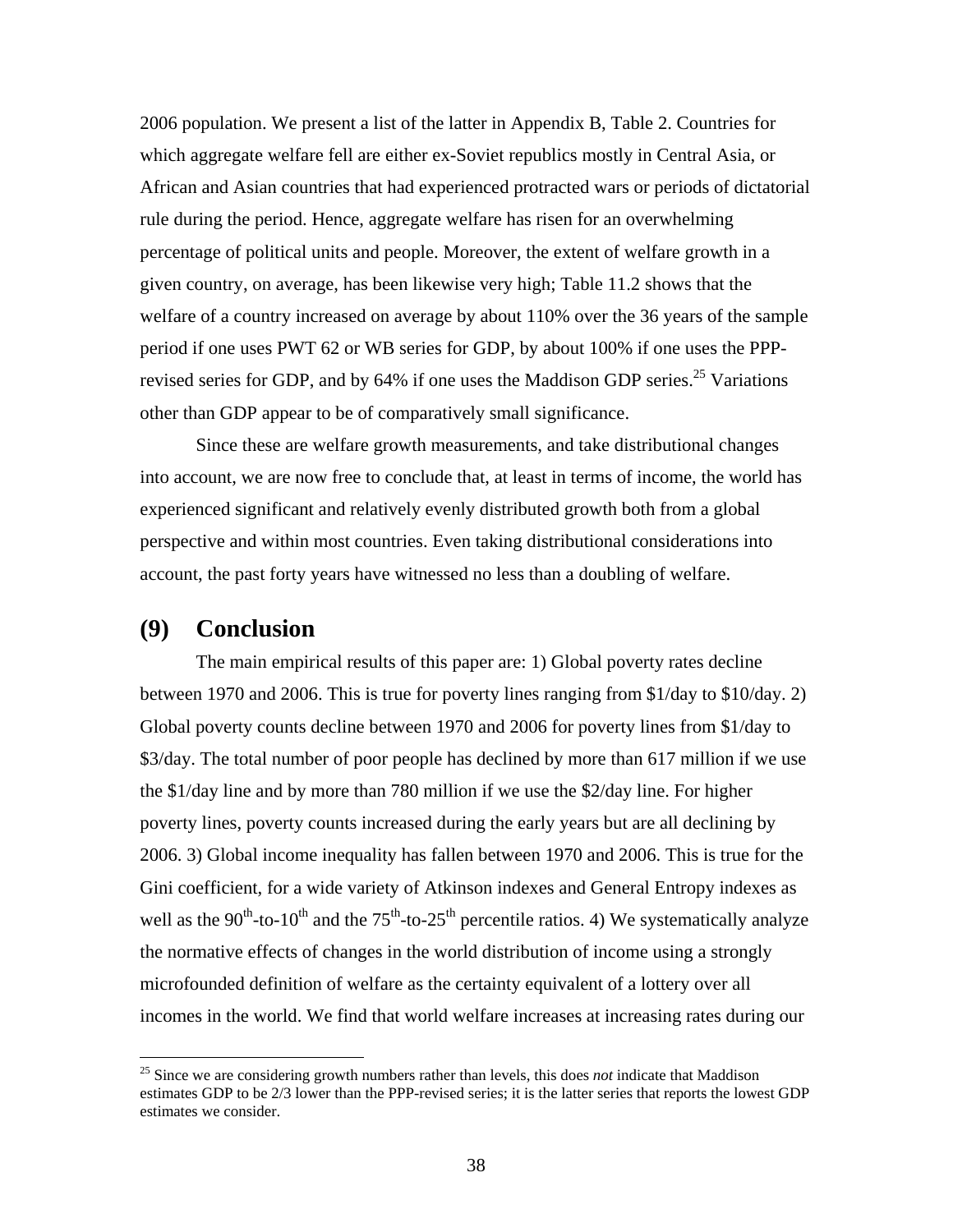sample period, and records dramatic increases whether computed across citizens or across countries, notwithstanding increases in unweighted between-country inequality. Total growth in world welfare measured is estimated to be between 77% and 160%, with most estimates over 100%. 5) At the regional level we observe that poverty rates and GDP per capita behave as "mirror images" of one another: whenever GDP grows, poverty tends to decline and whenever poverty declines, GDP tends not grow. 6) Poverty has declined substantially in East and South Asia, and has recently began declining in Africa.

We show that our conclusions are robust to a general sensitivity analysis, and in particular, to three key areas of uncertainty: 1) uncertainty over the functional form of the country income distribution, 2) uncertainty over potential nonresponse biases in household surveys, and 3) uncertainty over the correct method of computing a PPPadjusted GDP series. We show that the robustness extends not only to the global trends of falling poverty and inequality, but also that finer trends persist under specification changes. In particular we robustly demonstrate that, 1) poverty exhibits a "tsunami" effect, in which poverty declines decelerate for lower poverty lines and accelerate at higher ones, 2) poverty becomes an essentially African phenomenon, and 3) most of the decline in inequality is a decline in population-weighted between-country inequality.

 Our data allows us to give a progress report on the first Millennium Development Goal of halving poverty from 1990 to 2015. Table 12 shows that estimates from our modifications in the sensitivity analysis indicate that so far, poverty has fallen by about 30% in the 16 years since 1990, giving the world ample time to reduce poverty by a further 20% of 1990 levels. If we accept the World Bank's recent PPP revision, then poverty has fallen by about 58%, and the first MDG has been achieved, since the PPP revision assigns to the 1990s a large part of China's poverty decline that the Penn World Tables and Maddison assign to the 1980s. Importantly, a large part of the decline in poverty has taken place in Africa. Using the Penn World Tables as our source of GDP, we see that Africa has decreased poverty by 20-25% from 1990 levels, making it likely that it will come close to, or perhaps even achieve the MDG within its continent.

39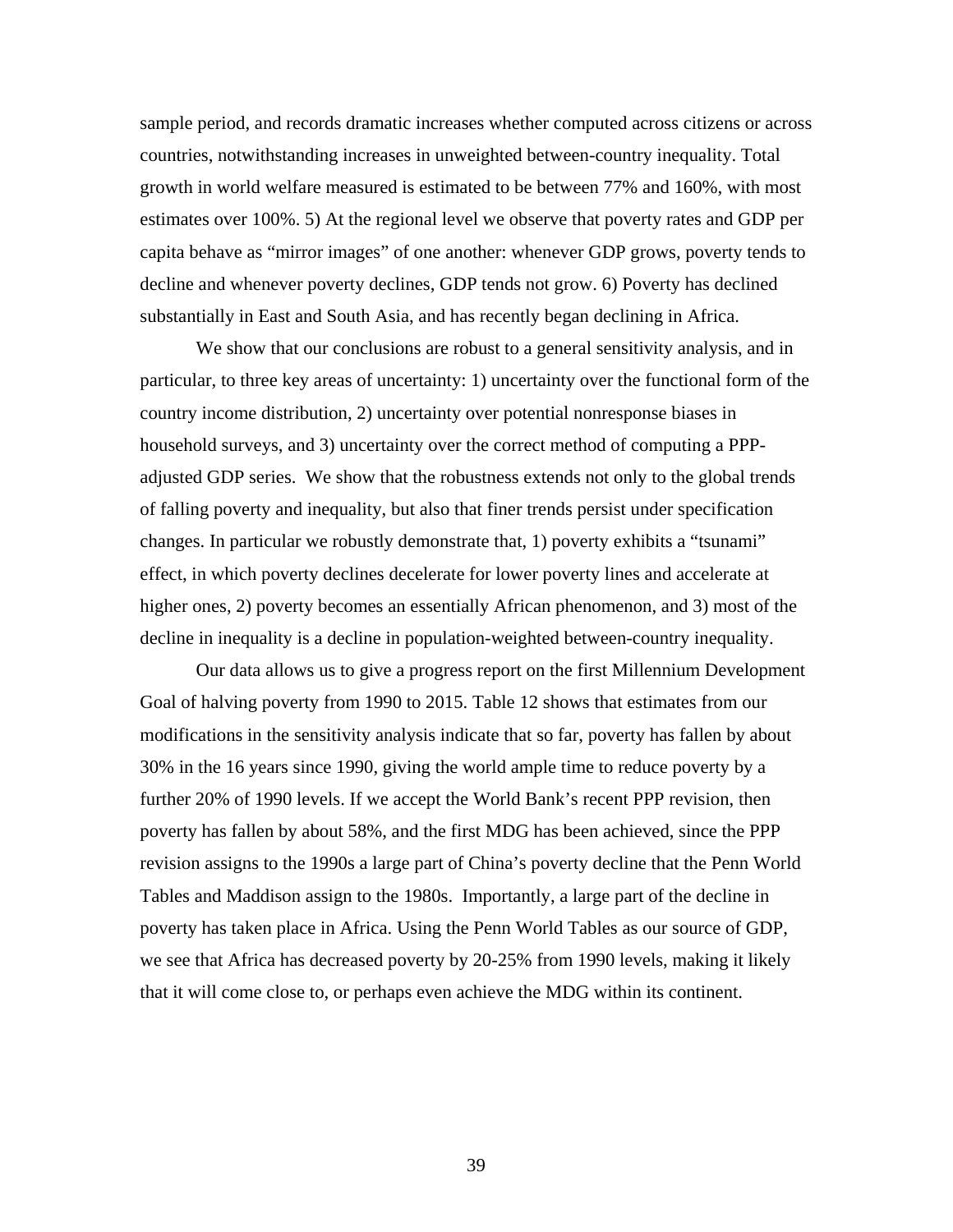#### **Appendix: Proofs and Tables**

**Appendix A: Proof of Instability of Inequality Indices outside the Unit Interval** 

Proposition: Suppose that  $X$  is a nonnegative random variable, and we know its distribution  $F$  on

the interval  $[a, M]$ . Then, 1) there exist nontrivial upper and lower bounds for

 $GE(\alpha)$  and  $A(\gamma)$  for X if  $\alpha \in (0,1)$  or  $\gamma \in (0,1)$ , and 2) there exist no such nontrivial bounds otherwise.

Proof: Without loss of generality, we consider only the GE index, where  $GE(\alpha) = \frac{1}{\alpha(1-\alpha)} \left| 1 - \frac{f^2 x^{\alpha}}{\mu^{\alpha}} \right|$  and  $\mu = E(X)$  $\alpha$ ) =  $\frac{a(1-\alpha)}{a(1-\alpha)}$  |  $1-\frac{a}{\mu^{\alpha}}$  | and  $\mu$  $\int x^{\alpha} dF$  $=\frac{1}{\alpha(1-\alpha)}\left[1-\frac{1-\alpha}{\mu^{\alpha}}\right]$  and  $\mu =$ 

Note that if  $\alpha \in (0,1)$ , then  $x^{\alpha}$  is concave, so  $\int x^{\alpha} dF < \mu^{\alpha}$ , and  $F \in \arg \max_{F} GE(\alpha) \Leftrightarrow F \in \arg \min_{F} \int x^{\alpha} dF$ . If  $\alpha \notin (0,1)$ , then  $x^{\alpha}$  is convex, so  $\int x^{\alpha} dF > \mu^{\alpha}$ , and  $F \in \arg\max_{F} GE(\alpha) \Leftrightarrow F \in \arg\max_{F} \int x^{\alpha} dF$ .

 $\frac{\alpha dF}{a}$  and  $\mu = E(X)$ 

∫

Suppose we know F on  $[a, M]$ , so  $F|_{[a, M]} = \hat{F}$  for a given  $\hat{F}$ . We are also given that  $\int x dF = \mu$ , with  $\mu$  given.

Then, 
$$
\int x^{\alpha} dF \ge \int_{a}^{M} x^{\alpha} d\hat{F}
$$
, so for  $\alpha \in (0,1)$ ,  $GE(\alpha) \le \frac{1}{\alpha(1-\alpha)} \left[ 1 - \frac{\int_{a}^{M} x^{\alpha} d\hat{F}}{\mu^{\alpha}} \right],$ 

and  $GE(\alpha)$  is bounded above for any  $\alpha$  and  $M$ .

However, suppose  $\alpha > 1$  and set  $a = 0$  for convenience. Define  $\varepsilon$  as  $\int_0^M d\hat{F} = 1 - \varepsilon$ , so for any F consistent with  $F|_{[0,M]} = \hat{F}$ , it must be the case that  $\int_M^{\infty} dF = \varepsilon$ . Moreover, since  $\int x dF = \mu$ , it must be the case that Suppose  $\int_0^M dF = 1 - \varepsilon$ ,  $\int x dF = \mu$ . Then, consider distributing the remaining mass  $\varepsilon$  on the set  $\{M, Z\}$ , where  $Z > M$ . Let  $P_M$  be the fraction of the mass  $\varepsilon$  assigned to point M, and  $P_Z = 1 - P_M$ , so that  $P_M$  of This is equivalent to considering  $F_z$ , where  $F_z(x) = \hat{F}(x)(x \le M) + \hat{F}(M)(x \in (M,Z)) + (x \ge Z)$ the measure  $\varepsilon$  remaining people have income  $M$ , and the remaining people have income Z. Since  $\hat{\mu} = \frac{1}{\varepsilon} \int_M^{\infty} x dF = \frac{1}{\varepsilon} \left( \mu - \int_0^M x d\hat{F} \right)$  is known, we can write that  $\hat{\mu} = \int_M^{\infty} x dF = (MP_M + Z(1 - P_M)) \Rightarrow P_M(Z) = \frac{Z - \hat{\mu}}{Z - M}$ , so given  $\hat{F}$  and M,  $P_M$  is a function of Z alone Then,  $\int x^{\alpha} dF_z = \int_0^M x^{\alpha} d\hat{F} + \varepsilon \left| M^{\alpha} \frac{Z - \hat{\mu}}{Z - M} + Z^{\alpha} \right| \frac{\hat{\mu}}{Z}$  $\hat{\mu} := \frac{1}{\varepsilon} \int_M^{\infty} x dF = \frac{1}{\varepsilon} \left( \mu - \int_0^{\infty} x d\hat{F} \right)$  $\int x^{\alpha} dF_z = \int_0^M x^{\alpha} d\hat{F} + \varepsilon \left[ M^{\alpha} \frac{Z - \hat{\mu}}{Z - M} + Z^{\alpha} \left( \frac{\hat{\mu} - M}{Z - M} \right) \right]$ , and since  $\alpha > 1$ , we have  $=\frac{1}{\varepsilon}\int_M^{\infty} x dF=\frac{1}{\varepsilon}\left(\mu-\int_M^{\infty}$ that  $\lim_{Z \to \infty} Z^{\alpha} \left( \frac{\hat{\mu} - M}{Z - M} \right) = (\hat{\mu} - M) \lim_{Z \to \infty} Z^{\alpha - 1} = \infty$ , so  $\lim_{Z \to \infty} \int x^{\alpha} dF_z = \infty$ , and GE( $\alpha$ ) is not bounded above. Suppose instead that  $\alpha < 0$ , and set  $M = \infty$  for convenience. Then, consider  $F^* = \varepsilon + \hat{F}(x)(x \ge a)$ , so  $F(0) = \varepsilon$ , and there is positive probability that individuals have zero income. Then,  $\int x^{\alpha} dF^* = \infty$ ,  $\lim_{\Delta \to \infty} Z^{\alpha} \left( \frac{\hat{\mu} - M}{Z - M} \right) = (\hat{\mu} - M) \lim_{Z \to \infty} Z^{\alpha - 1} = \infty$ , so  $\lim_{Z \to \infty} \int x^{\alpha} dF_Z = \infty$ 

so the GE( $\alpha$ ) index is not bounded above.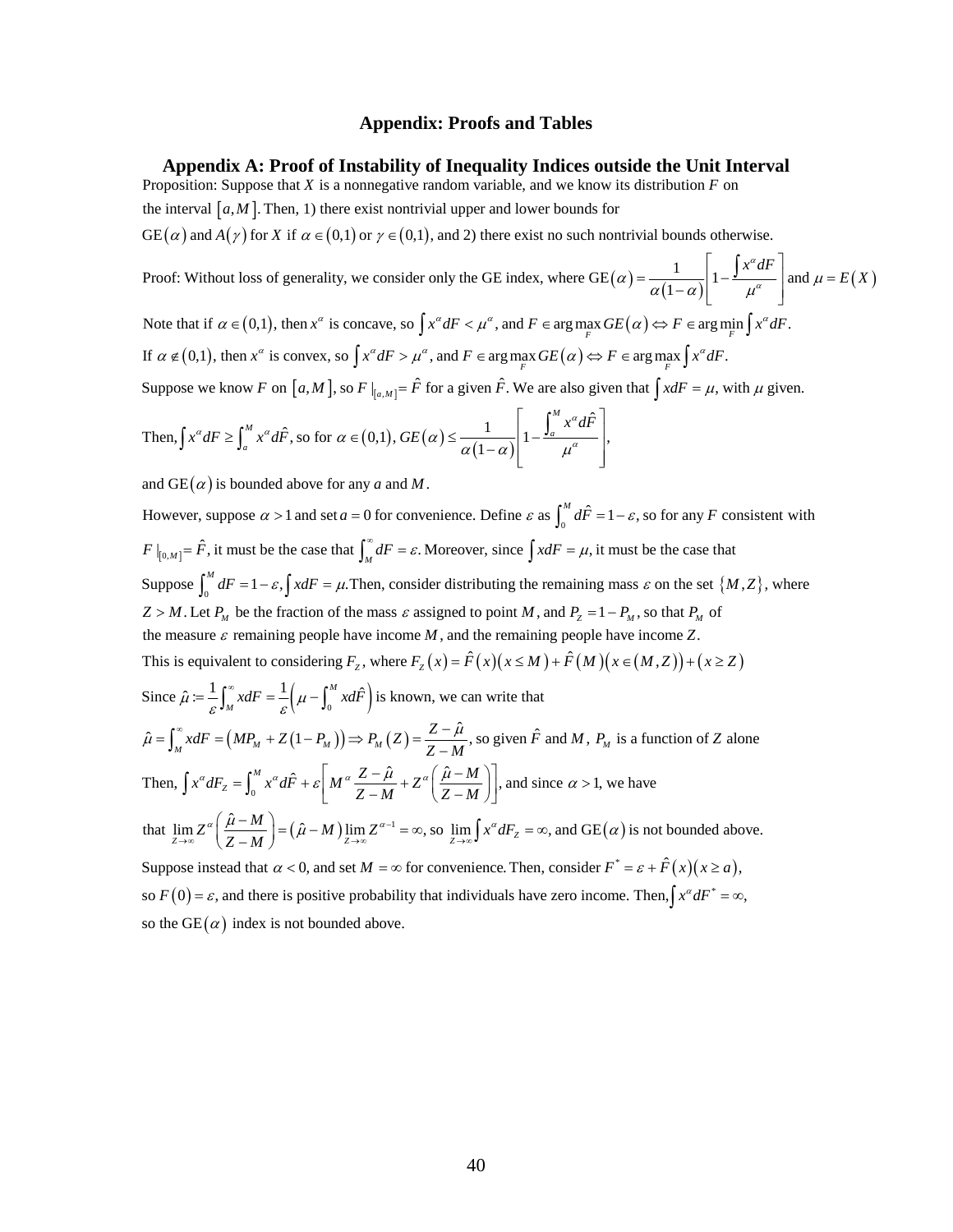## **Appendix B: Some Tables**

### Optimal | -<br>Distr. | Freq. Percent Cum. ------------+---------------------------------- lognormal | 6,405.5102 98.55 98.55 gamma | 50.3753291 0.78 99.32 weibull | 44.1144579 0.68 100.00 ------------+----------------------------------- Total | 6,500 100.00 Optimal | Distr., Adjusted | Freq. Percent Cum. ------------+---------------------------------- lognormal | 6,405.8457 98.55 98.55 gamma | 78.4110287 1.21 99.76 weibull | 15.743234 0.24 100.00 ------------+-----------------------------------  $6,500$  100.00 Optimal | Distr., | Ginis | Freq. Percent Cum. ------------+---------------------------------- lognormal | 6,405.5102 98.55 98.55 gamma | 50.3753291 0.78 99.32 weibull | 44.1144579 0.68 100.00 ------------+----------------------------------- Total | 6,500 100.00

### **Appendix Table 1: Optimal Distributions (Population Weighted)**

**Appendix Table 2: Countries for which welfare unambiguously fell:** 

| Angola       | Burundi     | Central African Republic |  |
|--------------|-------------|--------------------------|--|
| Gabon        | Madagascar  | Niger                    |  |
| Nicaraqua    | Togo        | Congo, Dem. Rep.         |  |
| Zambia       | Zimbabwe    | Sierra Leone             |  |
| Liberia      | Iraq        | Kuwait                   |  |
| Oatar        | Kiribati    | Brunei                   |  |
| Somalia      | Afghanistan | Tajikistan               |  |
| Turkmenistan | Ukraine     |                          |  |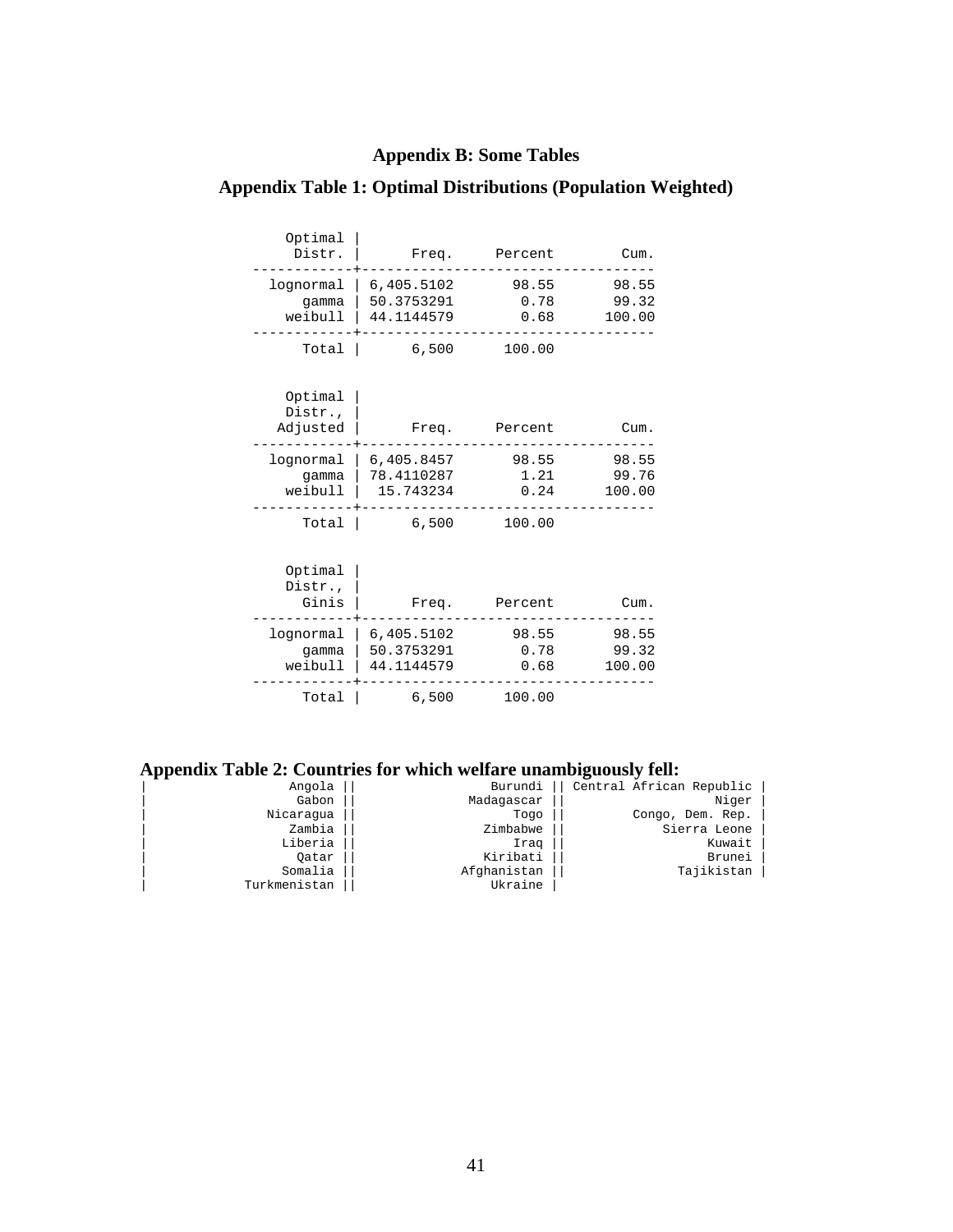## **Appendix C: Consumption Adjustment**

To adjust consumption surveys in order to use them in our analysis, we adapt the procedure of Bhalla (2002). We select all country-years for which both income and consumption surveys are available, and manually select which income and consumption surveys of those available for a given country-year to use. We base our selection on 1) similarity of source, and 2) similarity of income sharing units, units of analysis and equivalence scales. Altogether, we have 100 pairs of income and consumption surveys.

We then estimate the system of seemingly unrelated equations:

$$
q_{ijl}=\beta_j q_{ijC}+u_{ij}, J=1,\ldots 5
$$

where *q* is the quintile share, *I* and *C* index income and consumption, *i* indexes observations (country-years), and we allow the  $u_n$ 's to be correlated across *j* (since

quintile shares must sum to unity, the errors in the above regression are probably correlated across quintile shares). We exclude a constant from estimation. Our estimates are as follows:

Seemingly unrelated regression

| Equation                                       |                | Obs Parms                        |                 |                          |  | RMSE "R-sq" chi2                                                                                                                                                                        | P |
|------------------------------------------------|----------------|----------------------------------|-----------------|--------------------------|--|-----------------------------------------------------------------------------------------------------------------------------------------------------------------------------------------|---|
| $q1_I$<br>$q2_I$<br>$q3_I$<br>$q4$ I<br>$q5_l$ |                | 100<br>100<br>100                | $\sim$ $\sim$ 1 | 1 2.237161               |  | 1 1.785765 0.8624 1498.20 0.0000<br>$0.9321$ $3755.21$ $0.0000$<br>2.337126  0.9662  7431.34  0.0000<br>$100$ 1 2.709944 0.9812 9206.86 0.0000<br>100 1 8.073047 0.9801 10443.53 0.0000 |   |
|                                                |                |                                  |                 |                          |  | Coef. Std. Err. $z \quad P >  z $ [95% Conf. Interval]                                                                                                                                  |   |
| $q1\_I$                                        | q $1\_c$       |                                  |                 |                          |  | .8273436 .0213748 38.71 0.000 .7854498 .8692374                                                                                                                                         |   |
| $q2_I$                                         |                |                                  |                 |                          |  | 9260658.  8686634  .0146437  61.28  0.000  .8686634  .9260658                                                                                                                           |   |
| $q3_l$                                         | q3_C $\vert$   |                                  |                 |                          |  |                                                                                                                                                                                         |   |
| $q4$ I                                         |                |                                  |                 |                          |  | 9955388. 9556824. 0.000 0.0101677 95.95 0.000 0.9756106.   g4_C                                                                                                                         |   |
| $q5$ _I                                        | q5 $\degree$ C |                                  |                 |                          |  | $1.072232$ $.0104922$ $102.19$ $0.000$ $1.051668$ $1.092797$                                                                                                                            |   |
|                                                |                | Correlation matrix of residuals: |                 |                          |  |                                                                                                                                                                                         |   |
|                                                |                |                                  |                 | q1 I q2 I q3 I q4 I q5 I |  |                                                                                                                                                                                         |   |

q1\_I 1.0000<br>q2\_I 0.9217  $q2_1$  0.9217 1.0000<br> $q3_1$  0.7526 0.9033 q3\_I 0.7526 0.9033 1.0000  $q4$ <sup>1</sup> 0.3906 0.5839 0.7973 1.0000 q5\_I -0.7649 -0.8790 -0.9198 -0.7769 1.0000

Breusch-Pagan test of independence:  $\text{chi}(10) = 616.843$ , Pr = 0.0000

42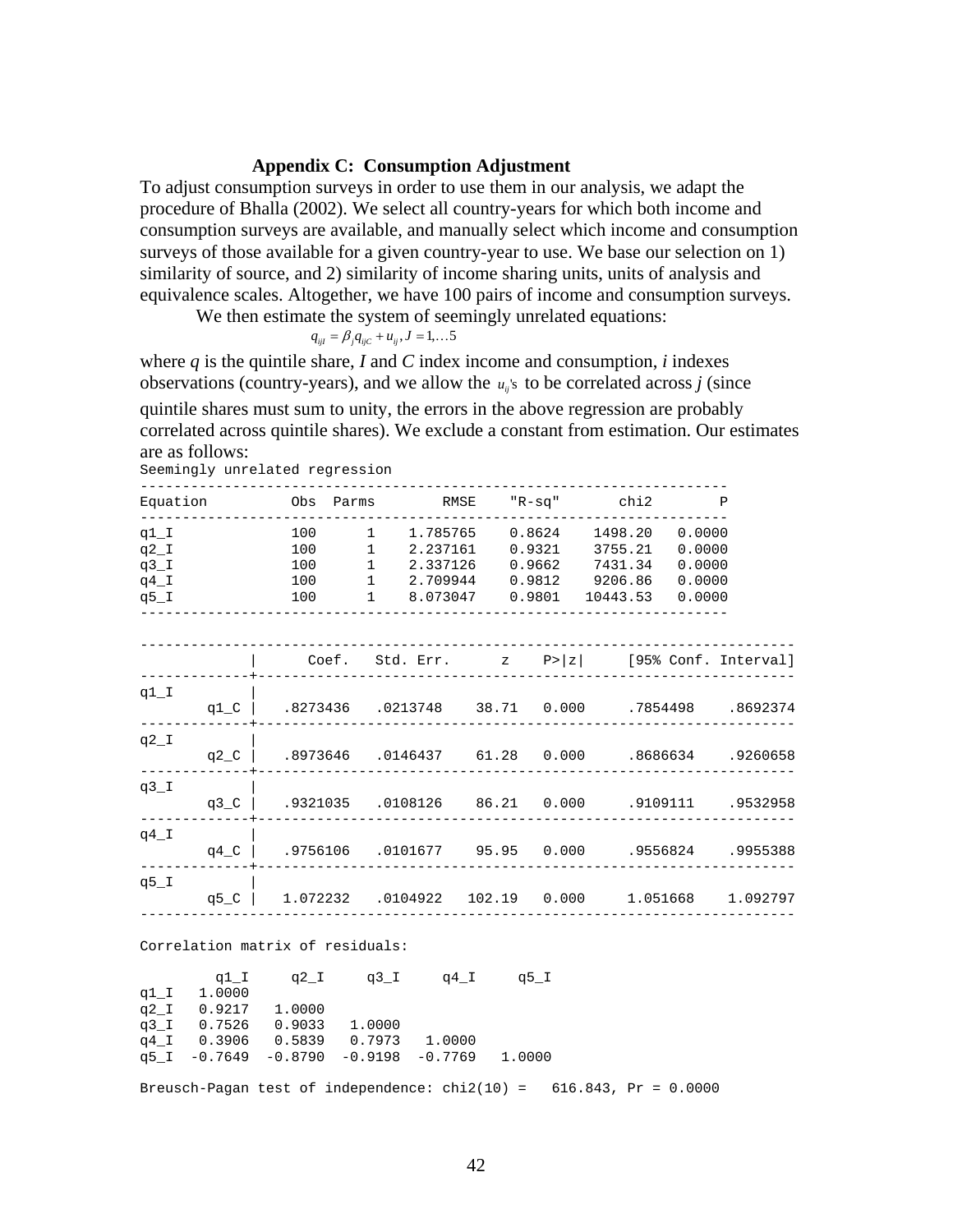Hence we see that the residuals are highly correlated across *j*, so the SUR procedure made sense.

 We then multiply all consumption quintile shares for surveys in the WIDER-DS dataset that we use by these estimates, and renormalize the resulting shares to sum to unity. (In practice, the shares sum very close to unity even without renormalization).

 Below is the list of countries and regions affected by this (Income indicates number of income surveys, and Cons. indicates number of consumption surveys).

|      | ccode | cname                  | country    | group          | region     | Income         | Cons. |
|------|-------|------------------------|------------|----------------|------------|----------------|-------|
| 5.   | 5     | Burundi                | <b>BDI</b> | 1              | ssa        | $\mathbf 0$    | 2     |
| 13.  | 13    | Botswana               | <b>BWA</b> | 1              | ssa        | $\mathbf 1$    | 1     |
| 18.  | 19    | Cote d'Ivoire          | CIV        | $\mathbf{1}$   | ssa        | 1              | 8     |
| 19.  | 2.0   | Cameroon               | <b>CMR</b> | $\mathbf{1}$   | ssa        | $\mathbf{1}$   | 1     |
| 28.  | 29    | Egypt, Arab Rep.       | EGY        | 1              | mena       | $\Omega$       | 4     |
| 30.  | 31    |                        | ETH        | 1              | ssa        | $\mathbf 0$    | 4     |
| 36.  | 37    | Ethiopia<br>Ghana      | <b>GHA</b> | 1              |            | $\mathbf 0$    | 7     |
|      |       |                        |            |                | ssa        |                |       |
| 37.  | 38    | Guinea                 | GIN        | 1              | ssa        | $\mathbf 0$    | 2     |
| 38.  | 39    | Gambia, The            | <b>GMB</b> | $\mathbf{1}$   | ssa        | $\overline{2}$ | 2     |
| 39.  | 40    | Guinea-Bissau          | GNB        | 1              | ssa        | 0              | 2     |
| 46.  | 47    | Indonesia              | IDN        | 1              | ea         | $\mathbf 0$    | 9     |
| 48.  | 50    | Iran, Islamic Rep.     | IRN        | $\mathbf{1}$   | mena       | $\mathbf 0$    | 7     |
| 52.  | 54    | Jamaica                | <b>JAM</b> | 1              | la         | 0              | 11    |
| 53.  | 55    | Jordan                 | <b>JOR</b> | 1              | mena       | 0              | 4     |
| 55.  | 57    | Kenya                  | KEN        | 1              | ssa        | 3              | 2     |
| 60.  | 62    | Morocco                | <b>MAR</b> | 1              | mena       | 1              | 4     |
| 61.  | 63    | Madagascar             | <b>MDG</b> | $\mathbf{1}$   | ssa        | $\Omega$       | 5     |
| 63.  | 65    | Mali                   | MLI        | $\mathbf{1}$   | ssa        | $\mathbf 0$    | 2     |
| 64.  | 66    | Mozambique             | MOZ        | 2              |            | 0              | 1     |
| 65.  | 67    | Mauritania             | <b>MRT</b> | $\mathbf{1}$   | ssa<br>SSA | $\Omega$       | 7     |
|      |       |                        |            |                |            |                |       |
| 67.  | 69    | Malawi                 | MWI        | 1              | ssa        | 4              | 1     |
| 69.  | 71    | Namibia                | <b>NAM</b> | $\overline{2}$ | ssa        | $\mathsf 0$    | 1     |
| 70.  | 72    | Niger                  | <b>NER</b> | 1              | ssa        | 1              | 3     |
| 77.  | 79    | Pakistan               | PAK        | 1              | sa         | 0              | 12    |
| 81.  | 83    | Papua New Guinea       | PNG        | $\overline{2}$ | ea         | $\Omega$       | 1     |
| 85.  | 87    | Rwanda                 | <b>RWA</b> | $\mathbf{1}$   | ssa        | $\mathbf 0$    | 2     |
| 86.  | 88    | Senegal                | SEN        | 1              | ssa        | 1              | 2     |
| 95.  | 97    | Tunisia                | TUN        | 1              | ssa        | 1              | 3     |
| 98.  | 100   | Tanzania               | TZA        | 1              | ssa        | 1              | 4     |
| 103. | 105   | South Africa           |            | $\mathbf{1}$   |            | 2              | 2     |
|      |       |                        | ZAF        |                | ssa        |                |       |
| 106. | 108   | Zimbabwe               | ZWE        | 1              | ssa        | 1              | 2     |
| 116. | 118   | Sierra Leone           | <b>SLE</b> | 1              | ssa        | 1              | 1     |
| 123. | 125   | Algeria                | DZA        | $\mathbf 1$    | mena       | 0              | 2     |
| 127. | 129   | Cambodia               | KHM        | $\mathbf{1}$   | ea         | $\mathbf 0$    | 3     |
| 145. | 147   | Laos                   | <b>LAO</b> | 1              | ea         | 0              | 2     |
| 149. | 151   | Mongolia               | MNG        | 1              | ea         | 0              | 2     |
| 157. | 159   | Djibouti               | DJI        | 2              | mena       | $\mathsf 0$    | 1     |
| 160. | 162   | Yemen                  | YEM        | 1              | mena       | 0              | 2     |
|      |       |                        |            |                |            | 0              |       |
| 161. | 163   | Vietnam                | <b>VNM</b> | 1              | ea         |                | 3     |
| 164. | 166   | Bosnia and Herzegovina | BIH        | 2              | eeu        | 0              | 1     |
| 165. | 167   | Croatia                | <b>HRV</b> | 1              | eeu        | 0              | 2     |
| 168. | 170   | Albania                | ALB        | $\mathbf{1}$   | eeu        | $\mathbf 0$    | 2     |
| 184. | 186   | Tajikistan             | TJK        | 1              | exsoviet   | 0              | 2     |
| 192. | 194   | India, Urban           | INU        | 1              | sa         | 0              | 12    |
| 193. | 195   | India, Rural           | INR        | 1              | sa         | 0              | 12    |
|      |       |                        |            |                |            |                |       |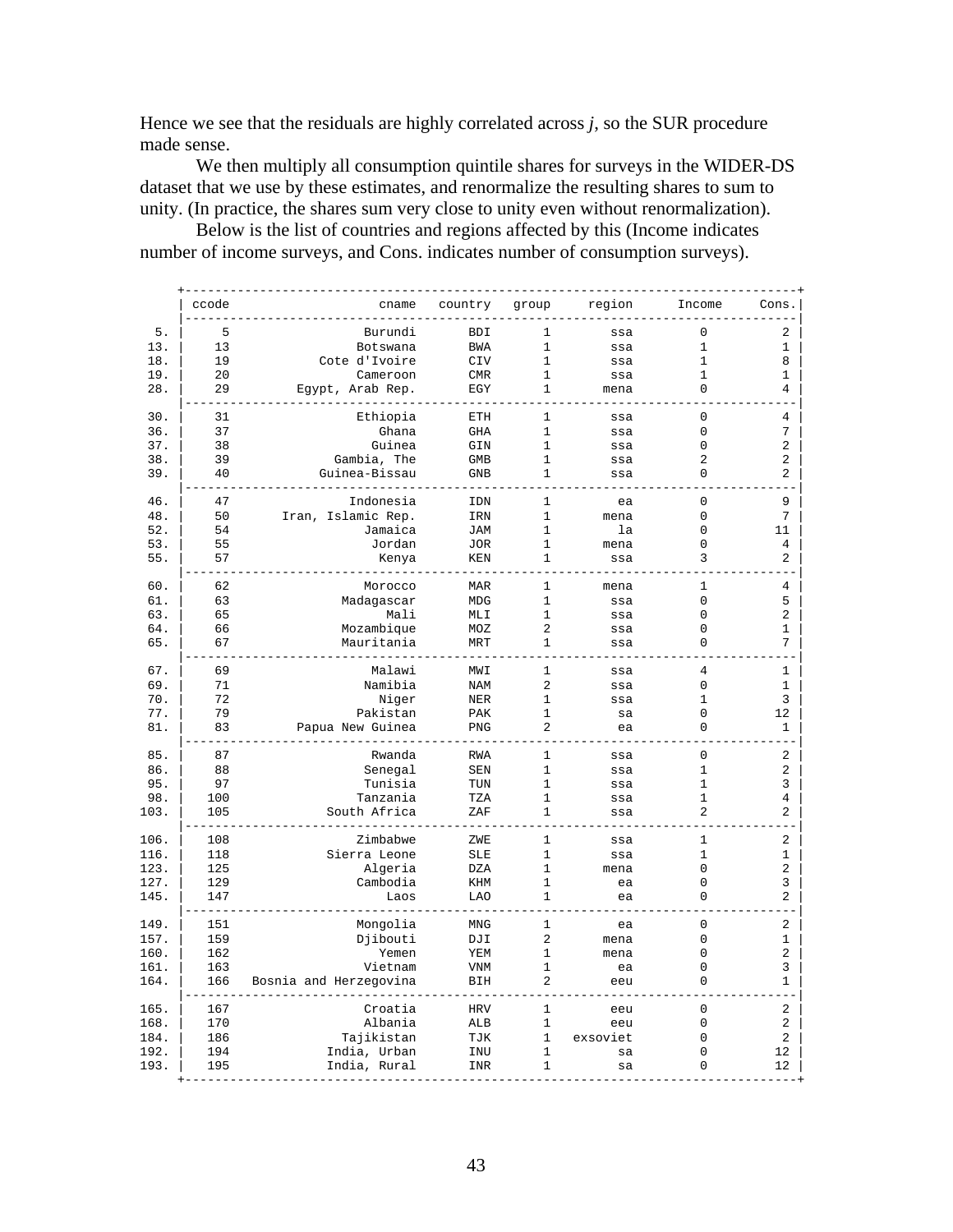#### **Bibliography**

Ahluwalia, Montek S., Nicholas Carter, and Hollis Chenery. (1979) "Growth and Poverty in Developing Countries," Journal of Development Economics, VI, 299–341.

Airth, A. (1985): "The Progression of Wage Distributions", Eurostat News (special issue), 139-161.

Atkinson, Anthony B. (1970) "On the Measurement of Inequality," Journal of Economic Theory, II, 244– 263.

Atkinson, Anthony B., and Andrea Brandolini. (2001) "Promise and Pitfalls in the Use of 'Secondary' Data-Sets: Income Inequality in OECD Countries as a Case Study," Journal of Economic Literature, XXXIX, 771–800.

Bandourian, R.; McDonald J.B.; Turley R.S. (2003). "A Comparison of Parametric Models of Income Distribution across Countries and over Time". Estadistica 55: 135-152.

Barro, Robert J., and Xavier Sala-i-Martin. (1992). "Convergence," Journal of Political Economy, C, 223– 251.

Bhalla, Surjit S. (2002). Imagine There is No Country. Washington, DC: Institute for International Economics,.

Bourguignon, François, and Christian Morrison (2002)."Inequality among World Citizens: 1820–1992," American Economic Review, XCII, 727–744.

Chen, Shaoua and Ravallion, Martin (2001). "How Did the World's Poorest Fare in the 1990s?" Review of Income and Wealth, XLVII, 283–300.

Chen, Shaoua and Ravallion, Martin. (2004). "How Did the World's Poorest Fare since the Early 1980s?" The World Bank's Research Observer, XIX, 141–170.

Chen, Shaoua and Ravallion, Martin. (2007). "China's (uneven) progress against poverty," Journal of Development Economics 82: 1– 42

Chotikapanich, D. and Griffiths, W.E. (2007). "Estimating Income Distributions Using a Mixture of Gamma Densities", unpublished.

Chotikapanich, Duangkamon et. al. (2007). "Global Inequality: Recent Evidence and Trends," UNU-WIDER Research Paper No. 2007/01.

Chotikapanich, Duangkamon, Rebbeca Valenzuela, and D. S. Prasada Rao. (1997) "Global and Regional Inequality in the Distribution of Income: Estimation with Limited and Incomplete Data," Empirical Economics, XXII 533–546.

Cowell, F. (1977): Measuring Inequality. Oxford: Phillip Allen.

Deaton, Angus. (2001). "Counting the World's Poor: Problems and Possible Solutions." *World Bank Research Observer* 16, no. 2: 125-147.

Deaton, Angus. (2005). "'Measuring Poverty in a Growing World' (or 'Measuring Growth in a Poor World')," Review of Economics and Statistics, LXXXVII, 1–19.

Deininger, Klaus, and Lyn Squire. (1996). "A New Data Set Measuring Income Inequality," World Bank Economic Review, X, 565–591.

Dikhanov, Yuri, and Michael Ward (2001) "Evolution of the Global Distribution of Income, 1970–99," mimeo.

Fisk, P. (1961): "The Graduation of Income Distribution", Econometrica, 29, 171-185.

Gibrat, R. (1931): Les inégalités économiques, Paris, Sirey.

Gini, Corrado (1912). "Variabilità e mutabilità" Reprinted in Memorie di metodologica statistica (Ed. Pizetti E, Salvemini, T). Rome: Libreria Eredi Virgilio Veschi (1955).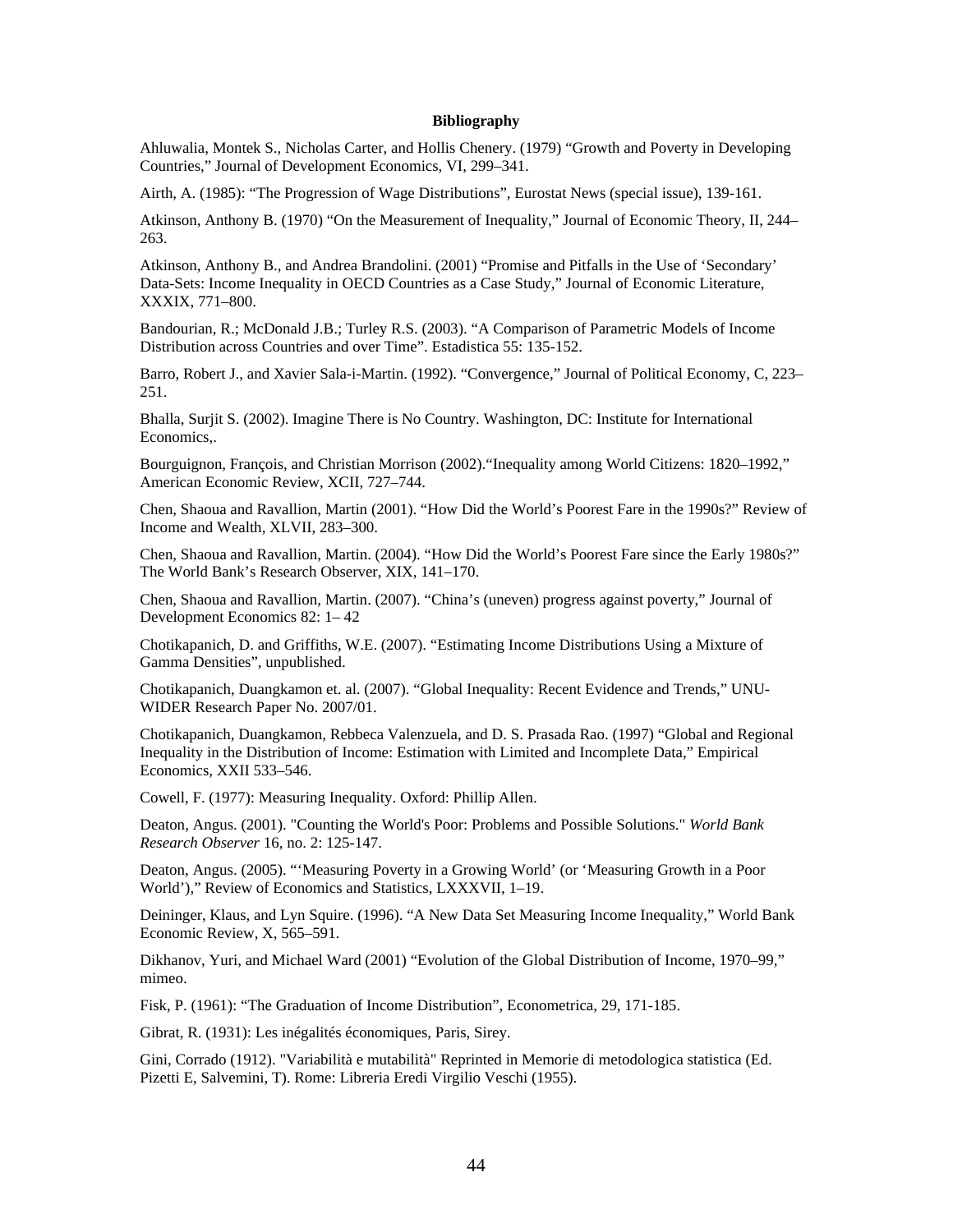Harsanyi, John C. (1955), "CardinalWelfare, Individualistic Ethics, and Interpersonal Comparisons of Utility," Journal of Political Economy, 63: 309–321

Heston, Allan, Robert Summers, and Bettina Aten, (2006) Penn World Table Version 6.2, Center for International Comparisons at the University of Pennsylvania (CICUP).

Hill, T. (1959): "An Analysis of the Distribution of Wages and Salaries in Great Britain", Econometrica, 27, 355-381.

Jenkins, S. (2007). "Inequality and the GB2 Distribution". IZA Discussion Papers, No.2831.

Jones, Charles. (1997). "On the Evolution of the World Income Distribution," Journal of Economic Perspectives, XI, 19–36

Kalecki, M. (1945): "On the Gibrat Distribution", Econometrica, 13, 161-170.

Kremer, Michael, Alexei Onatski, and James Stock. 2001. "Searching for Prosperity." NBER Working Papers: 8250

Lemieux, Thomas and Card, David. (1998). "Education, Earnings and the 'Canadian G.I. Bill'," NBER Working Paper 6718.

López, J. Humberto and Servén, Luis (2006). "A Normal Relationship? Poverty, Growth and Inequality," World Bank Policy Research Working Paper 3814.

McDonald, J. (1984): "Some Generalized Functions for the Size Distribution of Income", Econometrica, 52, 647-663.

McDonald, James B. and Xu, Yexiao (1995). "A Generalization of the Beta Distribution with Applications," Journal of Econometrics 69(2): 427-28.

Metcalf, C. (1969): "The Size Distribution of Personal Income during the Business Cycle", The American Economic Review, 59, 657-668.

Milanovic, Branko. (2002). "True World Income Distribution, 1988 and 1993: First Calculation Based on Household Surveys Alone," Economic Journal, CXII, 51–92.

Mincer, Jacob (1974). Schooling, Experience and Earnings. New York, Columbia University Press for the NBER.

Moore, D.S. (1968) "An Elementary Proof of Asymptotic Normality of Linear Functions of Order Statistics", The Annals of Mathematical Statistics, 39(1): 263-265.

National Bureau of Statistics, China. http://www.stats.gov.cn/english Website accessed 09/25/2009.

Pareto, W. (1897): "Cours d'Economie Politique 2", F. Rouge, Lausanne.

Parker, S.C. (1999) "The generalized beta as a model for the distribution of earnings", Economics Letters 62: 197-200.

Pestieau, P. and U. Possen (1979) : "A model of wealth distribution", Econometrica 47, 761-772.

Pinkovskiy, Maxim (2008). "Testing Lognormal Mixtures Against the Generalized Beta Distribution as a Parametric Model for the Distributions of Income and Expenditure," Columbia mimeo.

Quah, Danny. (1996) "Twin Peaks: Growth and Convergence in Models of Distribution Dynamics," Economic Journal, CVI, 1045–1055.

Quah, Danny. (1997). "Empirics for Growth and Distribution: Polarization, Stratification, and Convergence Clubs," Journal of Economic Growth, II: 27–59.

Quah, Danny. (2002) "One-Third of the World's Growth and Inequality," mimeo, London School of Economics.

Ravallion, Martin & Chen, Shaohua & Sangraula, Prem, (2008). "Dollar a day revisited," Policy Research Working Paper Series 4620, The World Bank.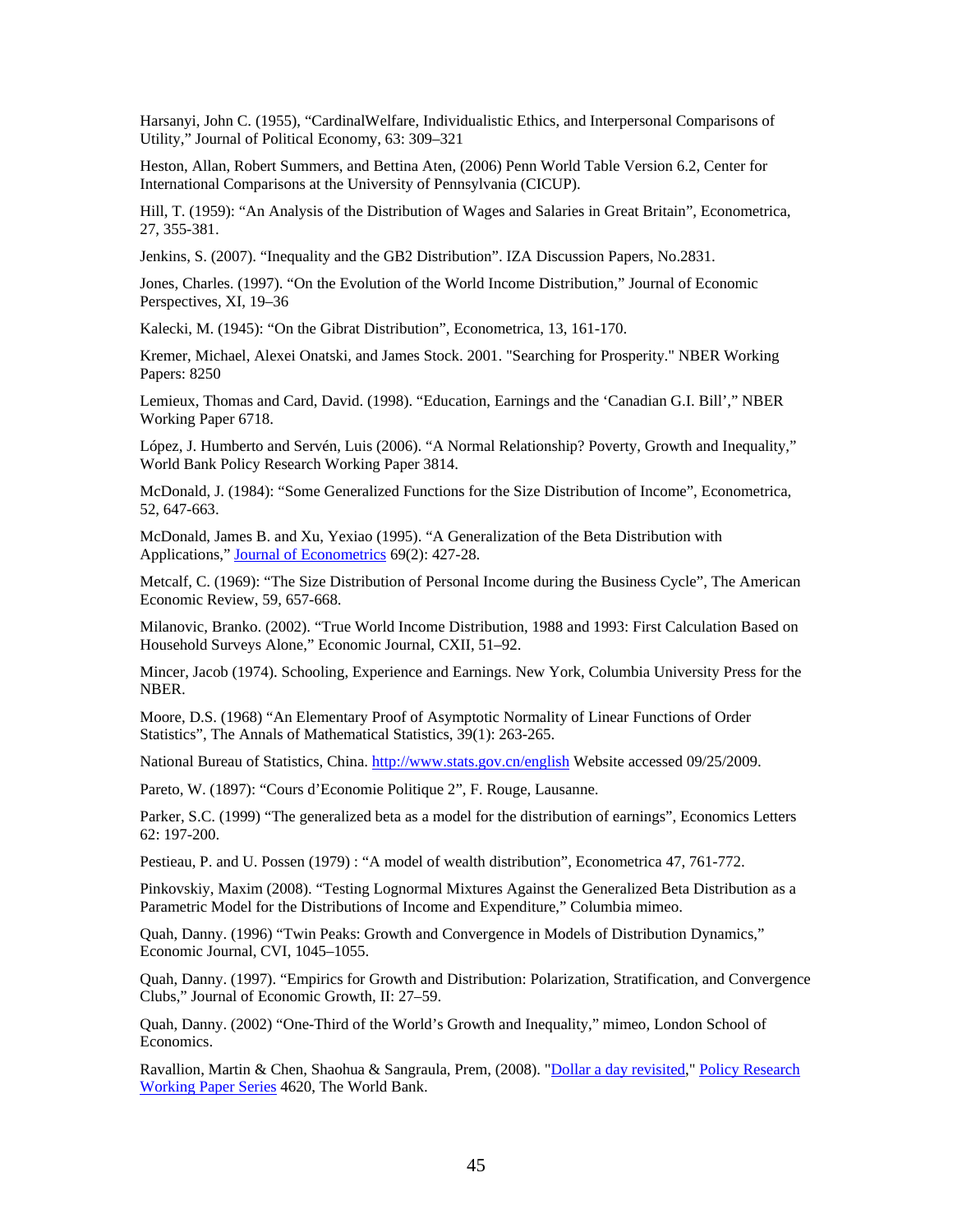Rutherford, R.S.G. (1955): "Income Distributions: A New Model". Econometrica, 23, 277-294.

Sala-i-Martin, Xavier. (1996) "Regional Cohesion: Evidence and Theories of Regional Growth and Convergence," European Economic Review, XL 1325–1352.

Sala-i-Martin, Xavier. (1997). "Transfers, Social Safety Nets, and Growth". *IMF Staff Papers*, vol. 44, No 1, pp.81-102

Sala-i-Martin, Xavier. (2002a). "The Disturbing 'Rise' of Global Income Inequality," NBER Working Paper 8904.

Sala-i-Martin, Xavier. (2002b). "The World Distribution of Income (Estimated from Individual Country Distributions)," NBER Working Paper 8933.

Sala-i-Martin, Xavier. (2006). "The World Distribution of Income: Falling Poverty and...Convergence, Period," Quarterly Journal of Economics, vol. 121(2): 351-397.

Salem, A. and T. Mount (1974): "A Convenient Descriptive Model of Income Distribution: The Gamma Density", Econometrica, 42, 1115-1128.

Sargan, D. (1957): "The distribution of wealth", Econometrica 25, 568-590.

Schultz, T. Paul. (1998). "Inequality and the Distribution of Personal Income in the World: How It Is Changing and Why," Journal of Population Economics, XI, 307–344.

Sen, Amartya. (1974) 'Informational Bases of Alternative Welfare Approaches: Aggregation and Income Distribution," Journal of Public Economics 3: 387-403.

Sen, Amartya. (1976) "Real National Income," Review of Economic Studies, 43(1): 19-39

Singh, S. and G. Maddala (1976): "A Function for Size Distribution of Incomes", Econometrica, 44, 963- 970.

Summers, Robert, and Alan Heston. 1991. "The Penn World Table (Mark 5): An Expanded Set of International Comparisons, 1950-1988." *Quarterly Journal of Economics* 106, no. 2: 327-368.

UNU-WIDER World Income Inequality Database, Version 2.0c, May 2008

Vickrey, William (1960). "Utility, Strategy, and Social Decision Rules," The Quarterly Journal of Economics, 74(4): 507-535.

World Bank: Poverty Database: PovcalNet. Date Accessed: 09/25/2009.

http://web.worldbank.org/WBSITE/EXTERNAL/EXTDEC/EXTRESEARCH/EXTPROGRAMS/EXTPO VRES/EXTPOVCALNET/0,,contentMDK:21867101~pagePK:64168427~piPK:64168435~theSitePK:528 0443,00.html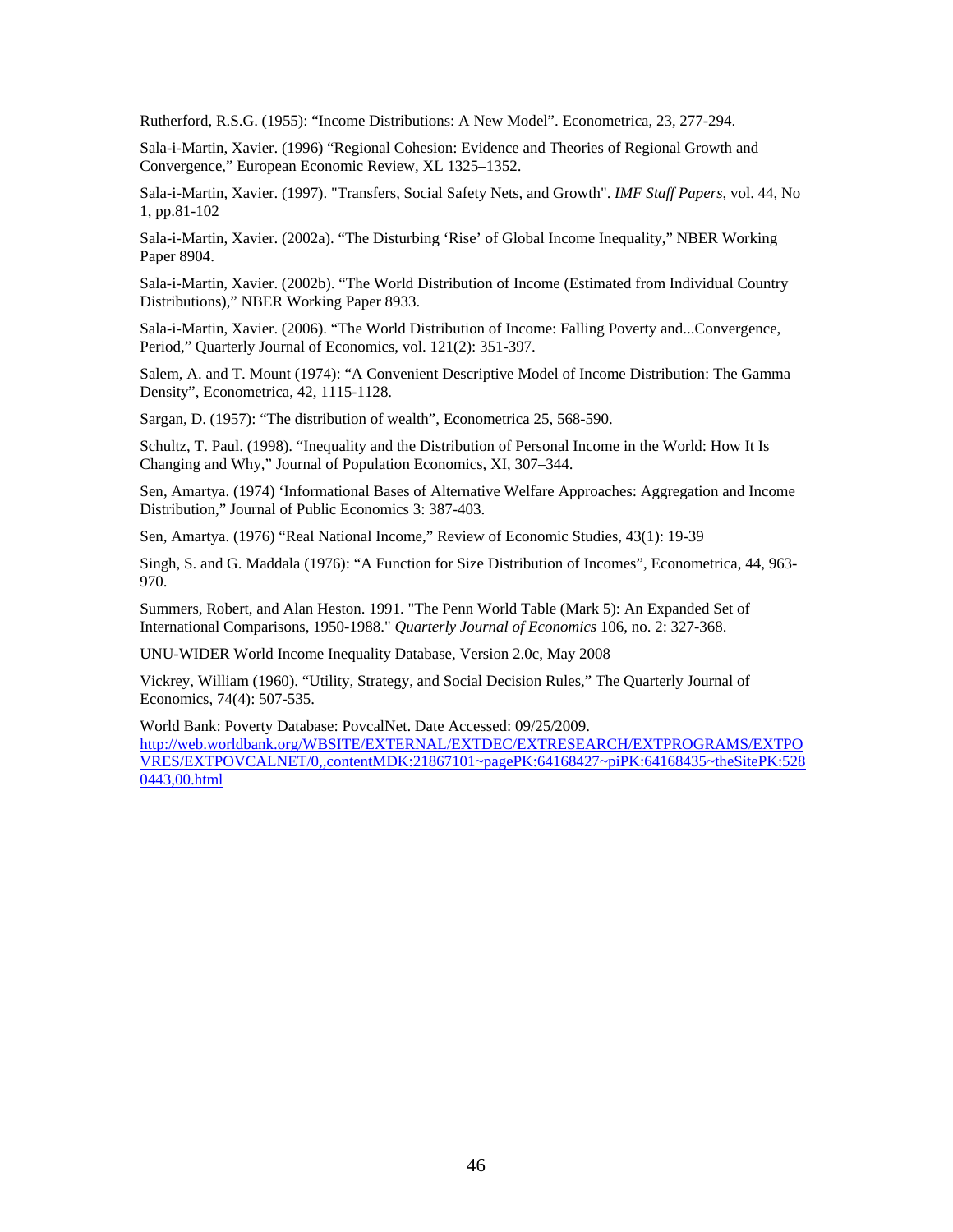

**Figure 1: China in 1970** 





**Figure 3: Chinese Income Distribution 1970-2006** 

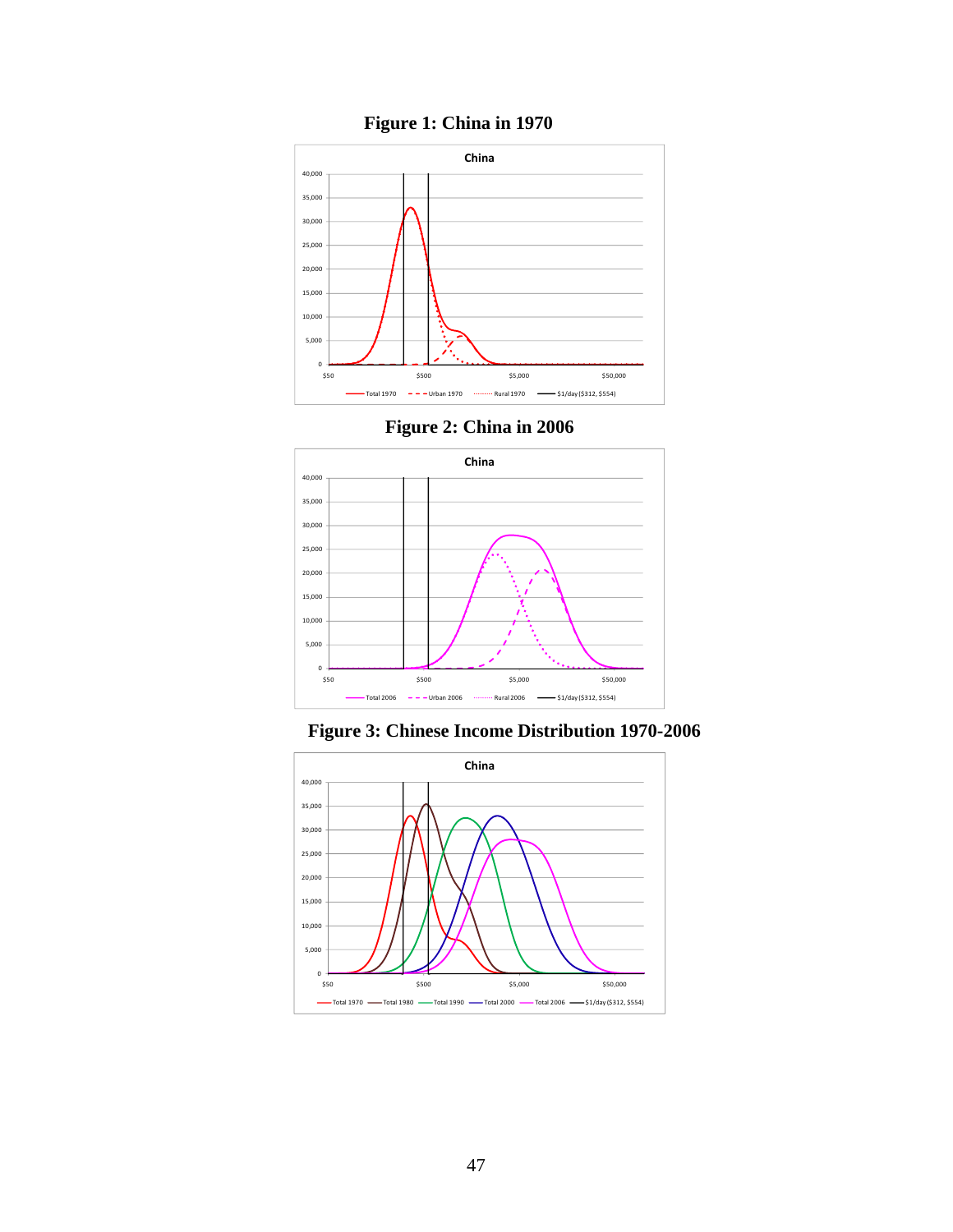

**Figure 4: India in 1970** 

**Figure 5: India in 2006** 



**Figure 6: India 1970-2006** 

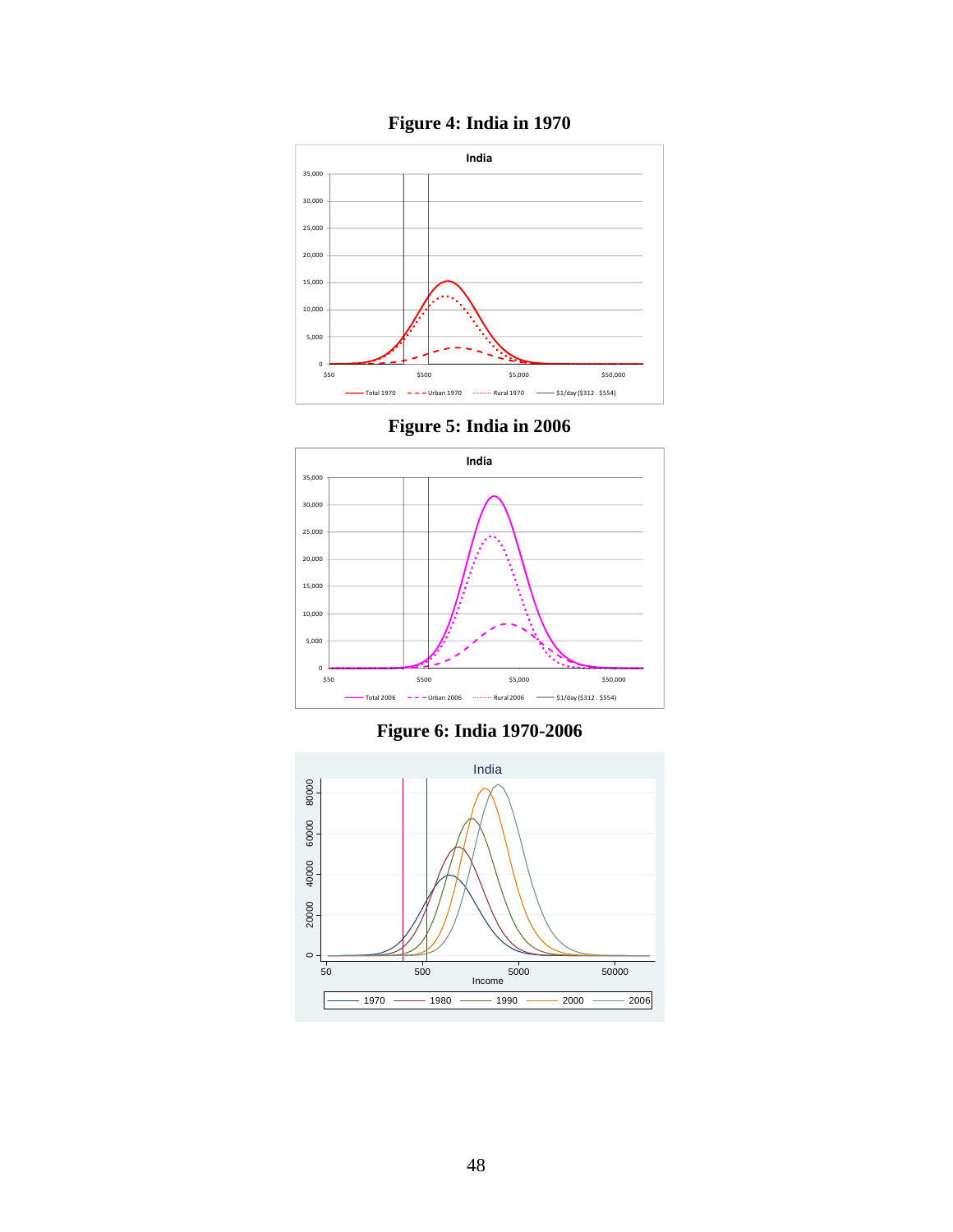





**Figure 10: Brazil vs. Indonesia Figure 11: Poverty Dynamics in Brazil 1970-2006** 

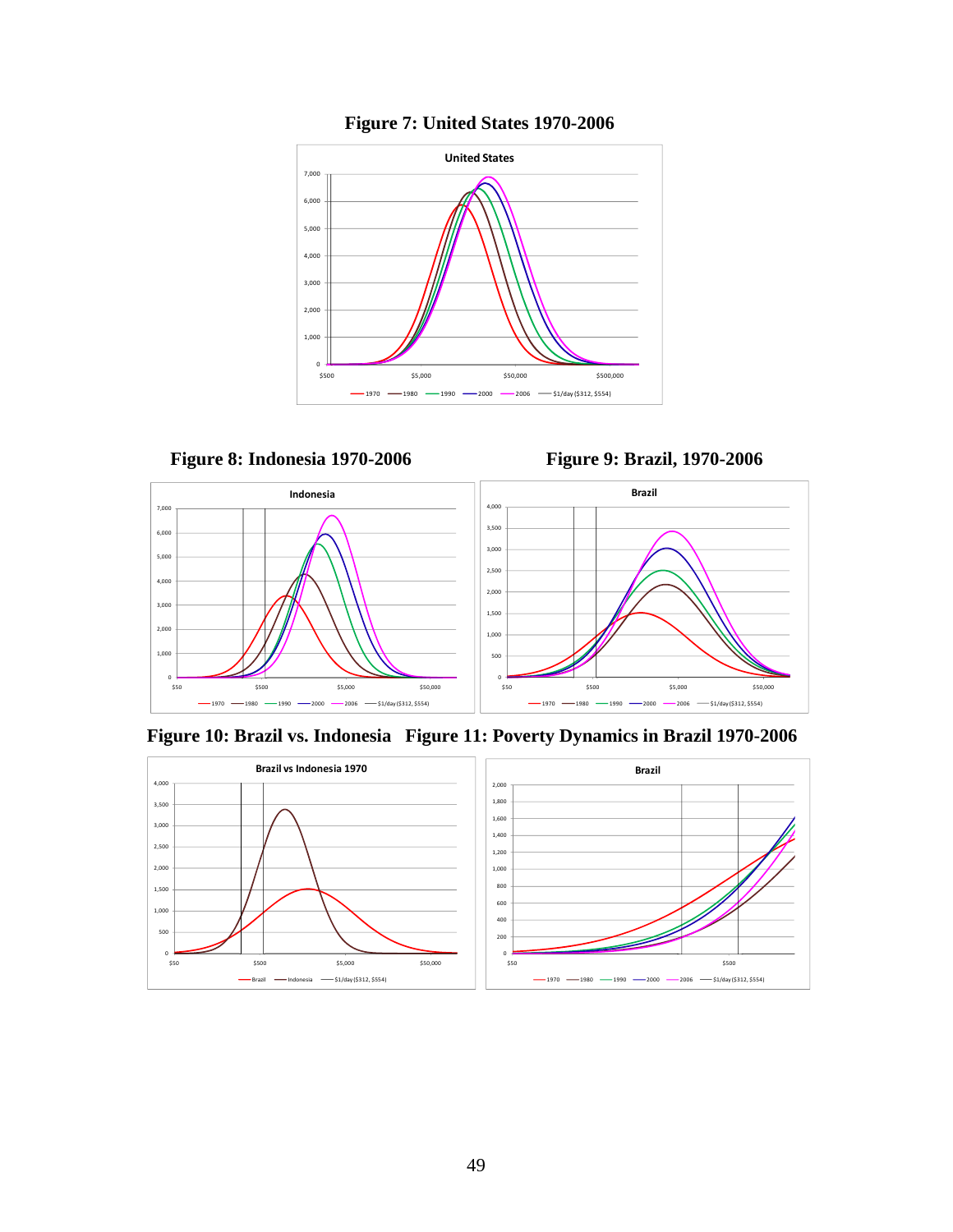



**Figure 14: Poverty Dynamics in Nigeria 1970-2006 Figure 15: Japan 1970-2006** 





**Figure 16: Mexico 1970-2006 Figure 18: The (Former) Soviet Union 1970-2006** 

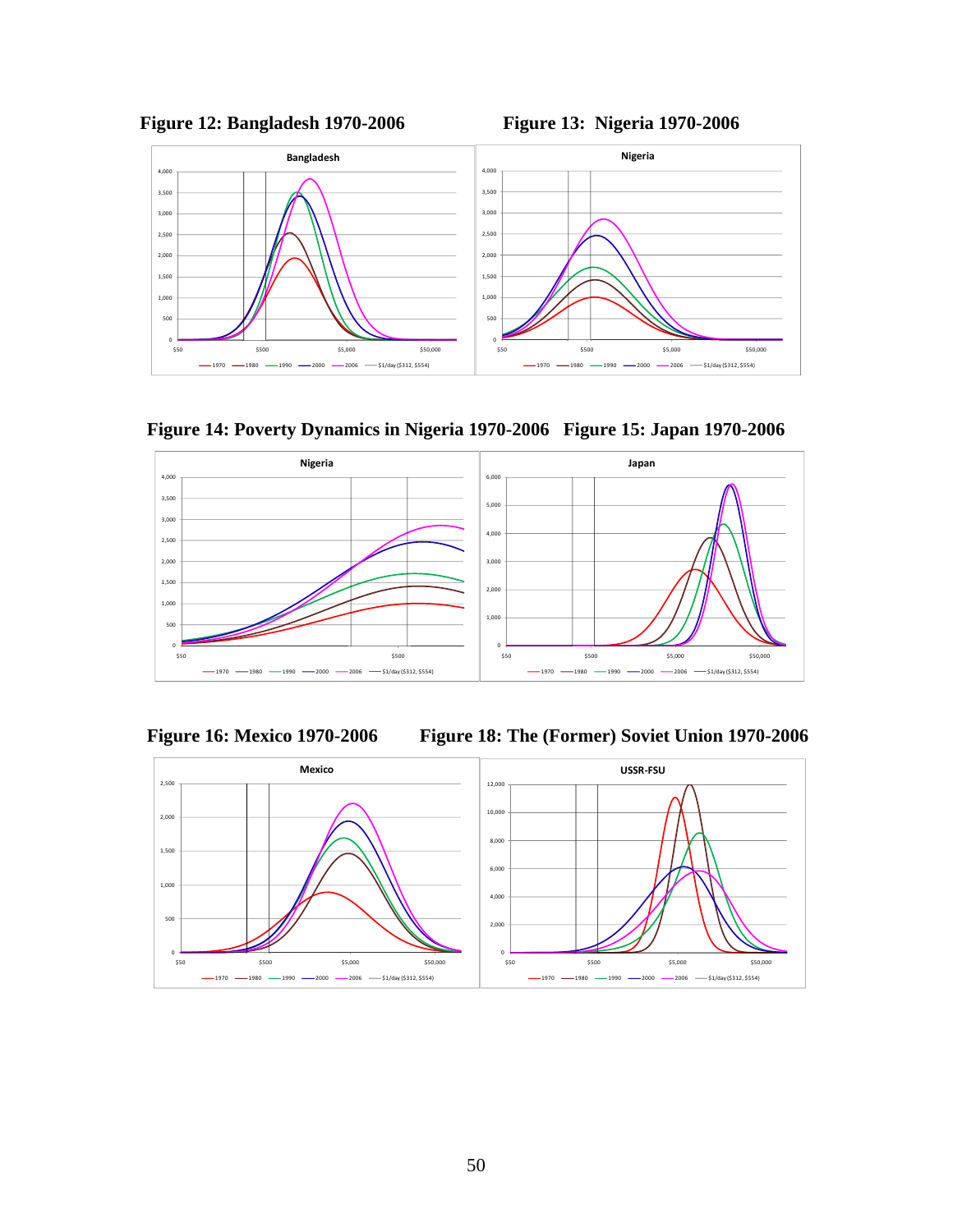

**Figure 19: World Distribution of Income by Region, 1970** 

**Figure 20: World Distribution of Income by Region, 2006** 



**Figure 21: World Distribution of Income, 1970-2006**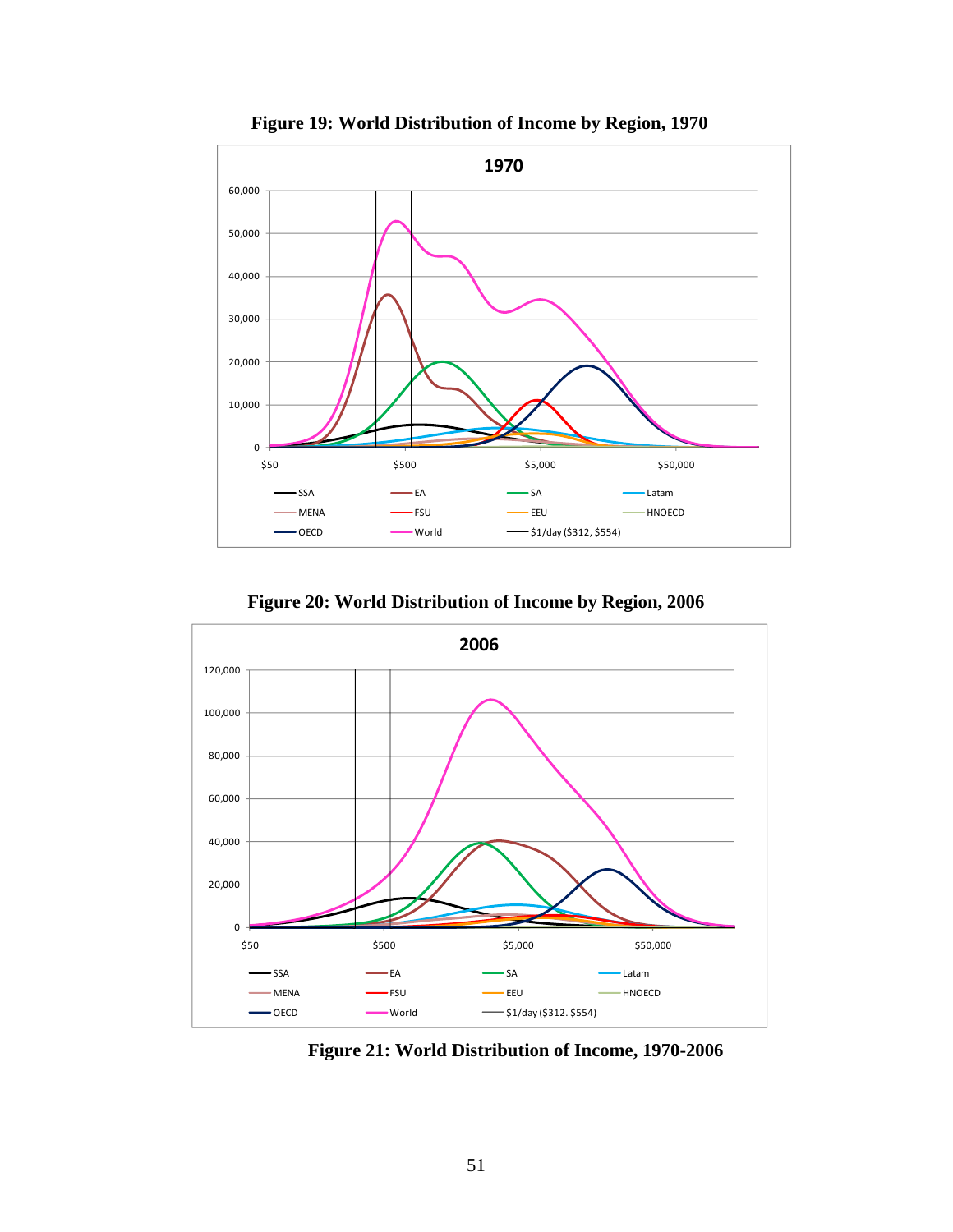

**Figure 22: Comparison of Normals and Kernels** 

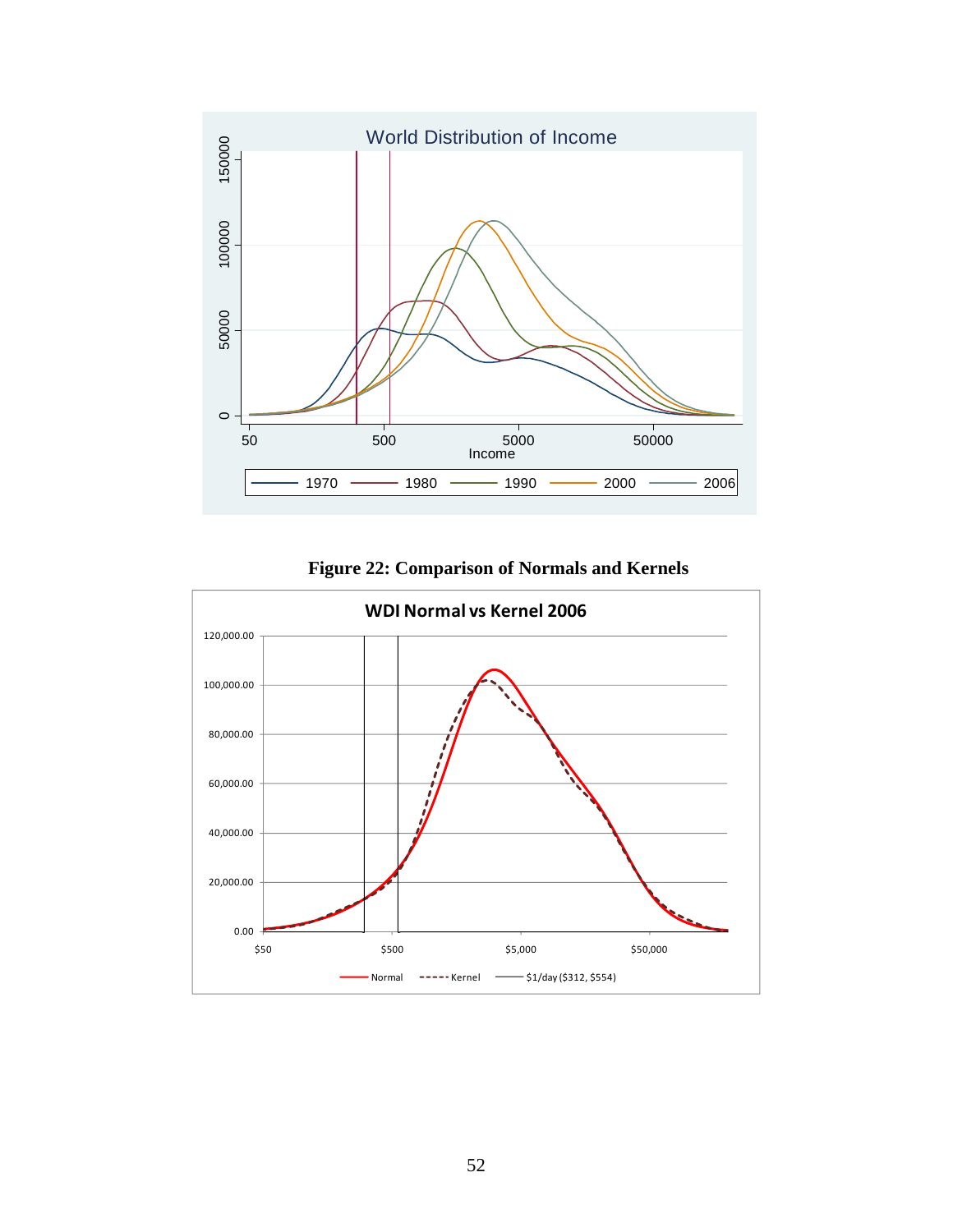

**Figure 23: World \$1/day Poverty Rate, Baseline** 



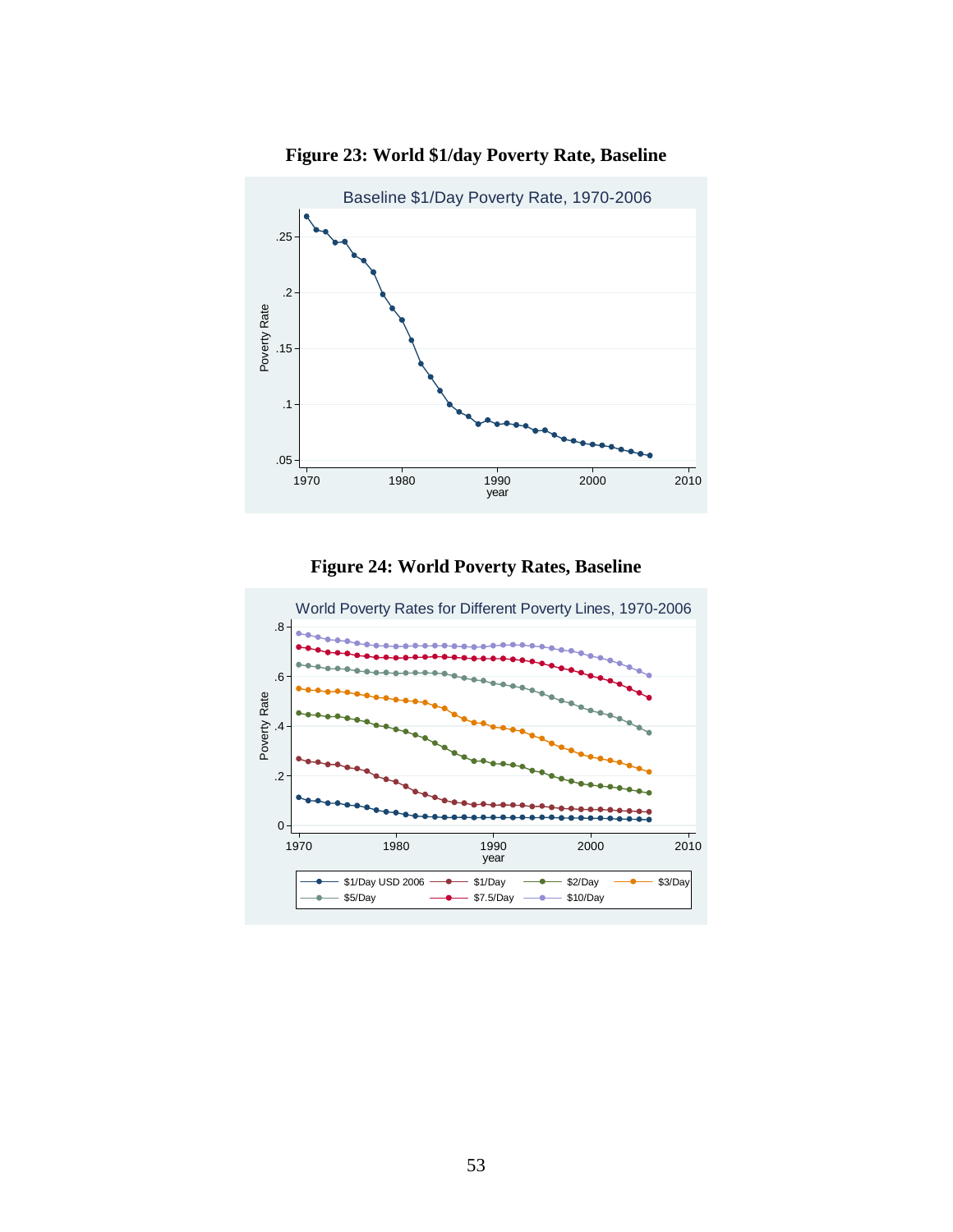

 **Figure 25: World \$1/day Poverty Count, Baseline** 

**Figure 26: World Poverty Counts, Baseline** 

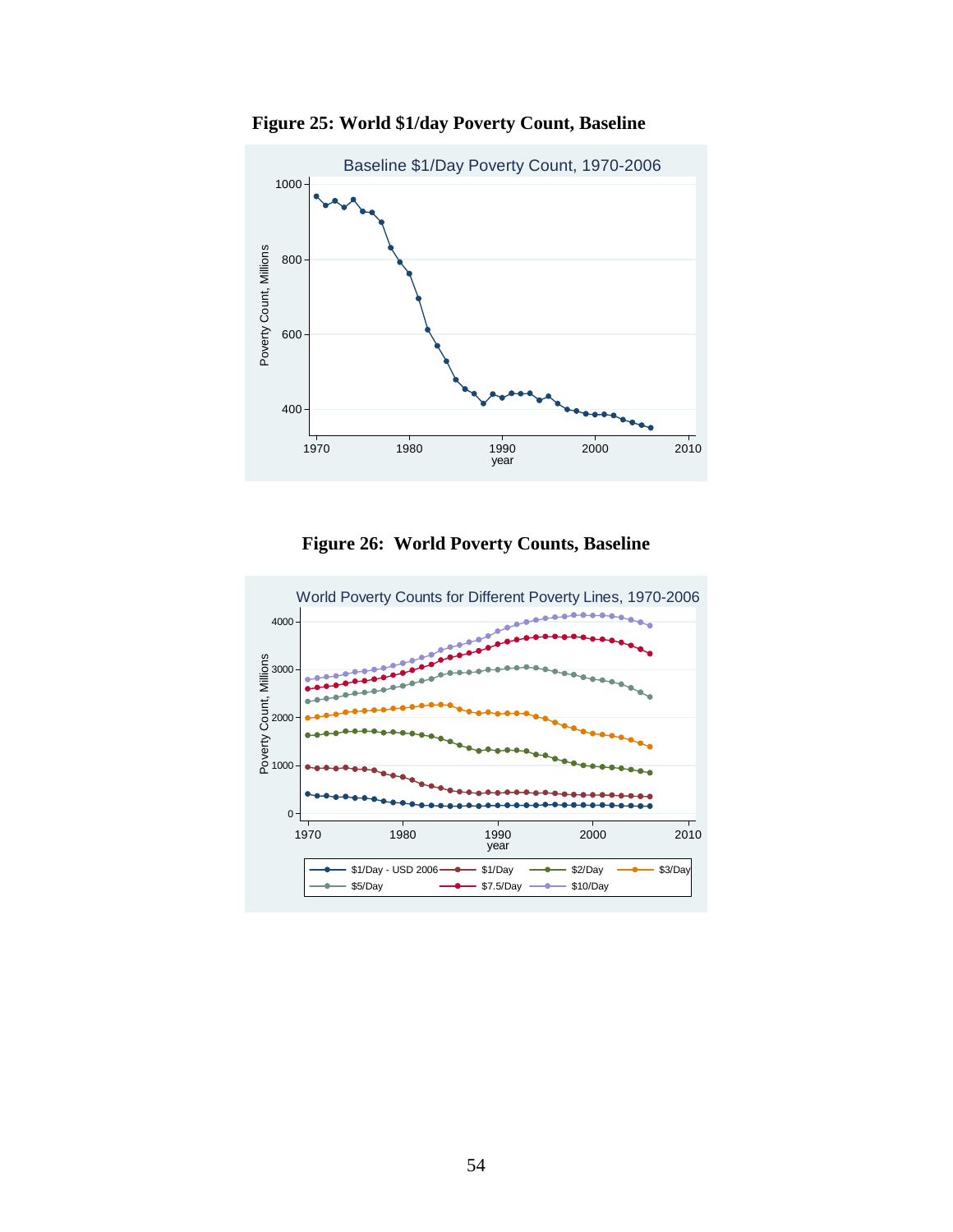

**Figure 27: World Inequality Profile (Gini and Atikinson), Baseline:** 

**Figure 28: World Inequality, Within and Between Countries, Baseline** 

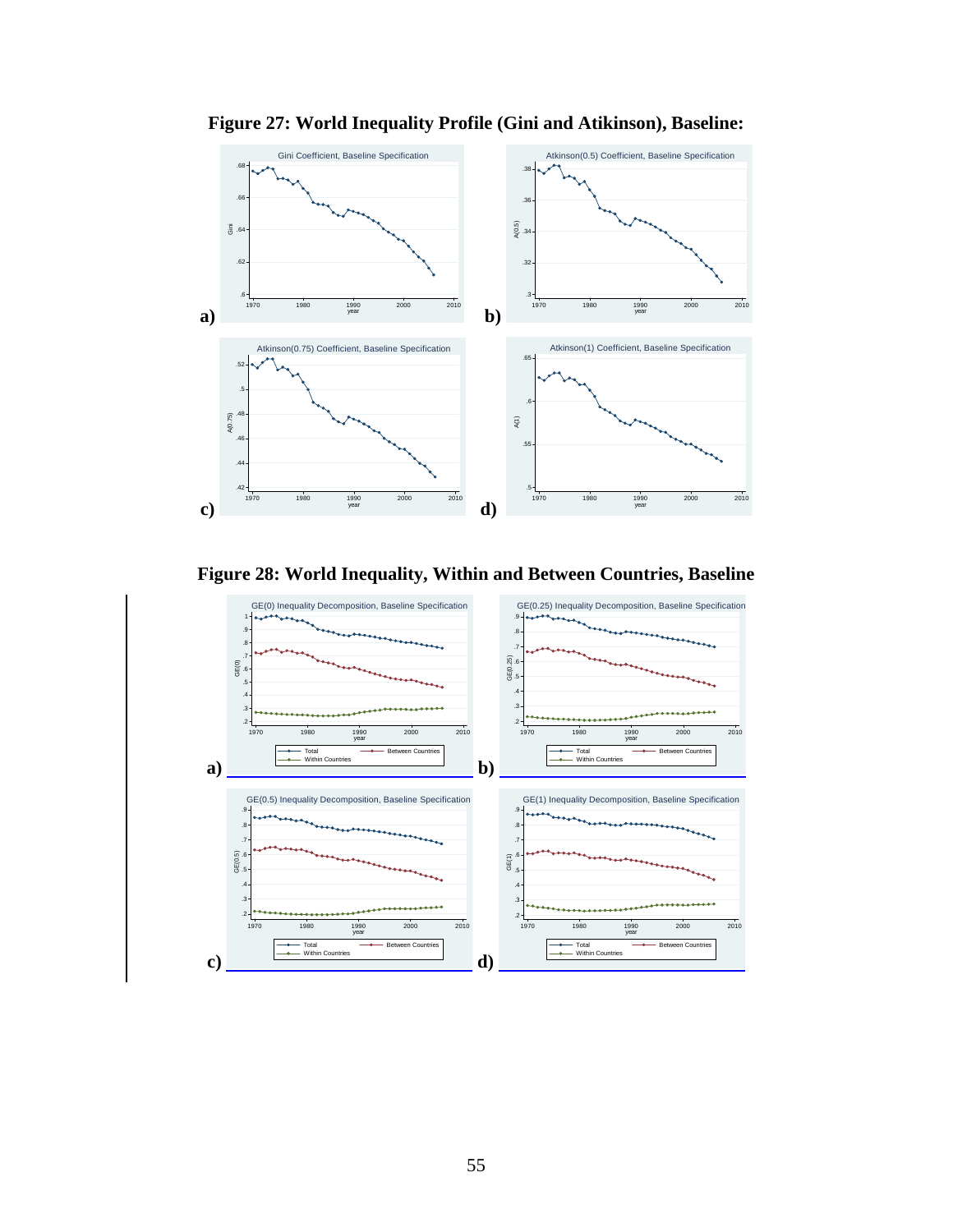





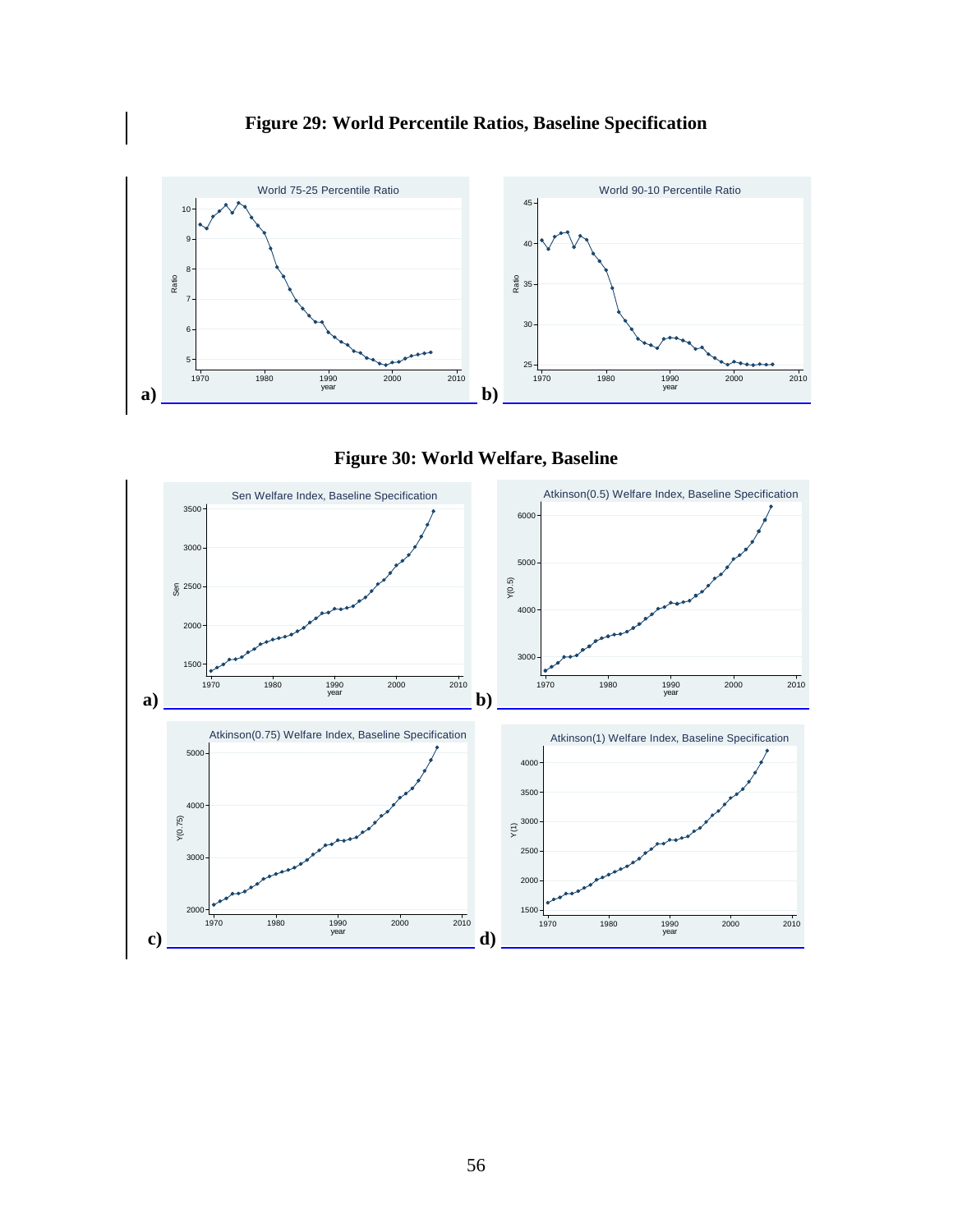

**Figure 31: GDP per capita by Region** 



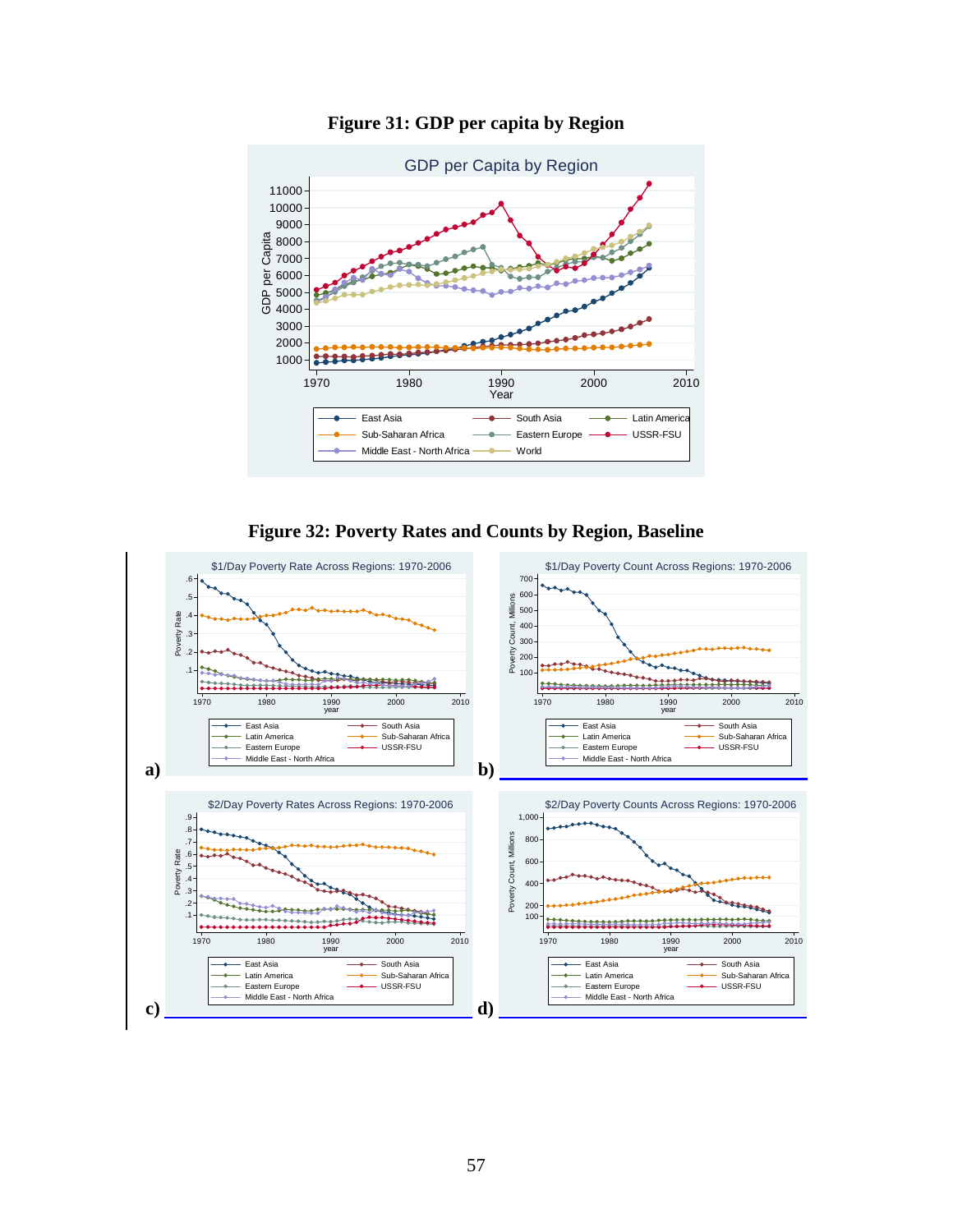

## **Figure 33: Mirror Graphs**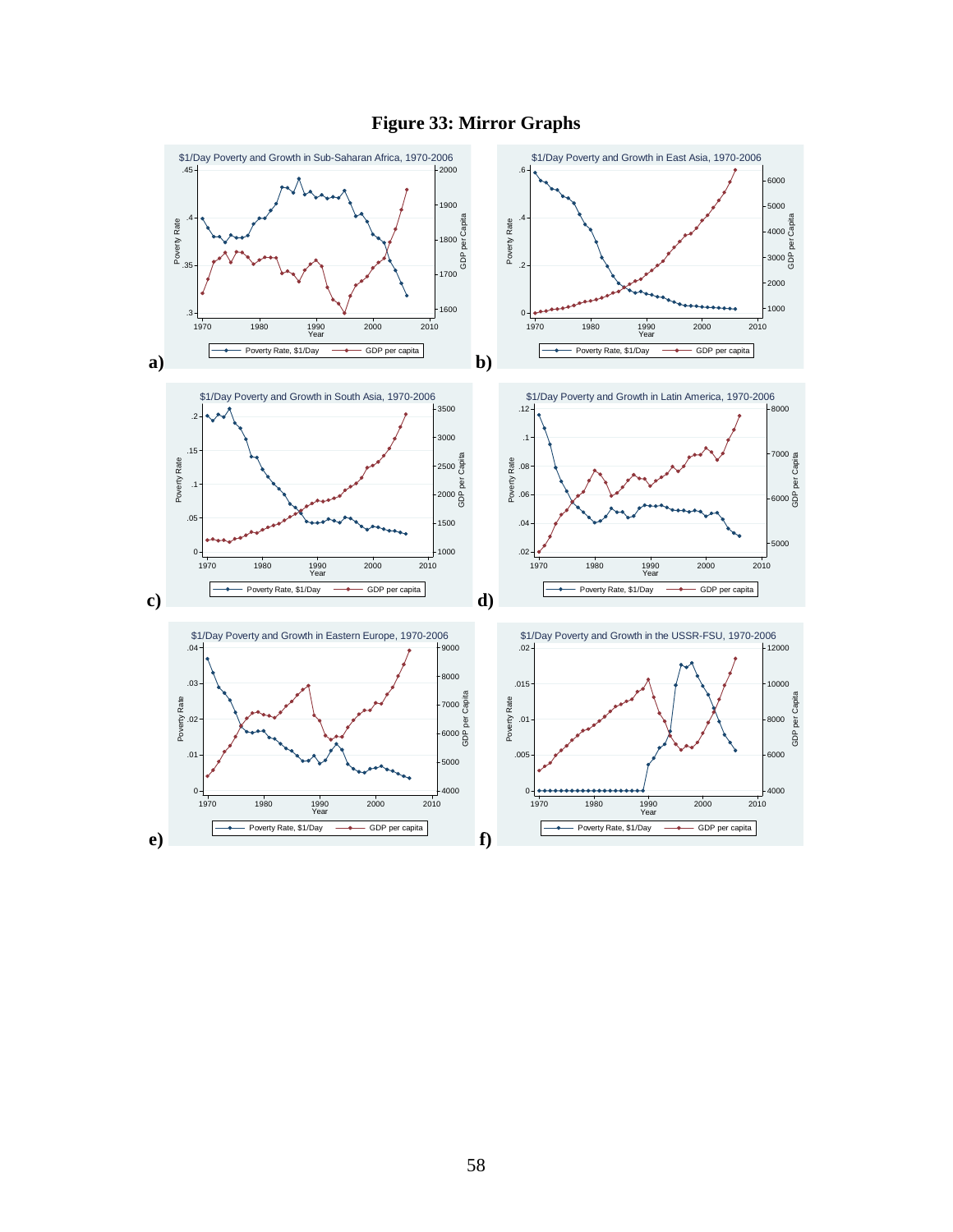

**Figure 34: Gini Coefficient by Region, Baseline**





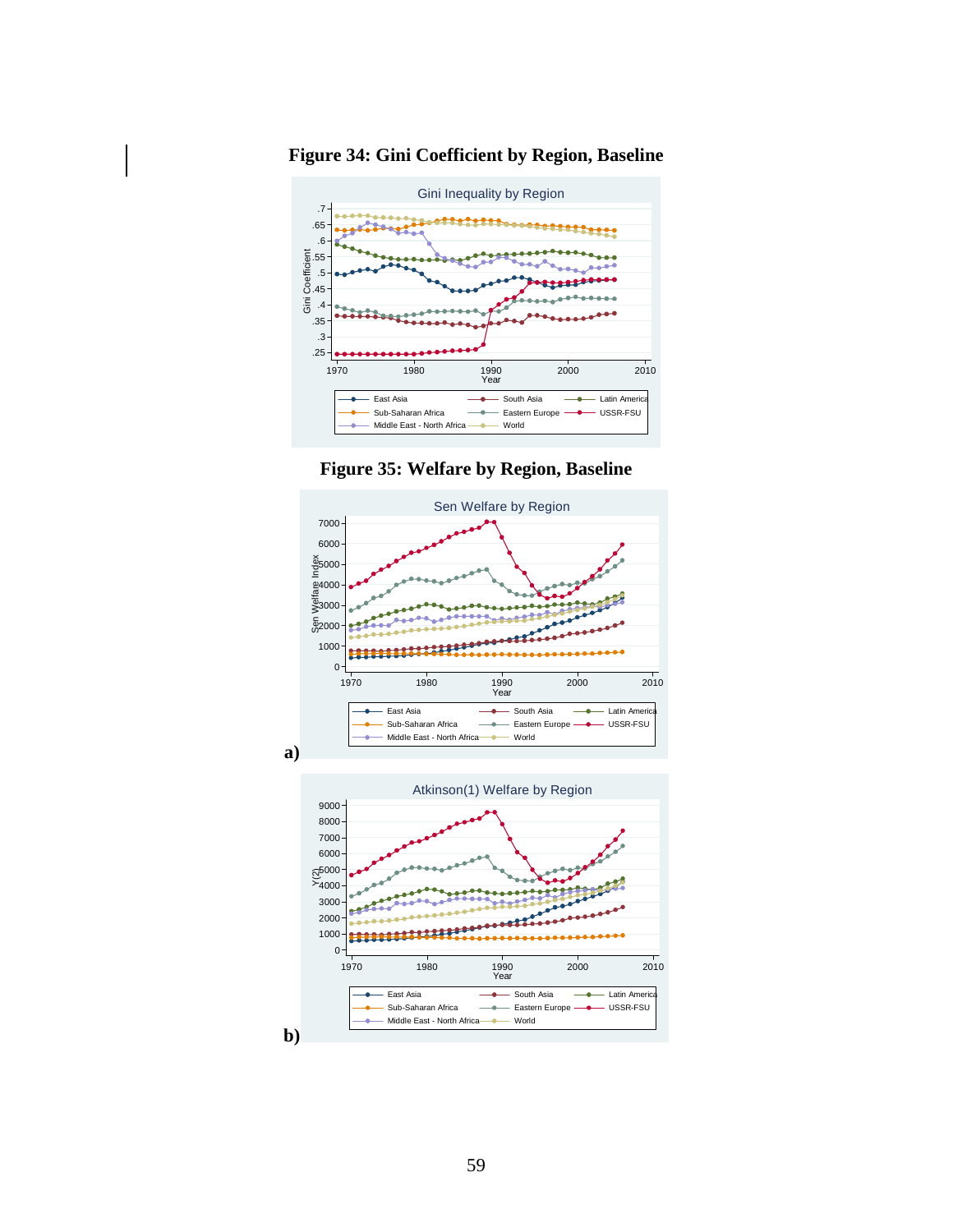

# Figure 36: \$1/Day Poverty Rate Figure 37: Gini Inequality



Figure 38: World Poverty Profile Figure 39: Regional \$1/Day Poverty

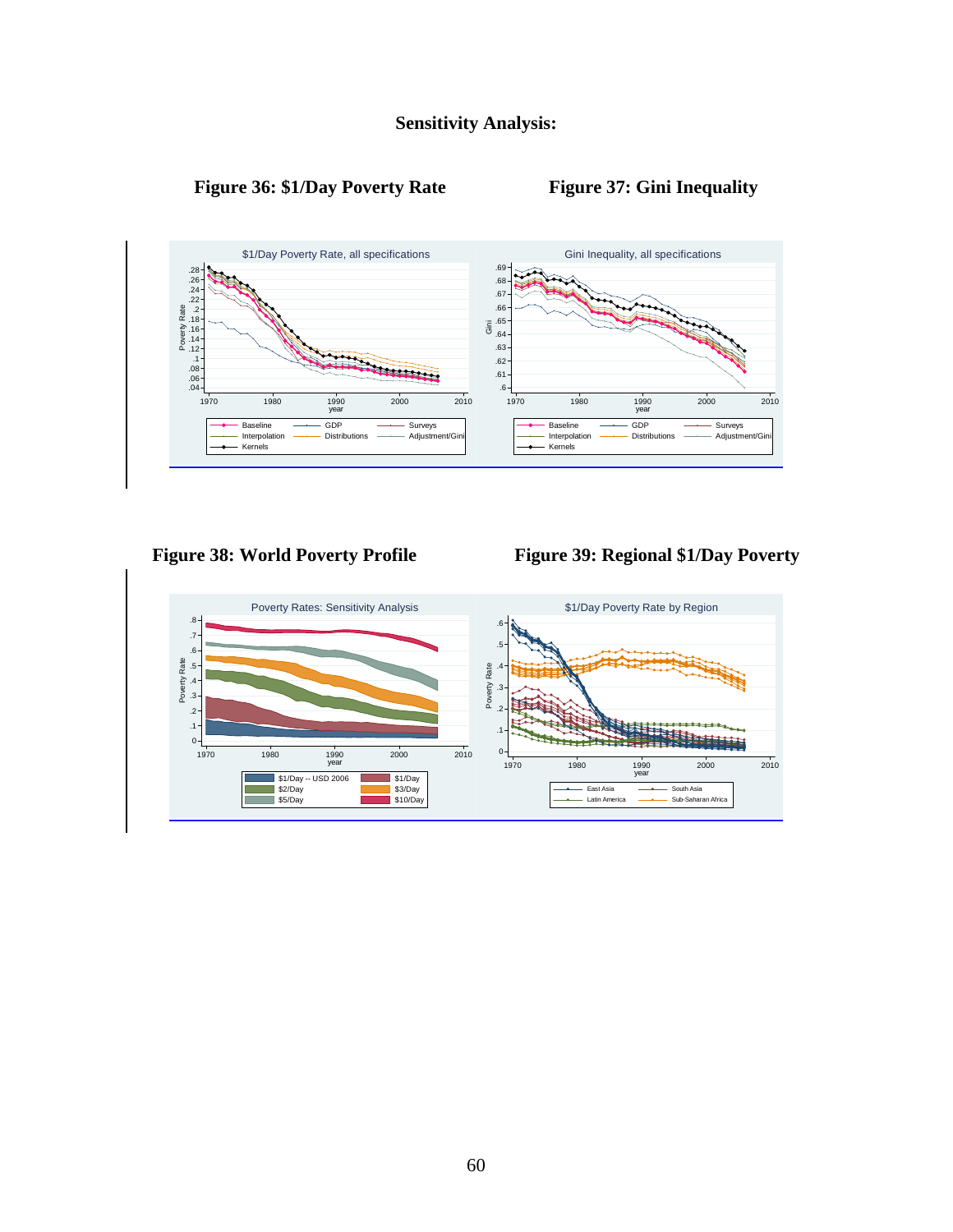

**Figure 40: World Inequality Between and Within Countries, Sensitivity** 



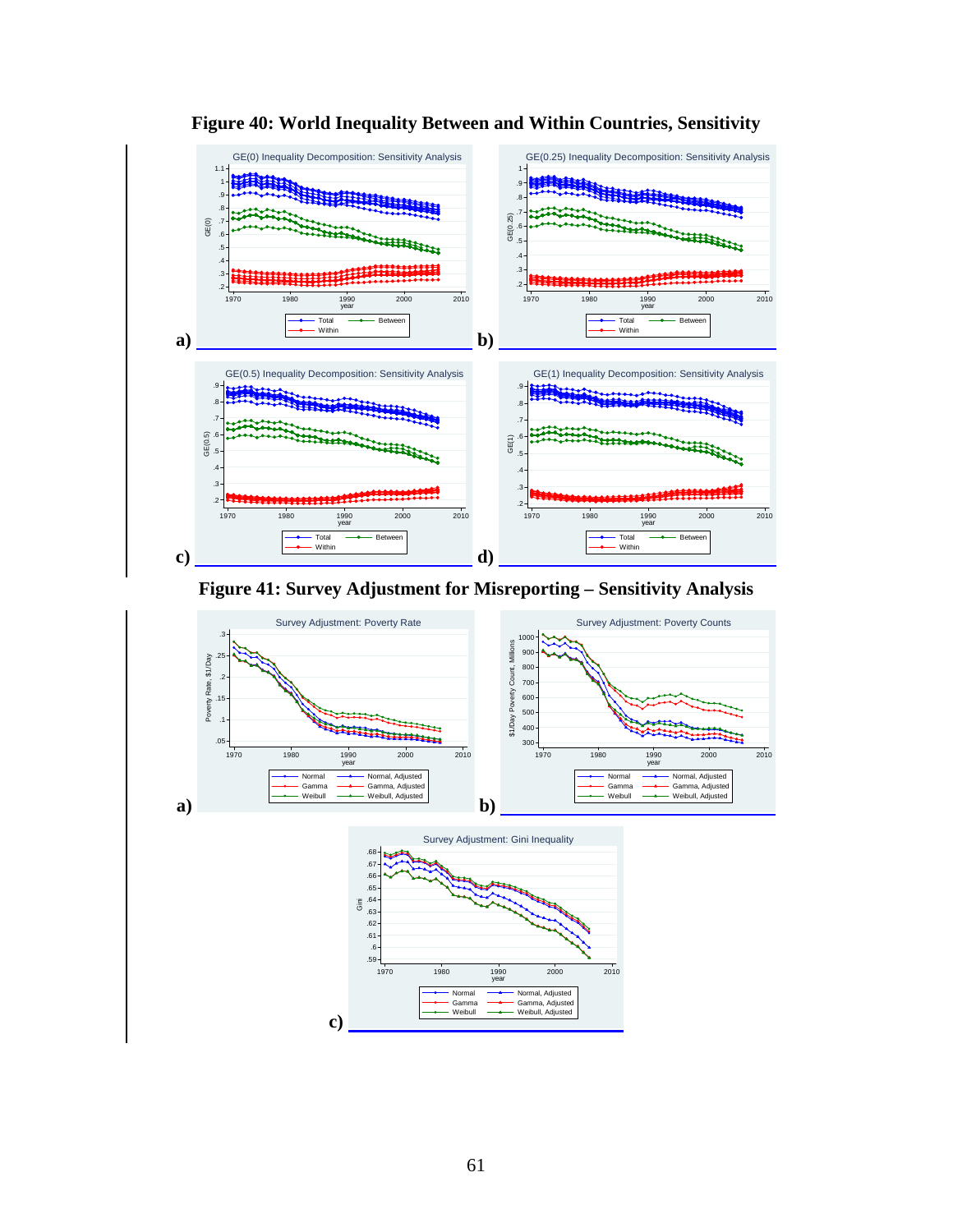





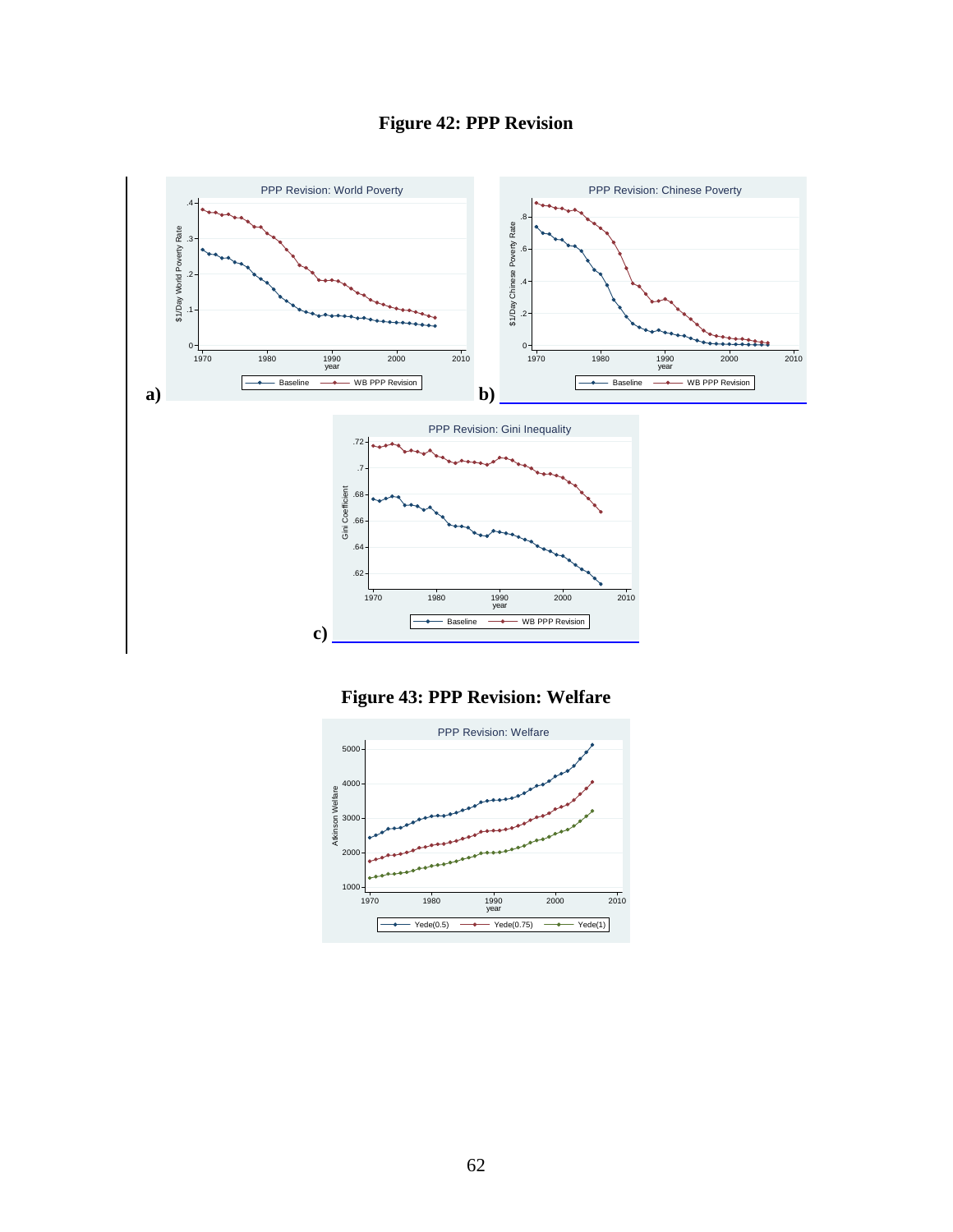

**Figure 44: Growth of World Welfare Indices** 

**Figure 45: Pathologies Outside the Unit Interval** 

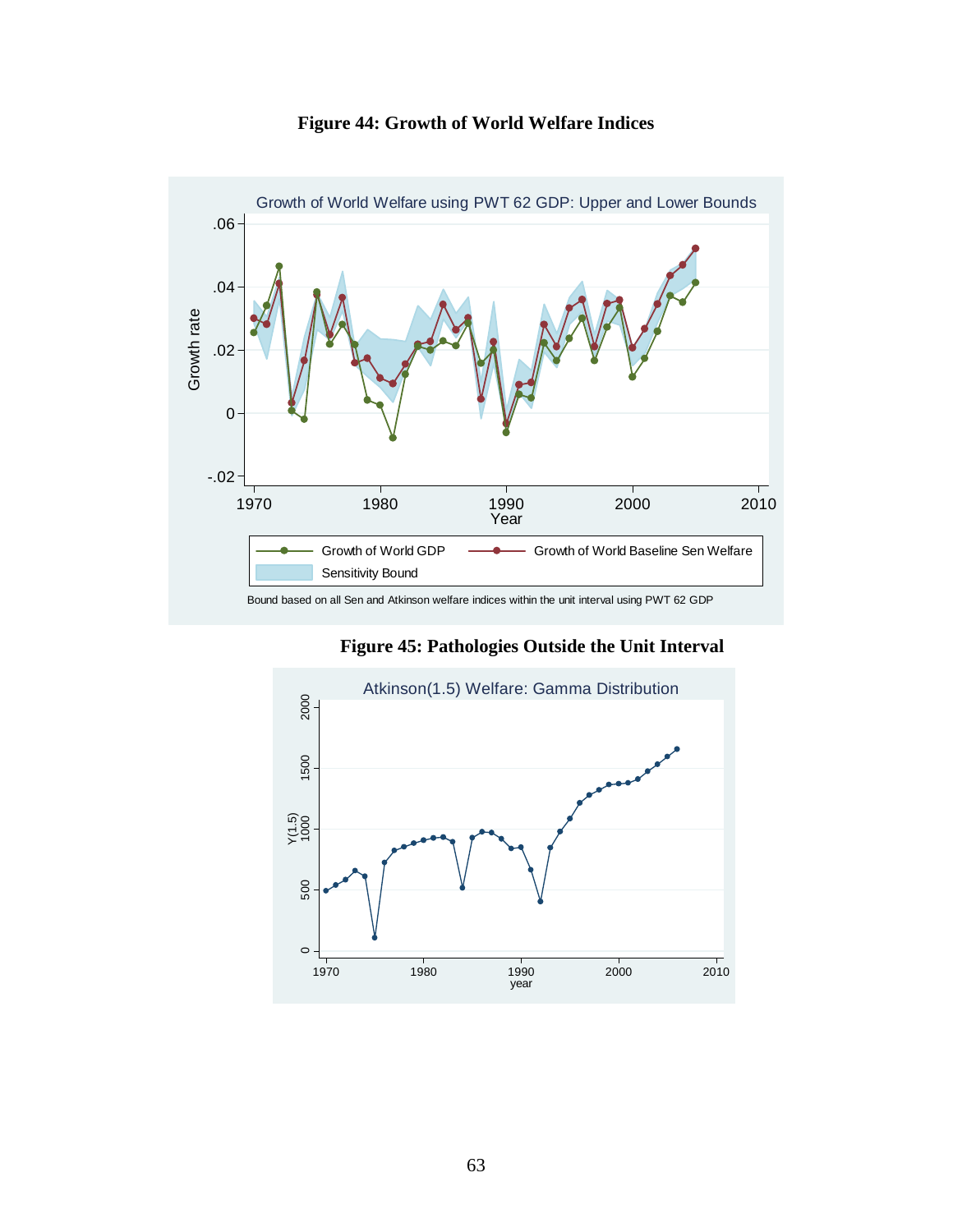|                    | One 2006  |           |           |           |           |           |
|--------------------|-----------|-----------|-----------|-----------|-----------|-----------|
| year               | Dollar    | \$1/day   | $$2$ /day | $$3$ /day | $$5$ /day | \$10/day  |
| 1970               | 0.112     | 0.268     | 0.452     | 0.551     | 0.647     | 0.772     |
| 1971               | 0.099     | 0.256     | 0.445     | 0.546     | 0.643     | 0.767     |
| 1972               | 0.098     | 0.255     | 0.444     | 0.544     | 0.638     | 0.758     |
| 1973               | 0.090     | 0.245     | 0.437     | 0.538     | 0.632     | 0.748     |
| 1974               | 0.090     | 0.246     | 0.440     | 0.540     | 0.632     | 0.745     |
| 1975               | 0.081     | 0.233     | 0.431     | 0.535     | 0.629     | 0.742     |
| 1976               | 0.079     | 0.228     | 0.425     | 0.529     | 0.622     | 0.733     |
| 1977               | 0.073     | 0.218     | 0.417     | 0.523     | 0.619     | 0.729     |
| 1978               | 0.061     | 0.198     | 0.403     | 0.515     | 0.615     | 0.724     |
| 1979               | 0.054     | 0.186     | 0.398     | 0.513     | 0.616     | 0.723     |
| 1980               | 0.051     | 0.175     | 0.387     | 0.506     | 0.613     | 0.721     |
| 1981               | 0.044     | 0.157     | 0.378     | 0.503     | 0.613     | 0.722     |
| 1982               | 0.038     | 0.136     | 0.364     | 0.500     | 0.615     | 0.723     |
| 1983               | 0.036     | 0.124     | 0.352     | 0.494     | 0.614     | 0.723     |
| 1984               | 0.034     | 0.112     | 0.332     | 0.481     | 0.613     | 0.724     |
| 1985               | 0.032     | 0.100     | 0.313     | 0.471     | 0.612     | 0.723     |
| 1986               | 0.032     | 0.093     | 0.292     | 0.446     | 0.602     | 0.721     |
| 1987               | 0.033     | 0.089     | 0.275     | 0.429     | 0.593     | 0.720     |
| 1988               | 0.031     | 0.082     | 0.258     | 0.413     | 0.586     | 0.719     |
| 1989               | 0.032     | 0.086     | 0.260     | 0.411     | 0.583     | 0.720     |
| 1990               | 0.031     | 0.082     | 0.249     | 0.395     | 0.572     | 0.724     |
| 1991               | 0.032     | 0.083     | 0.248     | 0.392     | 0.568     | 0.727     |
| 1992               | 0.031     | 0.081     | 0.243     | 0.385     | 0.560     | 0.727     |
| 1993               | 0.032     | 0.080     | 0.236     | 0.378     | 0.555     | 0.726     |
| 1994               | 0.031     | 0.076     | 0.220     | 0.361     | 0.544     | 0.723     |
| 1995               | 0.032     | 0.077     | 0.214     | 0.349     | 0.531     | 0.719     |
| 1996               | 0.032     | 0.072     | 0.199     | 0.330     | 0.516     | 0.714     |
| 1997               | 0.030     | 0.069     | 0.187     | 0.314     | 0.501     | 0.706     |
| 1998               | 0.030     | 0.067     | 0.178     | 0.301     | 0.491     | 0.702     |
| 1999               | 0.029     | 0.065     | 0.168     | 0.286     | 0.476     | 0.693     |
| 2000               | 0.029     | 0.064     | 0.162     | 0.276     | 0.463     | 0.682     |
| 2001               | 0.029     | 0.063     | 0.158     | 0.268     | 0.453     | 0.675     |
| 2002               | 0.028     | 0.062     | 0.155     | 0.262     | 0.443     | 0.664     |
| 2003               | 0.026     | 0.059     | 0.150     | 0.253     | 0.430     | 0.652     |
| 2004               | 0.025     | 0.058     | 0.144     | 0.241     | 0.412     | 0.637     |
| 2005               | 0.024     | 0.056     | 0.137     | 0.228     | 0.394     | 0.621     |
| 2006               | 0.023     | 0.054     | 0.130     | 0.215     | 0.373     | 0.603     |
| Change 1970-2006   | $-0.088$  | $-0.214$  | $-0.321$  | $-0.336$  | $-0.274$  | $-0.169$  |
| Change 1990-2006   | $-0.008$  | $-0.028$  | $-0.118$  | $-0.180$  | $-0.198$  | $-0.120$  |
| % Change 1970-2006 | -79.00%   | -79.88%   | $-71.13%$ | $-61.05%$ | $-42.32%$ | $-21.90%$ |
| % Change 1990-2006 | $-25.46%$ | $-34.12%$ | -47.53%   | -45.68%   | -34.70%   | $-16.65%$ |

# **Table 1: World Poverty Rates**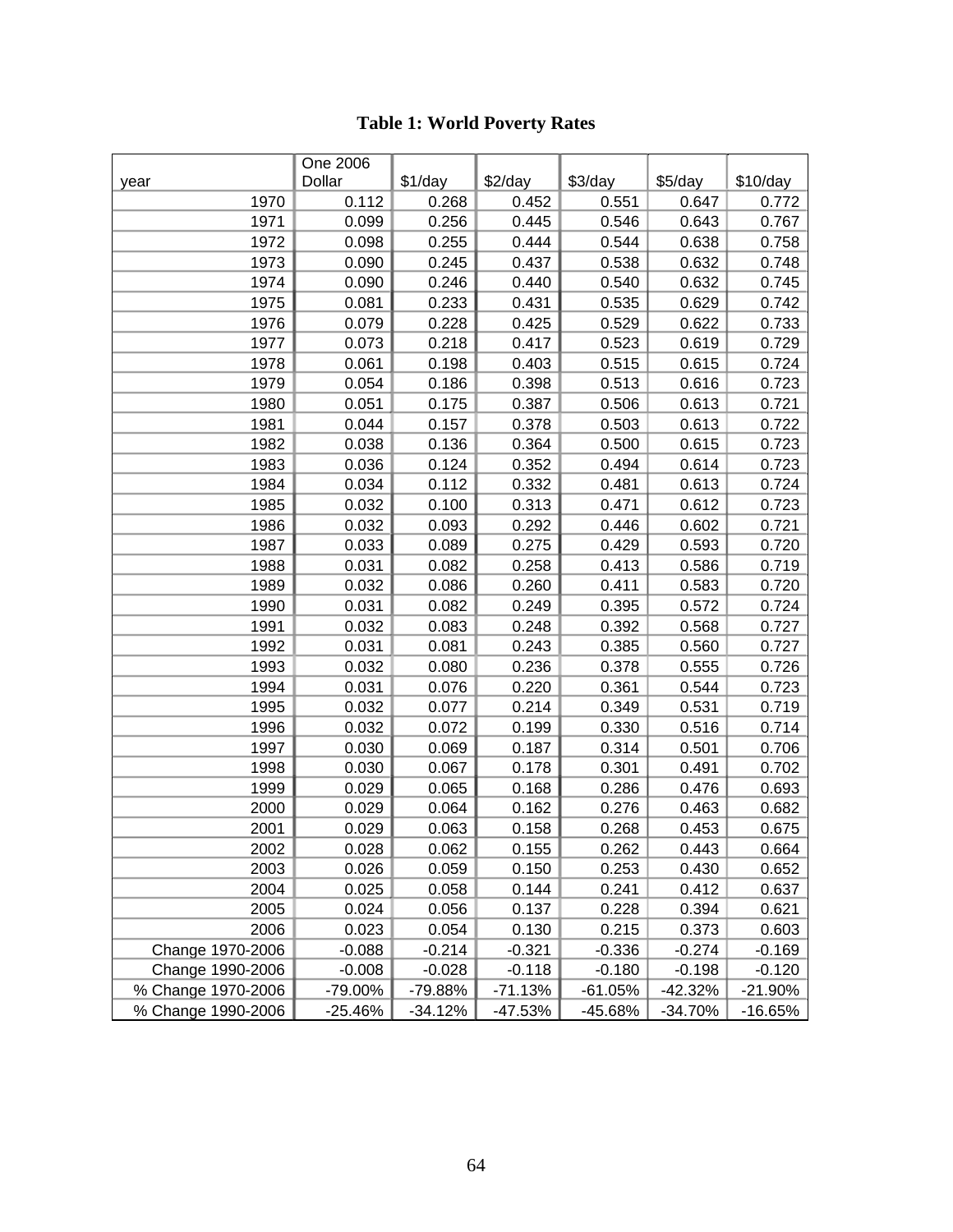# **Table 2: World Poverty Counts**

|                    | World      | One 2006   |            |            |            |            |           |
|--------------------|------------|------------|------------|------------|------------|------------|-----------|
| Year               | Population | Dollar     | \$1/day    | $$2$ /day  | $$3$ /day  | \$5/day    | \$10/day  |
| 1970               | 3,606,646  | 402,693    | 967,574    | 1,629,962  | 1,987,121  | 2,334,589  | 2,785,442 |
| 1971               | 3,681,281  | 365,213    | 942,950    | 1,637,586  | 2,009,164  | 2,366,752  | 2,822,146 |
| 1972               | 3,755,533  | 368,664    | 955,920    | 1,666,018  | 2,042,245  | 2,396,004  | 2,845,857 |
| 1973               | 3,829,299  | 343,448    | 937,711    | 1,673,445  | 2,061,126  | 2,419,790  | 2,865,427 |
| 1974               | 3,902,750  | 350,454    | 958,633    | 1,715,618  | 2,108,719  | 2,465,666  | 2,907,470 |
| 1975               | 3,974,246  | 322,286    | 927,484    | 1,713,541  | 2,127,272  | 2,500,900  | 2,949,732 |
| 1976               | 4,044,943  | 321,393    | 924,181    | 1,717,843  | 2,139,647  | 2,517,629  | 2,964,312 |
| 1977               | 4,115,778  | 300,932    | 898,679    | 1,714,840  | 2,153,510  | 2,547,620  | 3,000,052 |
| 1978               | 4,186,440  | 255,870    | 830,624    | 1,686,167  | 2,154,863  | 2,574,531  | 3,030,065 |
| 1979               | 4,259,927  | 230,737    | 791,847    | 1,694,529  | 2,186,056  | 2,622,267  | 3,078,965 |
| 1980               | 4,344,659  | 219,717    | 761,854    | 1,680,143  | 2,196,659  | 2,661,686  | 3,131,710 |
| 1981               | 4,417,978  | 193,539    | 695,123    | 1,668,305  | 2,222,661  | 2,709,756  | 3,188,351 |
| 1982               | 4,495,734  | 169,397    | 612,067    | 1,635,304  | 2,245,641  | 2,764,251  | 3,252,617 |
| 1983               | 4,573,769  | 162,678    | 568,772    | 1,609,114  | 2,260,860  | 2,808,661  | 3,307,152 |
| 1984               | 4,709,259  | 161,335    | 527,291    | 1,561,759  | 2,265,761  | 2,889,123  | 3,409,209 |
| 1985               | 4,789,305  | 155,281    | 478,171    | 1,498,862  | 2,256,271  | 2,929,277  | 3,464,900 |
| 1986               | 4,870,966  | 154,605    | 453,356    | 1,420,336  | 2,171,876  | 2,932,972  | 3,513,686 |
| 1987               | 4,955,597  | 163,928    | 441,196    | 1,362,435  | 2,123,607  | 2,940,592  | 3,569,086 |
| 1988               | 5,043,809  | 154,863    | 414,867    | 1,303,719  | 2,084,660  | 2,957,778  | 3,624,562 |
| 1989               | 5,140,046  | 165,933    | 440,409    | 1,337,753  | 2,111,490  | 2,996,407  | 3,700,884 |
| 1990               | 5,248,768  | 165,105    | 430,138    | 1,305,303  | 2,073,429  | 3,000,947  | 3,798,261 |
| 1991               | 5,330,760  | 172,789    | 442,109    | 1,321,247  | 2,089,955  | 3,025,419  | 3,874,396 |
| 1992               | 5,416,449  | 168,549    | 440,704    | 1,314,692  | 2,084,914  | 3,032,235  | 3,939,523 |
| 1993               | 5,496,619  | 174,025    | 442,470    | 1,298,435  | 2,078,789  | 3,048,849  | 3,990,776 |
| 1994               | 5,575,946  | 173,362    | 423,733    | 1,228,918  | 2,015,035  | 3,032,040  | 4,030,692 |
| 1995               | 5,655,997  | 183,262    | 433,949    | 1,211,278  | 1,973,342  | 3,003,026  | 4,067,353 |
| 1996               | 5,734,735  | 180,704    | 414,887    | 1,142,259  | 1,893,051  | 2,960,022  | 4,093,165 |
| 1997               | 5,813,939  | 175,102    | 398,854    | 1,089,837  | 1,825,811  | 2,914,365  | 4,103,272 |
| 1998               | 5,892,413  | 178,231    | 395,419    | 1,049,494  | 1,775,601  | 2,892,861  | 4,136,967 |
| 1999               | 5,970,596  | 174,775    | 387,774    | 1,002,608  | 1,707,558  | 2,842,118  | 4,139,525 |
| 2000               | 6,047,573  | 172,985    | 385,533    | 982,557    | 1,668,508  | 2,797,302  | 4,124,598 |
| 2001               | 6,123,042  | 175,004    | 386,309    | 969,477    | 1,643,968  | 2,775,087  | 4,130,862 |
| 2002               | 6,195,290  | 172,520    | 383,528    | 959,422    | 1,621,210  | 2,743,872  | 4,112,061 |
| 2003               | 6,269,549  | 160,321    | 372,237    | 940,728    | 1,584,984  | 2,694,438  | 4,085,329 |
| 2004               | 6,343,709  | 158,118    | 364,958    | 913,991    | 1,530,142  | 2,616,328  | 4,041,035 |
| 2005               | 6,419,510  | 154,110    | 356,884    | 881,369    | 1,464,138  | 2,526,230  | 3,986,142 |
| 2006               | 6,491,236  | 152,203    | 350,436    | 847,011    | 1,392,962  | 2,423,597  | 3,915,190 |
| Change 1970-2006   | 2,884,590  | $-250,490$ | $-617,138$ | $-782,951$ | $-594,159$ | 89,008     | 1,129,748 |
| Change 1990-2006   | 1,242,468  | $-12,903$  | $-79,702$  | $-458,292$ | $-680,467$ | $-577,350$ | 116,929   |
| % Change 1970-2006 | 79.98%     | $-62.20%$  | $-63.78%$  | -48.03%    | -29.90%    | 3.81%      | 40.56%    |
| % Change 1990-2006 | 23.67%     | $-7.81%$   | $-18.53%$  | $-35.11%$  | -32.82%    | -19.24%    | 3.08%     |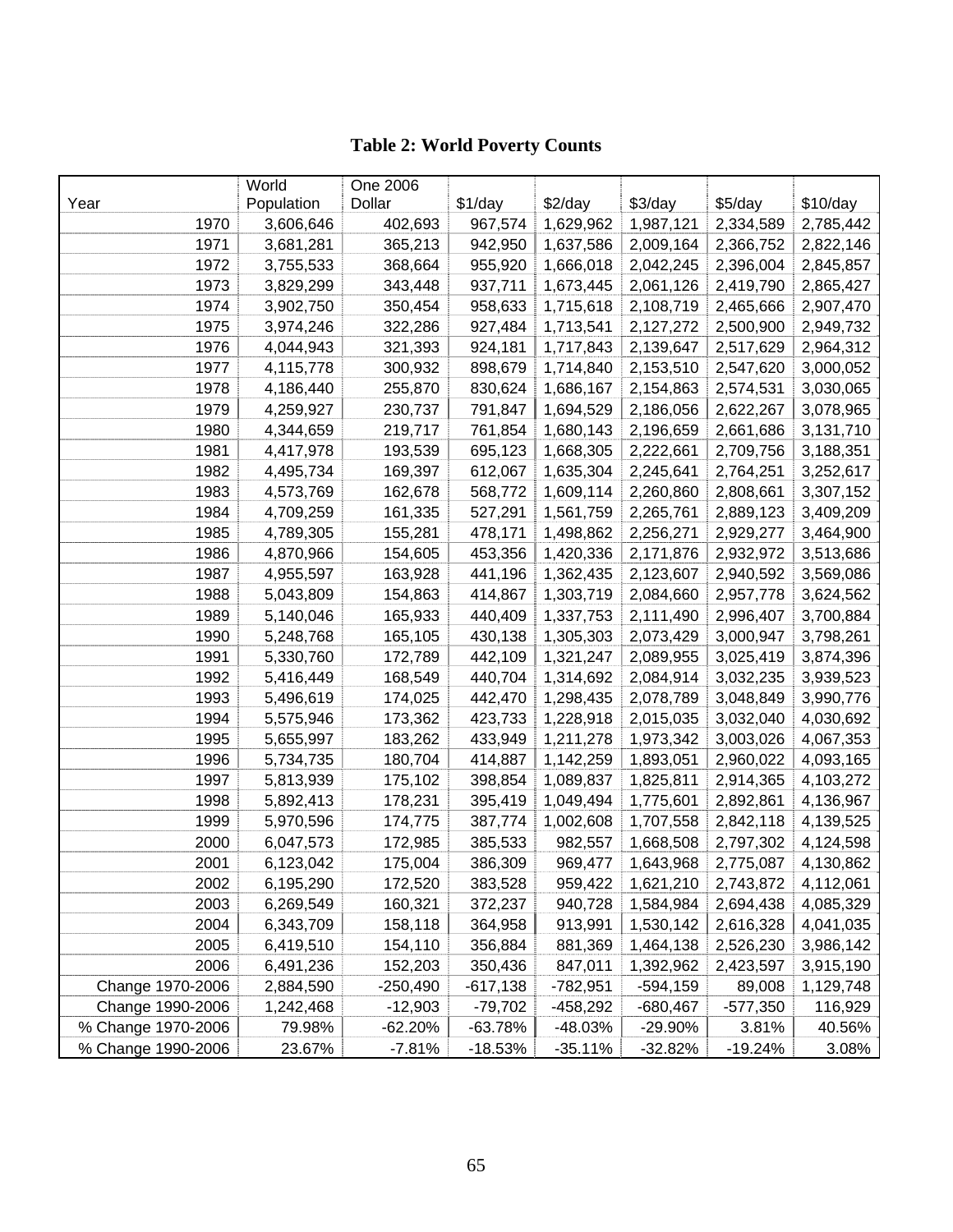|                       |          | (MLD)    |          |          |          | (Theil)  |          |          |          |
|-----------------------|----------|----------|----------|----------|----------|----------|----------|----------|----------|
| year                  | Gini     | GE(0)    | GE(0.25) | GE(0.5)  | GE(0.75) | GE(1)    | A(0.5)   | A(0.75)  | A(1)     |
| 1970                  | 0.676    | 0.987    | 0.894    | 0.848    | 0.841    | 0.871    | 0.379    | 0.520    | 0.627    |
| 1971                  | 0.675    | 0.978    | 0.888    | 0.843    | 0.836    | 0.866    | 0.377    | 0.517    | 0.624    |
| 1972                  | 0.677    | 0.992    | 0.898    | 0.850    | 0.841    | 0.869    | 0.380    | 0.522    | 0.629    |
| 1973                  | 0.679    | 1.001    | 0.905    | 0.856    | 0.846    | 0.874    | 0.382    | 0.525    | 0.633    |
| 1974                  | 0.678    | 1.002    | 0.905    | 0.855    | 0.844    | 0.870    | 0.382    | 0.525    | 0.633    |
| 1975                  | 0.672    | 0.977    | 0.884    | 0.836    | 0.825    | 0.849    | 0.374    | 0.516    | 0.623    |
| 1976                  | 0.672    | 0.985    | 0.889    | 0.839    | 0.826    | 0.848    | 0.375    | 0.518    | 0.627    |
| 1977                  | 0.671    | 0.980    | 0.885    | 0.835    | 0.822    | 0.844    | 0.374    | 0.516    | 0.625    |
| 1978                  | 0.668    | 0.965    | 0.873    | 0.825    | 0.814    | 0.835    | 0.370    | 0.511    | 0.619    |
| 1979                  | 0.670    | 0.966    | 0.876    | 0.830    | 0.820    | 0.843    | 0.372    | 0.512    | 0.619    |
| 1980                  | 0.666    | 0.949    | 0.861    | 0.817    | 0.807    | 0.830    | 0.367    | 0.506    | 0.613    |
| 1981                  | 0.663    | 0.930    | 0.848    | 0.806    | 0.799    | 0.823    | 0.363    | 0.500    | 0.605    |
| 1982                  | 0.657    | 0.900    | 0.825    | 0.787    | 0.782    | 0.807    | 0.355    | 0.489    | 0.593    |
| 1983                  | 0.656    | 0.891    | 0.819    | 0.783    | 0.779    | 0.805    | 0.353    | 0.487    | 0.590    |
| 1984                  | 0.656    | 0.884    | 0.814    | 0.782    | 0.780    | 0.809    | 0.353    | 0.485    | 0.587    |
| 1985                  | 0.655    | 0.875    | 0.808    | 0.778    | 0.779    | 0.810    | 0.351    | 0.482    | 0.583    |
| 1986                  | 0.651    | 0.860    | 0.795    | 0.767    | 0.768    | 0.800    | 0.347    | 0.476    | 0.577    |
| 1987                  | 0.649    | 0.854    | 0.790    | 0.762    | 0.764    | 0.796    | 0.345    | 0.473    | 0.574    |
| 1988                  | 0.648    | 0.849    | 0.786    | 0.760    | 0.763    | 0.797    | 0.344    | 0.472    | 0.572    |
| 1989                  | 0.652    | 0.863    | 0.799    | 0.771    | 0.774    | 0.809    | 0.348    | 0.477    | 0.578    |
| 1990                  | 0.651    | 0.858    | 0.795    | 0.768    | 0.772    | 0.806    | 0.347    | 0.476    | 0.576    |
| 1991                  | 0.650    | 0.854    | 0.791    | 0.765    | 0.770    | 0.805    | 0.346    | 0.474    | 0.574    |
| 1992                  | 0.649    | 0.847    | 0.786    | 0.762    | 0.768    | 0.805    | 0.345    | 0.472    | 0.571    |
| 1993                  | 0.648    | 0.841    | 0.781    | 0.757    | 0.764    | 0.802    | 0.343    | 0.469    | 0.569    |
| 1994                  | 0.646    | 0.832    | 0.774    | 0.752    | 0.761    | 0.800    | 0.341    | 0.466    | 0.565    |
| 1995                  | 0.644    | 0.830    | 0.771    | 0.749    | 0.758    | 0.798    | 0.339    | 0.465    | 0.564    |
| 1996                  | 0.641    | 0.818    | 0.761    | 0.740    | 0.750    | 0.791    | 0.336    | 0.460    | 0.559    |
| 1997                  | 0.638    | 0.811    | 0.755    | 0.735    | 0.746    | 0.787    | 0.334    | 0.457    | 0.556    |
| 1998                  | 0.637    | 0.806    | 0.751    | 0.731    | 0.743    | 0.785    | 0.332    | 0.455    | 0.553    |
| 1999                  | 0.634    | 0.798    | 0.744    | 0.725    | 0.736    | 0.779    | 0.330    | 0.452    | 0.550    |
| 2000                  | 0.633    | 0.799    | 0.743    | 0.723    | 0.733    | 0.774    | 0.329    | 0.451    | 0.550    |
| 2001                  | 0.630    | 0.791    | 0.735    | 0.714    | 0.723    | 0.763    | 0.325    | 0.447    | 0.547    |
| 2002                  | 0.626    | 0.784    | 0.727    | 0.705    | 0.713    | 0.751    | 0.322    | 0.444    | 0.543    |
| 2003                  | 0.623    | 0.775    | 0.719    | 0.697    | 0.704    | 0.740    | 0.318    | 0.440    | 0.539    |
| 2004                  | 0.621    | 0.772    | 0.714    | 0.692    | 0.698    | 0.732    | 0.316    | 0.437    | 0.538    |
| 2005                  | 0.616    | 0.763    | 0.705    | 0.681    | 0.686    | 0.719    | 0.312    | 0.433    | 0.534    |
| 2006                  | 0.612    | 0.755    | 0.696    | 0.672    | 0.675    | 0.706    | 0.308    | 0.429    | 0.530    |
| Change                |          |          |          |          |          |          |          |          |          |
| 1970-2006             | $-0.064$ | $-0.231$ | $-0.198$ | $-0.177$ | $-0.166$ | $-0.164$ | $-0.071$ | $-0.091$ | $-0.097$ |
| Change                |          |          |          |          |          |          |          |          |          |
| 1990-2006             | $-0.039$ | $-0.103$ | $-0.098$ | $-0.096$ | $-0.097$ | $-0.100$ | $-0.039$ | $-0.047$ | $-0.046$ |
| % Change              |          |          |          |          |          |          |          |          |          |
| 1970-2006             | $-9.5%$  | $-23.5%$ | $-22.1%$ | $-20.8%$ | $-19.7%$ | $-18.9%$ | $-18.9%$ | $-17.6%$ | $-15.5%$ |
| % Change<br>1990-2006 | $-6.1%$  | $-12.0%$ | $-12.4%$ | $-12.5%$ | $-12.5%$ | $-12.4%$ | $-11.4%$ | $-9.9%$  | $-8.0\%$ |
|                       |          |          |          |          |          |          |          |          |          |

# **Table 3: World Inequality Measures**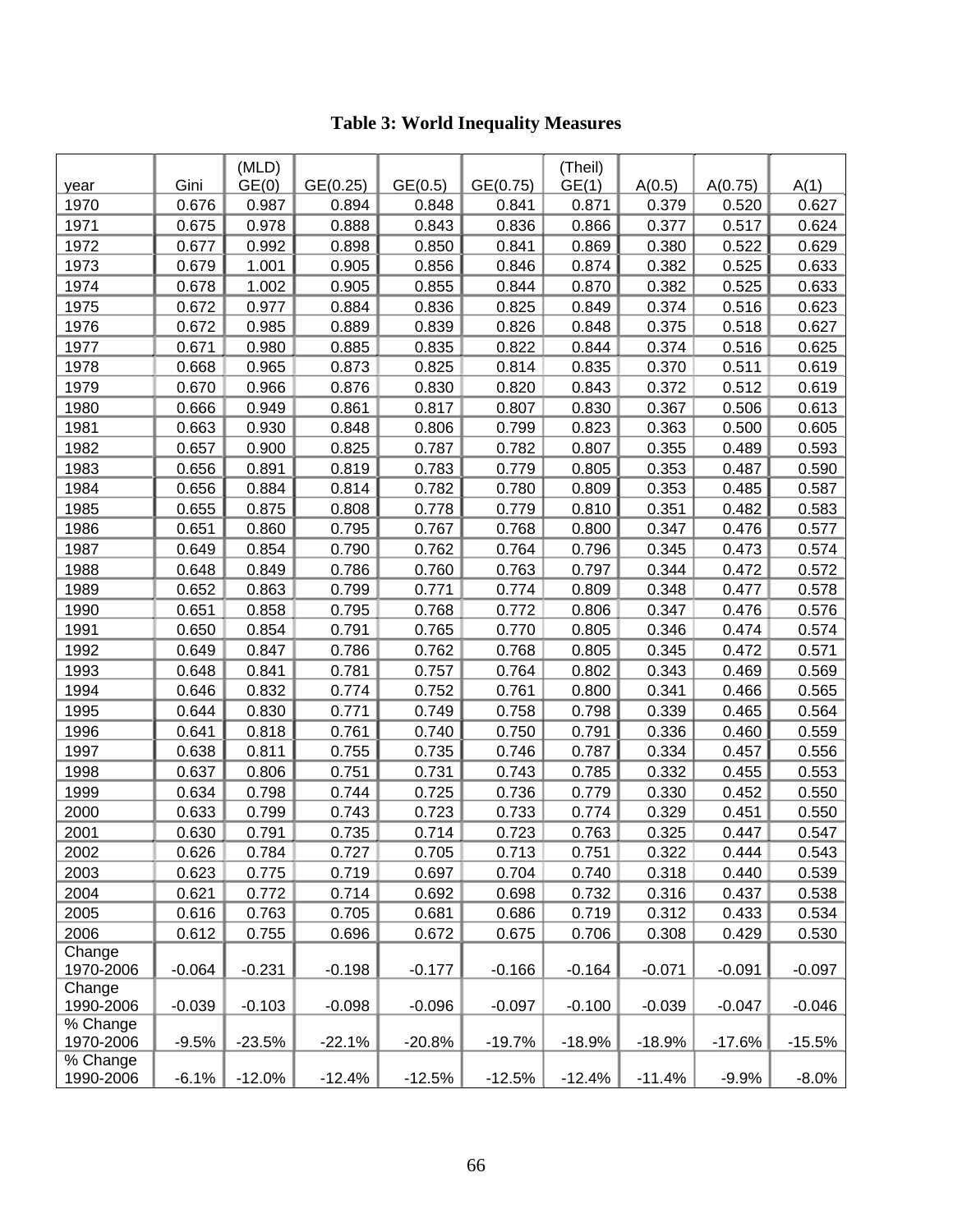## **Table 4: World Welfare Indices**

| year               | Y(0.5)     | Y(0.75)    | Y(1)       | Sen        |
|--------------------|------------|------------|------------|------------|
| 1970               | \$2,708.74 | \$2,094.24 | \$1,626.35 | \$1,411.85 |
| 1971               | \$2,787.43 | \$2,160.28 | \$1,682.41 | \$1,454.95 |
| 1972               | \$2,870.59 | \$2,214.72 | \$1,716.14 | \$1,496.46 |
| 1973               | \$2,995.88 | \$2,305.36 | \$1,781.93 | \$1,559.17 |
| 1974               | \$3,000.57 | \$2,307.76 | \$1,782.24 | \$1,564.10 |
| 1975               | \$3,030.66 | \$2,346.65 | \$1,823.71 | \$1,590.41 |
| 1976               | \$3,143.69 | \$2,426.97 | \$1,878.56 | \$1,651.12 |
| 1977               | \$3,219.80 | \$2,489.21 | \$1,929.45 | \$1,692.62 |
| 1978               | \$3,331.60 | \$2,587.32 | \$2,015.57 | \$1,755.64 |
| 1979               | \$3,395.00 | \$2,637.09 | \$2,057.31 | \$1,783.59 |
| 1980               | \$3,437.84 | \$2,683.25 | \$2,102.28 | \$1,814.77 |
| 1981               | \$3,468.89 | \$2,722.95 | \$2,147.76 | \$1,835.11 |
| 1982               | \$3,482.34 | \$2,757.55 | \$2,195.77 | \$1,852.23 |
| 1983               | \$3,534.17 | \$2,806.11 | \$2,241.32 | \$1,881.11 |
| 1984               | \$3,613.59 | \$2,877.31 | \$2,306.16 | \$1,922.44 |
| 1985               | \$3,694.54 | \$2,950.75 | \$2,373.75 | \$1,966.64 |
| 1986               | \$3,807.26 | \$3,053.77 | \$2,465.06 | \$2,035.50 |
| 1987               | \$3,900.93 | \$3,134.77 | \$2,533.33 | \$2,089.93 |
| 1988               | \$4,018.84 | \$3,235.17 | \$2,620.48 | \$2,153.85 |
| 1989               | \$4,054.31 | \$3,251.45 | \$2,623.84 | \$2,163.30 |
| 1990               | \$4,144.12 | \$3,328.67 | \$2,690.51 | \$2,212.73 |
| 1991               | \$4,125.91 | \$3,318.51 | \$2,685.43 | \$2,205.27 |
| 1992               | \$4,158.68 | \$3,352.68 | \$2,721.14 | \$2,225.11 |
| 1993               | \$4,189.43 | \$3,383.25 | \$2,749.60 | \$2,246.64 |
| 1994               | \$4,297.07 | \$3,479.99 | \$2,836.07 | \$2,310.36 |
| 1995               | \$4,377.73 | \$3,547.79 | \$2,889.97 | \$2,359.53 |
| 1996               | \$4,505.96 | \$3,664.53 | \$2,994.32 | \$2,439.12 |
| 1997               | \$4,658.45 | \$3,795.89 | \$3,106.55 | \$2,528.54 |
| 1998               | \$4,747.15 | \$3,875.13 | \$3,176.38 | \$2,582.46 |
| 1999               | \$4,898.14 | \$4,006.41 | \$3,288.79 | \$2,673.38 |
| 2000               | \$5,070.86 | \$4,145.70 | \$3,398.47 | \$2,770.77 |
| 2001               | \$5,156.19 | \$4,222.84 | \$3,464.23 | \$2,828.70 |
| 2002               | \$5,273.84 | \$4,325.76 | \$3,550.08 | \$2,905.27 |
| 2003               | \$5,439.41 | \$4,470.14 | \$3,674.24 | \$3,007.48 |
| 2004               | \$5,663.75 | \$4,657.42 | \$3,826.24 | \$3,141.34 |
| 2005               | \$5,903.66 | \$4,864.77 | \$3,999.68 | \$3,292.25 |
| 2006               | \$6,187.94 | \$5,106.91 | \$4,199.08 | \$3,468.67 |
| Change 1970-2006   | \$3,479.20 | \$3,012.67 | \$2,572.73 | \$2,056.82 |
| Change 1990-2006   | \$2,043.82 | \$1,778.25 | \$1,508.57 | \$1,255.94 |
| % Change 1970-2006 | 128.4%     | 143.9%     | 158.2%     | 145.7%     |
| % Change 1990-2006 | 49.3%      | 53.4%      | 56.1%      | 56.8%      |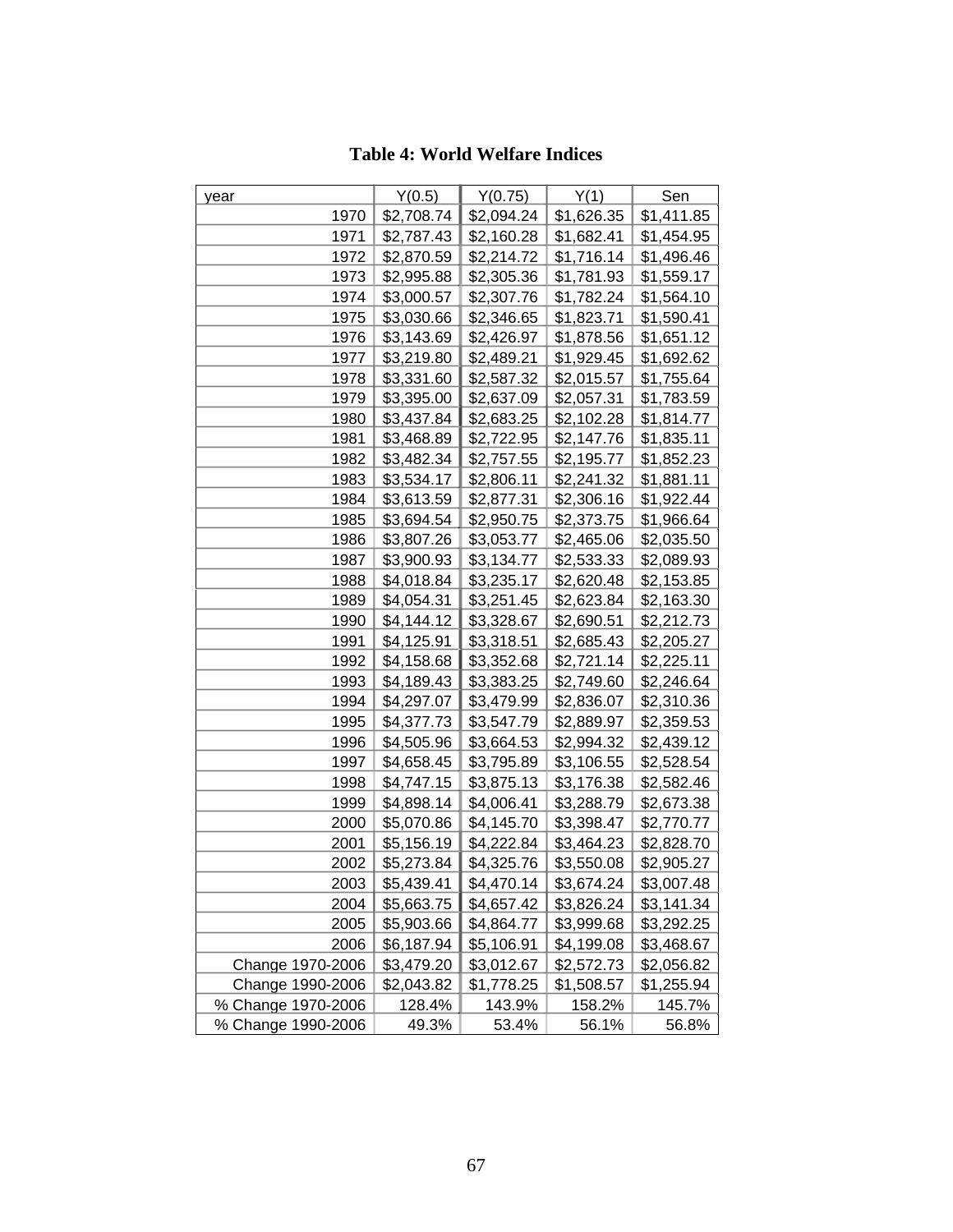|                    | East     | South    |              | Latin    |             |
|--------------------|----------|----------|--------------|----------|-------------|
| year               | Asia     | Asia     | Africa (SSA) | America  | <b>MENA</b> |
| 1970               | 0.588    | 0.201    | 0.399        | 0.116    | 0.084       |
| 1971               | 0.555    | 0.193    | 0.389        | 0.106    | 0.082       |
| 1972               | 0.547    | 0.203    | 0.380        | 0.095    | 0.075       |
| 1973               | 0.520    | 0.199    | 0.380        | 0.079    | 0.076       |
| 1974               | 0.516    | 0.211    | 0.374        | 0.069    | 0.072       |
| 1975               | 0.489    | 0.190    | 0.382        | 0.062    | 0.070       |
| 1976               | 0.482    | 0.182    | 0.379        | 0.055    | 0.055       |
| 1977               | 0.460    | 0.166    | 0.379        | 0.051    | 0.055       |
| 1978               | 0.413    | 0.140    | 0.381        | 0.048    | 0.049       |
| 1979               | 0.371    | 0.139    | 0.393        | 0.044    | 0.044       |
| 1980               | 0.349    | 0.122    | 0.399        | 0.040    | 0.042       |
| 1981               | 0.297    | 0.111    | 0.399        | 0.042    | 0.043       |
| 1982               | 0.233    | 0.100    | 0.408        | 0.045    | 0.033       |
| 1983               | 0.196    | 0.093    | 0.414        | 0.050    | 0.024       |
| 1984               | 0.155    | 0.085    | 0.432        | 0.048    | 0.022       |
| 1985               | 0.125    | 0.071    | 0.431        | 0.048    | 0.021       |
| 1986               | 0.108    | 0.065    | 0.426        | 0.044    | 0.022       |
| 1987               | 0.095    | 0.057    | 0.441        | 0.045    | 0.023       |
| 1988               | 0.084    | 0.045    | 0.424        | 0.050    | 0.022       |
| 1989               | 0.090    | 0.043    | 0.427        | 0.053    | 0.042       |
| 1990               | 0.080    | 0.043    | 0.421        | 0.052    | 0.040       |
| 1991               | 0.076    | 0.044    | 0.424        | 0.052    | 0.061       |
| 1992               | 0.068    | 0.048    | 0.420        | 0.052    | 0.053       |
| 1993               | 0.066    | 0.046    | 0.422        | 0.051    | 0.041       |
| 1994               | 0.054    | 0.043    | 0.421        | 0.049    | 0.030       |
| 1995               | 0.046    | 0.051    | 0.428        | 0.049    | 0.033       |
| 1996               | 0.037    | 0.049    | 0.415        | 0.049    | 0.024       |
| 1997               | 0.031    | 0.044    | 0.401        | 0.048    | 0.031       |
| 1998               | 0.030    | 0.037    | 0.404        | 0.049    | 0.018       |
| 1999               | 0.029    | 0.033    | 0.396        | 0.048    | 0.014       |
| 2000               | 0.026    | 0.037    | 0.383        | 0.045    | 0.013       |
| 2001               | 0.024    | 0.036    | 0.378        | 0.047    | 0.011       |
| 2002               | 0.023    | 0.033    | 0.374        | 0.047    | 0.011       |
| 2003               | 0.022    | 0.031    | 0.355        | 0.043    | 0.023       |
| 2004               | 0.020    | 0.031    | 0.345        | 0.036    | 0.028       |
| 2005               | 0.018    | 0.029    | 0.331        | 0.033    | 0.038       |
| 2006               | 0.017    | 0.026    | 0.318        | 0.031    | 0.052       |
| Change 1970-2006   | $-0.571$ | $-0.175$ | $-0.081$     | $-0.085$ | $-0.033$    |
| Change 1990-2006   | $-0.064$ | $-0.016$ | $-0.103$     | $-0.021$ | 0.012       |
| % Change 1970-2006 | $-97.2%$ | $-86.9%$ | $-20.3%$     | $-73.2%$ | $-38.6%$    |
| % Change 1990-2006 | $-79.4%$ | $-38.4%$ | $-24.4%$     | $-40.5%$ | 30.3%       |

# **Table 5: Regional Poverty Rates, \$1/day**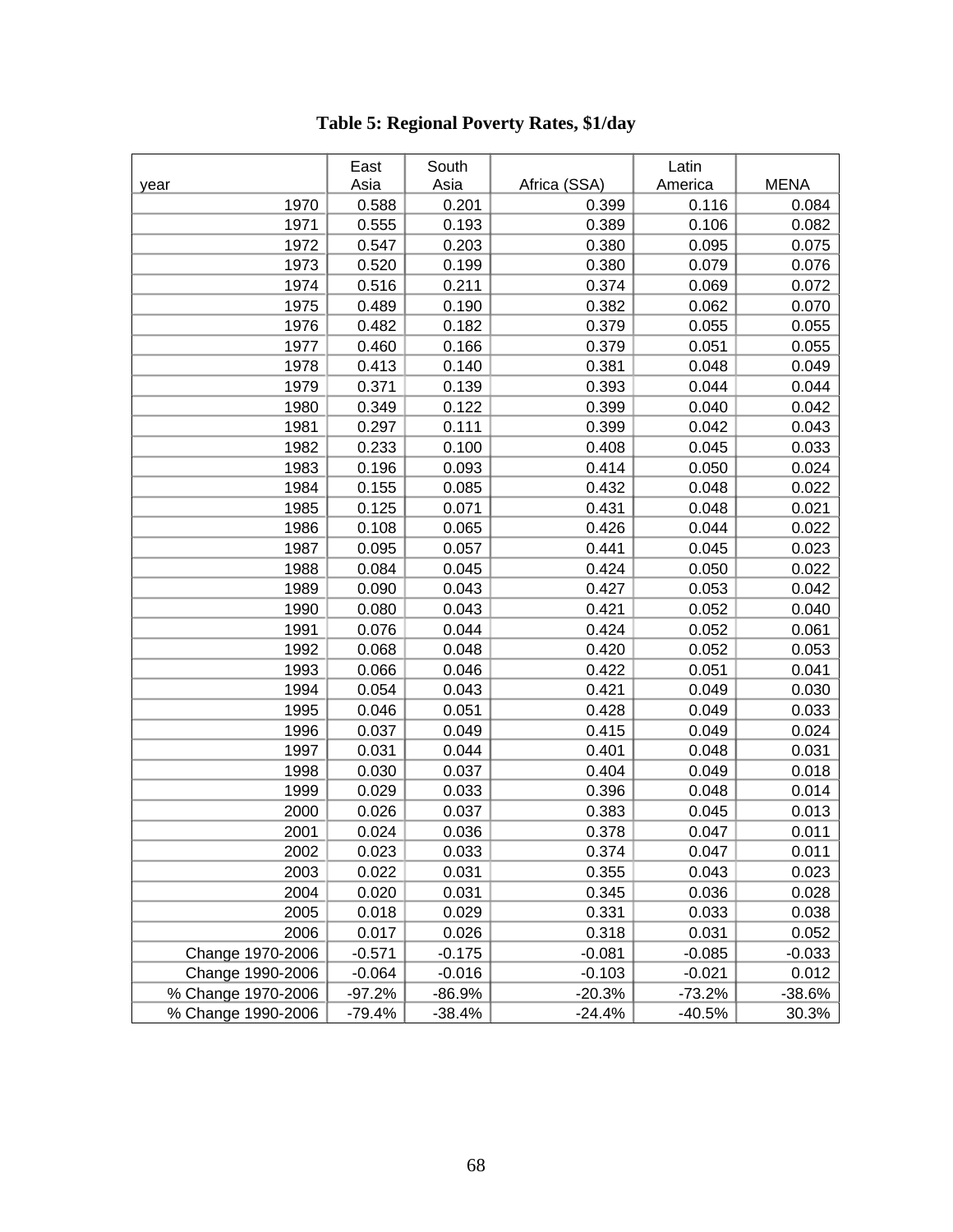|                    | East     | South    | Africa   | Latin    |             |
|--------------------|----------|----------|----------|----------|-------------|
| year               | Asia     | Asia     | (SSA)    | America  | <b>MENA</b> |
| 1970               | 0.802    | 0.587    | 0.652    | 0.256    | 0.253       |
| 1971               | 0.786    | 0.577    | 0.643    | 0.242    | 0.249       |
| 1972               | 0.778    | 0.590    | 0.634    | 0.224    | 0.233       |
| 1973               | 0.762    | 0.584    | 0.634    | 0.199    | 0.236       |
| 1974               | 0.761    | 0.601    | 0.629    | 0.182    | 0.232       |
| 1975               | 0.750    | 0.573    | 0.637    | 0.170    | 0.232       |
| 1976               | 0.741    | 0.563    | 0.634    | 0.156    | 0.194       |
| 1977               | 0.731    | 0.539    | 0.634    | 0.149    | 0.190       |
| 1978               | 0.708    | 0.507    | 0.634    | 0.142    | 0.179       |
| 1979               | 0.686    | 0.513    | 0.644    | 0.134    | 0.166       |
| 1980               | 0.671    | 0.485    | 0.648    | 0.126    | 0.160       |
| 1981               | 0.650    | 0.466    | 0.647    | 0.128    | 0.174       |
| 1982               | 0.612    | 0.450    | 0.652    | 0.135    | 0.154       |
| 1983               | 0.578    | 0.437    | 0.659    | 0.147    | 0.130       |
| 1984               | 0.517    | 0.415    | 0.671    | 0.142    | 0.121       |
| 1985               | 0.476    | 0.386    | 0.669    | 0.141    | 0.119       |
| 1986               | 0.421    | 0.368    | 0.665    | 0.133    | 0.118       |
| 1987               | 0.382    | 0.342    | 0.670    | 0.135    | 0.116       |
| 1988               | 0.352    | 0.306    | 0.662    | 0.145    | 0.113       |
| 1989               | 0.356    | 0.296    | 0.660    | 0.149    | 0.152       |
| 1990               | 0.324    | 0.288    | 0.656    | 0.149    | 0.143       |
| 1991               | 0.309    | 0.293    | 0.658    | 0.149    | 0.171       |
| 1992               | 0.281    | 0.299    | 0.666    | 0.149    | 0.157       |
| 1993               | 0.270    | 0.283    | 0.671    | 0.146    | 0.141       |
| 1994               | 0.231    | 0.263    | 0.672    | 0.142    | 0.126       |
| 1995               | 0.198    | 0.267    | 0.679    | 0.143    | 0.134       |
| 1996               | 0.163    | 0.252    | 0.666    | 0.142    | 0.119       |
| 1997               | 0.135    | 0.235    | 0.657    | 0.139    | 0.144       |
| 1998               | 0.126    | 0.207    | 0.657    | 0.141    | 0.118       |
| 1999               | 0.119    | 0.170    | 0.654    | 0.139    | 0.107       |
| 2000               | 0.107    | 0.165    | 0.652    | 0.132    | 0.102       |
| 2001               | 0.100    | 0.154    | 0.649    | 0.136    | 0.097       |
| 2002               | 0.097    | 0.144    | 0.645    | 0.137    | 0.094       |
| 2003               | 0.092    | 0.134    | 0.630    | 0.128    | 0.119       |
| 2004               | 0.083    | 0.127    | 0.622    | 0.113    | 0.122       |
| 2005               | 0.076    | 0.112    | 0.609    | 0.107    | 0.129       |
| 2006               | 0.067    | 0.099    | 0.595    | 0.102    | 0.136       |
| Change 1970-2006   | $-0.734$ | $-0.488$ | $-0.058$ | $-0.155$ | $-0.117$    |
| Change 1990-2006   | $-0.257$ | $-0.189$ | $-0.062$ | $-0.048$ | $-0.007$    |
| % Change 1970-2006 | $-91.6%$ | $-83.2%$ | $-8.8%$  | $-60.3%$ | $-46.2%$    |
| % Change 1990-2006 | $-79.3%$ | -65.7%   | $-9.4%$  | $-31.9%$ | $-5.1%$     |

**Table 6: Regional Poverty Rates, \$2/day**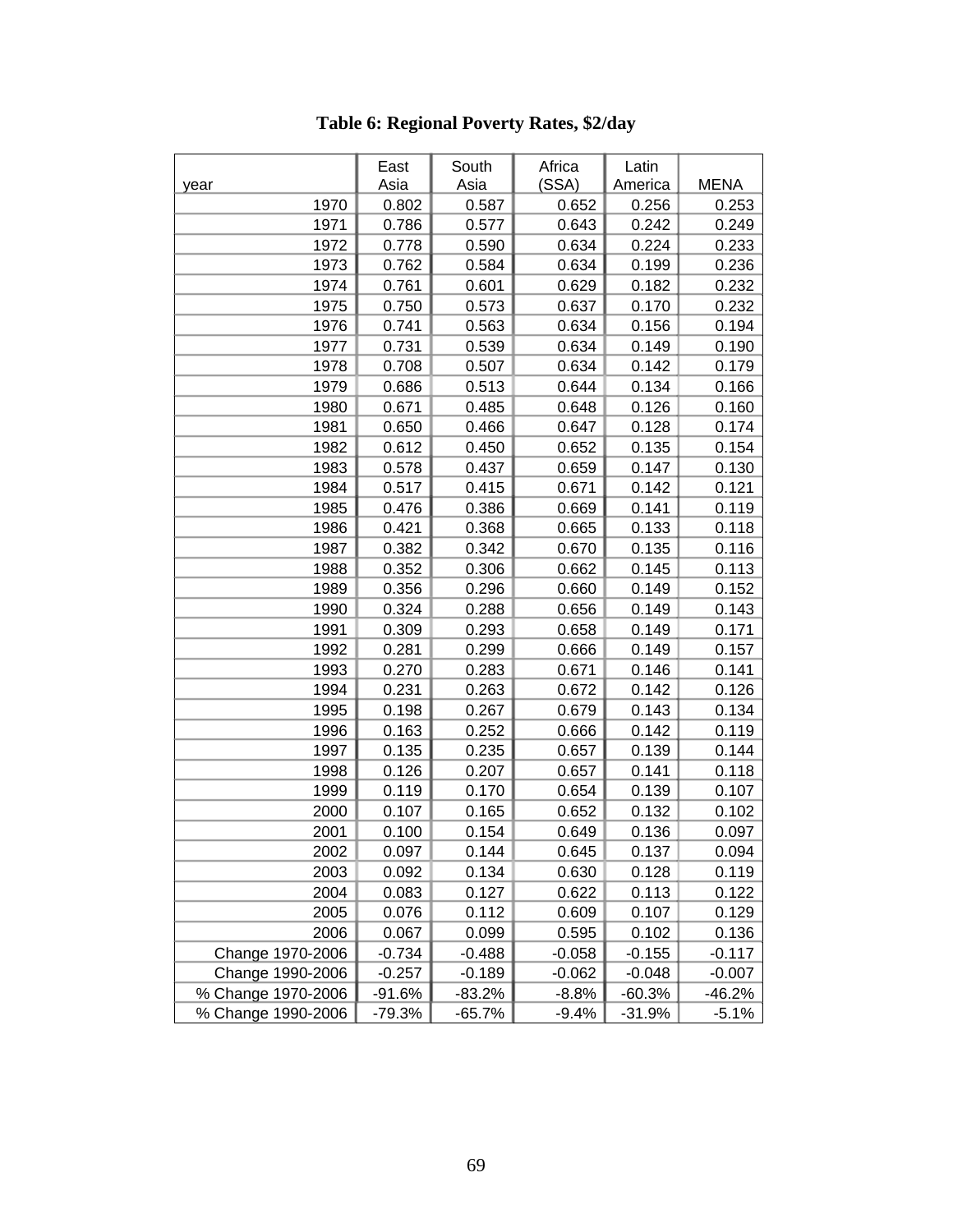|                                  | <b>WB</b>  | Maddison | Single    | China | Nearest  |        |       |         |         |      |          |         |                |
|----------------------------------|------------|----------|-----------|-------|----------|--------|-------|---------|---------|------|----------|---------|----------------|
|                                  | <b>GDP</b> | GDP      | Countries | Cons. | Neighbor | Linear | Gamma | Weibull | Optimal | Gini | Adjusted | Kernels | Key            |
| \$1/day count,                   |            |          |           |       |          |        |       |         |         |      |          |         |                |
| <b>USD 2006</b>                  | 0.99       | 0.00     | 0.98      | 0.99  | 0.99     | 0.99   | 0.99  | 0.99    | 0.99    | 0.99 | 0.99     | 0.98    | >0.99          |
| \$1/day count                    | 0.99       | 0.94     | 0.99      | 0.99  | 0.99     | 0.99   | 0.99  | 0.99    | 1.00    | 0.99 | 0.99     | 0.99    | 0.99 > x > 0.9 |
| \$2/day count                    | 0.99       | 0.95     | 0.99      | 0.99  | 0.99     | 0.99   | 0.99  | 0.99    | 0.99    | 0.99 | 0.99     | 0.99    | < 0.9          |
| \$3/day count                    | 0.98       | 0.89     | 0.99      | 0.99  | 0.99     | 0.99   | 0.99  | 0.99    | 0.99    | 0.99 | 0.99     | 0.95    |                |
| \$5/day count                    | 0.98       | 0.92     | 0.99      | 0.99  | 0.99     | 0.99   | 0.99  | 0.98    | 0.99    | 0.99 | 0.98     | 0.95    |                |
| \$7.5/day count                  | 0.99       | 0.99     | 0.99      | 0.99  | 0.99     | 0.99   | 0.99  | 0.99    | 0.99    | 0.99 | 0.99     | 0.99    |                |
| \$10/day count                   | 0.99       | 0.99     | 0.99      | 0.99  | 0.99     | 0.99   | 0.99  | 0.99    | 0.99    | 0.99 | 0.99     | 0.99    |                |
| \$1/day rate,<br><b>USD 2006</b> | 0.99       | 0.93     | 0.99      | 0.99  | 0.99     | 0.99   | 0.99  | 0.99    | 0.99    | 0.99 | 0.99     | 0.99    |                |
| \$1/day rate                     | 0.99       | 0.98     | 0.99      | 0.99  | 0.99     | 0.99   | 0.99  | 0.99    | 1.00    | 0.99 | 0.99     | 0.99    |                |
| \$2/day rate                     | 0.99       | 0.98     | 0.99      | 0.99  | 0.99     | 0.99   | 0.99  | 0.99    | 0.99    | 0.99 | 0.99     | 0.99    |                |
| \$3/day rate                     | 0.99       | 0.98     | 0.99      | 0.99  | 0.99     | 0.99   | 0.99  | 0.99    | 0.99    | 0.99 | 0.99     | 0.99    |                |
| \$5/day rate                     | 0.99       | 0.98     | 0.99      | 0.99  | 0.99     | 0.99   | 0.99  | 0.99    | 0.99    | 0.99 | 0.99     | 0.99    |                |
| \$7.5/day rate                   | 0.99       | 0.99     | 0.99      | 0.99  | 0.99     | 0.99   | 0.99  | 0.99    | 0.99    | 0.99 | 0.99     | 0.99    |                |
| \$10/day rate                    | 0.99       | 0.97     | 0.99      | 0.99  | 0.99     | 0.99   | 0.99  | 0.99    | 0.99    | 0.99 | 0.99     | 0.99    |                |
| GE(0)                            | 0.99       | 0.97     | 0.99      | 0.99  | 0.99     | 0.99   | 0.99  | 0.99    | 0.99    | 0.99 | 0.99     | 0.99    |                |
| GE(0.25)                         | 0.99       | 0.97     | 0.99      | 0.99  | 0.99     | 0.99   | 0.99  | 0.99    | 0.99    | 0.99 | 0.99     | 0.99    |                |
| GE(0.5)                          | 0.99       | 0.95     | 0.99      | 0.99  | 0.99     | 0.99   | 0.99  | 0.99    | 0.99    | 0.99 | 0.99     | 0.99    |                |
| GE(0.75)                         | 0.99       | 0.91     | 0.99      | 0.99  | 0.99     | 0.98   | 0.99  | 0.99    | 0.99    | 0.99 | 0.99     | 0.99    |                |
| GE(1)                            | 0.98       | 0.80     | 0.99      | 0.99  | 0.98     | 0.97   | 0.99  | 0.99    | 0.99    | 0.99 | 0.99     | 0.99    |                |
| Y(0.5) Welfare                   | 0.99       | 0.99     | 0.99      | 0.99  | 0.99     | 0.99   | 0.99  | 0.99    | 1.00    | 0.99 | 0.99     | 0.99    |                |
| Y(0.75) Welfare                  | 0.99       | 0.99     | 0.99      | 0.99  | 0.99     | 0.99   | 0.99  | 0.99    | 1.00    | 0.99 | 0.99     | 0.99    |                |
| Y(1) Welfare                     | 0.99       | 0.99     | 0.99      | 0.99  | 0.99     | 0.99   | 0.99  | 0.99    | 1.00    | 0.99 | 0.99     | 0.99    |                |
| A(0.5) Inequality                | 0.99       | 0.95     | 0.99      | 0.99  | 0.99     | 0.99   | 0.99  | 0.99    | 0.99    | 0.99 | 0.99     | 0.99    |                |
| A(0.75) Inequality               | 0.99       | 0.97     | 0.99      | 0.99  | 0.99     | 0.99   | 0.99  | 0.99    | 0.99    | 0.99 | 0.99     | 0.99    |                |
| A(1) Inequality                  | 0.99       | 0.97     | 0.99      | 0.99  | 0.99     | 0.99   | 0.99  | 0.99    | 0.99    | 0.99 | 0.99     | 0.99    |                |
| Gini                             | 0.99       | 0.96     | 0.99      | 0.99  | 0.99     | 0.99   | 0.99  | 0.99    | 0.99    | 0.99 | 0.99     | 0.99    |                |
| Sen                              | 0.99       | 0.99     | 0.99      | 0.99  | 0.99     | 0.99   | 0.99  | 0.99    | 1.00    | 0.99 | 0.99     | 0.99    |                |
| P7525                            | 0.99       | 0.99     | 0.99      | 0.99  | 0.99     | 0.99   | 0.99  | 0.99    | 0.99    | 0.99 | 0.99     | 0.99    |                |
| P9010                            | 0.99       | 0.95     | 0.98      | 0.99  | 0.99     | 0.99   | 0.99  | 0.98    | 0.99    | 0.99 | 0.99     | 0.99    |                |

# **Table 7: Correlations of Major Variables to Baseline by Type of Sensitivity Analysis**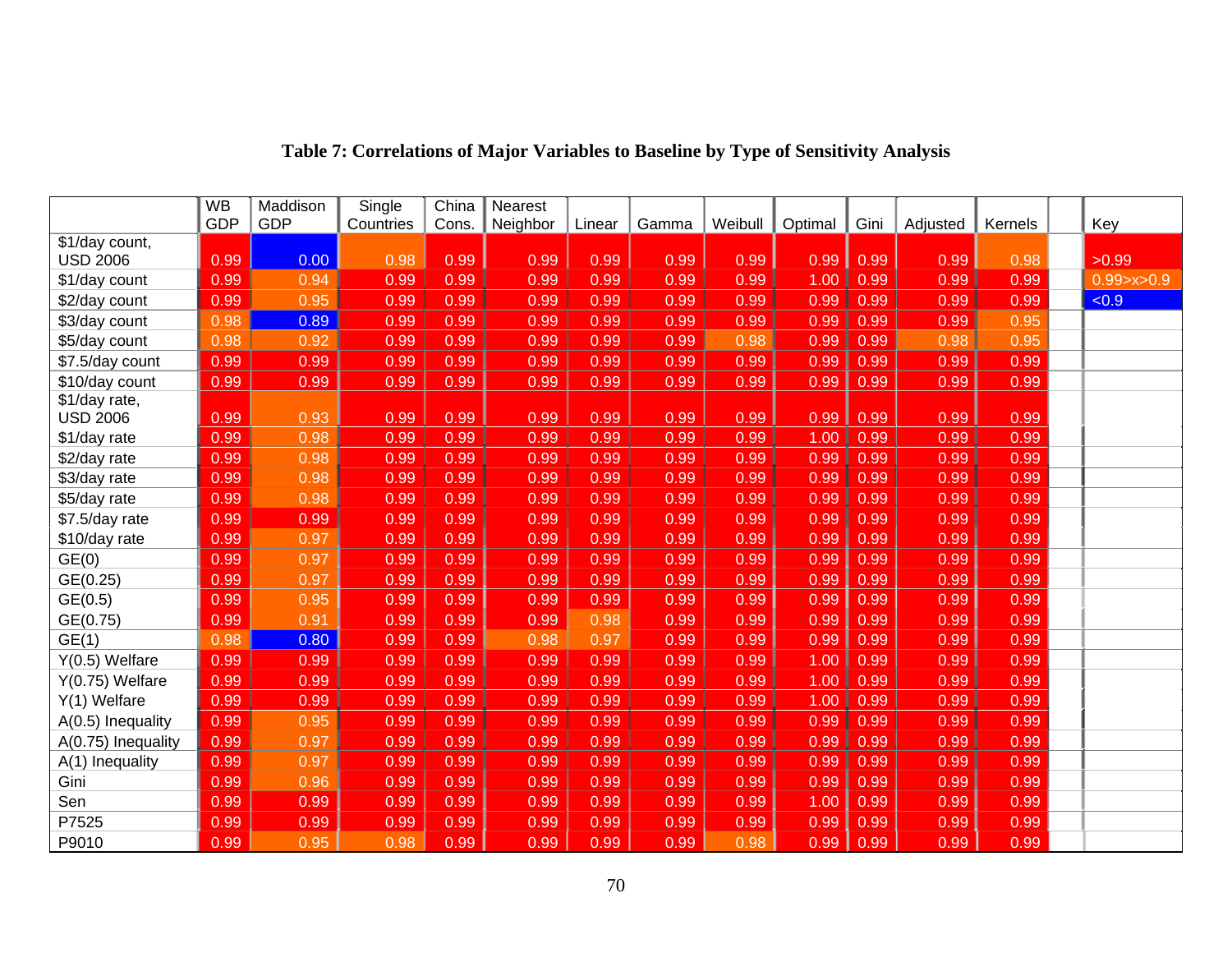|                         | <b>WB</b>  | Maddison   | Single    | China | Nearest  |        |       |         |         |       |          |         |                |
|-------------------------|------------|------------|-----------|-------|----------|--------|-------|---------|---------|-------|----------|---------|----------------|
|                         | <b>GDP</b> | <b>GDP</b> | Countries | Cons. | Neighbor | Linear | Gamma | Weibull | Optimal | Ginis | Adjusted | Kernels | Key            |
| \$1/day count, USD 2006 | 0.08       | 1.35       | 0.44      | 0.00  | 0.03     | 0.22   | 0.64  | 0.91    | 0.00    | 0.18  | 0.27     | 0.66    | < 0.01         |
| \$1/day count           | 0.06       | 0.89       | 0.28      | 0.02  | 0.03     | 0.04   | 0.34  | 0.50    | 0.00    | 0.10  | 0.15     | 0.21    | 0.01 < x < 0.1 |
| \$2/day count           | 0.08       | 0.47       | 0.15      | 0.06  | 0.02     | 0.06   | 0.22  | 0.32    | 0.00    | 0.12  | 0.22     | 0.33    | x > 0.1        |
| \$3/day count           | 0.13       | 0.63       | 0.15      | 0.09  | 0.03     | 0.08   | 0.14  | 0.21    | 0.00    | 0.15  | 0.28     | 0.48    |                |
| \$5/day count           | 0.14       | 0.22       | 0.03      | 0.03  | 0.04     | 0.06   | 0.07  | 0.12    | 0.00    | 0.03  | 0.08     | 0.17    |                |
| \$7.5/day count         | 0.07       | 0.10       | 0.00      | 0.01  | 0.02     | 0.03   | 0.05  | 0.07    | 0.00    | 0.00  | 0.03     | 0.07    |                |
| \$10/day count          | 0.03       | 0.08       | 0.00      | 0.00  | 0.02     | 0.03   | 0.02  | 0.02    | 0.00    | 0.00  | 0.01     | 0.06    |                |
| \$1/day rate, USD 2006  | 0.05       | 1.11       | 0.36      | 0.00  | 0.02     | 0.16   | 0.47  | 0.64    | 0.00    | 0.20  | 0.29     | 0.64    |                |
| \$1/day rate            | 0.10       | 0.75       | 0.23      | 0.01  | 0.02     | 0.04   | 0.21  | 0.32    | 0.00    | 0.12  | 0.16     | 0.22    |                |
| \$2/day rate            | 0.12       | 0.28       | 0.07      | 0.02  | 0.01     | 0.02   | 0.11  | 0.15    | 0.00    | 0.06  | 0.12     | 0.18    |                |
| \$3/day rate            | 0.09       | 0.25       | 0.05      | 0.03  | 0.01     | 0.03   | 0.05  | 0.07    | 0.00    | 0.06  | 0.12     | 0.20    |                |
| \$5/day rate            | 0.12       | 0.23       | 0.03      | 0.03  | 0.02     | 0.04   | 0.05  | 0.09    | 0.00    | 0.04  | 0.08     | 0.15    |                |
| \$7.5/day rate          | 0.13       | 0.24       | 0.01      | 0.02  | 0.05     | 0.07   | 0.07  | 0.12    | 0.00    | 0.02  | 0.04     | 0.07    |                |
| \$10/day rate           | 0.12       | 0.31       | 0.03      | 0.02  | 0.07     | 0.08   | 0.05  | 0.06    | 0.00    | 0.01  | 0.02     | 0.15    |                |
| GE(0)                   | 0.11       | 0.60       | 0.20      | 0.05  | 0.05     | 0.10   | 0.10  | 0.12    | 0.00    | 0.06  | 0.14     | 0.14    |                |
| GE(0.25)                | 0.10       | 0.58       | 0.18      | 0.05  | 0.06     | 0.10   | 0.05  | 0.07    | 0.00    | 0.05  | 0.14     | 0.14    |                |
| GE(0.5)                 | 0.09       | 0.59       | 0.16      | 0.05  | 0.08     | 0.11   | 0.01  | 0.03    | 0.00    | 0.04  | 0.15     | 0.14    |                |
| GE(0.75)                | 0.10       | 0.64       | 0.15      | 0.05  | 0.12     | 0.14   | 0.00  | 0.00    | 0.00    | 0.03  | 0.17     | 0.14    |                |
| GE(1)                   | 0.13       | 0.73       | 0.14      | 0.06  | 0.17     | 0.19   | 0.02  | 0.02    | 0.00    | 0.03  | 0.20     | 0.16    |                |
| $Y(0.5)$ Welfare        | 0.05       | 0.23       | 0.02      | 0.01  | 0.02     | 0.03   | 0.01  | 0.01    | 0.00    | 0.02  | 0.04     | 0.06    |                |
| Y(0.75) Welfare         | 0.07       | 0.26       | 0.04      | 0.02  | 0.02     | 0.04   | 0.04  | 0.06    | 0.00    | 0.03  | 0.07     | 0.10    |                |
| Y(1) Welfare            | 0.08       | 0.29       | 0.06      | 0.02  | 0.02     | 0.06   | 0.11  | 0.13    | 0.00    | 0.05  | 0.10     | 0.14    |                |
| A(0.5) Inequality       | 0.08       | 0.59       | 0.16      | 0.05  | 0.08     | 0.12   | 0.02  | 0.03    | 0.00    | 0.04  | 0.16     | 0.14    |                |
| A(0.75) Inequality      | 0.07       | 0.57       | 0.18      | 0.05  | 0.06     | 0.11   | 0.06  | 0.08    | 0.00    | 0.05  | 0.16     | 0.15    |                |
| A(1) Inequality         | 0.07       | 0.57       | 0.20      | 0.05  | 0.05     | 0.12   | 0.12  | 0.15    | 0.00    | 0.07  | 0.17     | 0.17    |                |
| Gini                    | 0.10       | 0.55       | 0.15      | 0.06  | 0.09     | 0.12   | 0.01  | 0.02    | 0.00    | 0.04  | 0.16     | 0.13    |                |
| Sen                     | 0.09       | 0.25       | 0.04      | 0.02  | 0.03     | 0.04   | 0.00  | 0.01    | 0.00    | 0.03  | 0.07     | 0.08    |                |
| P7525                   | 0.09       | 0.45       | 0.21      | 0.03  | 0.03     | 0.02   | 0.10  | 0.08    | 0.00    | 0.08  | 0.08     | 0.22    |                |
| P9010                   | 0.12       | 0.85       | 0.37      | 0.06  | 0.03     | 0.16   | 0.22  | 0.39    | 0.00    | 0.09  | 0.14     | 0.23    |                |

# **Table 8: Measures of Identity of Major Variables to Baseline**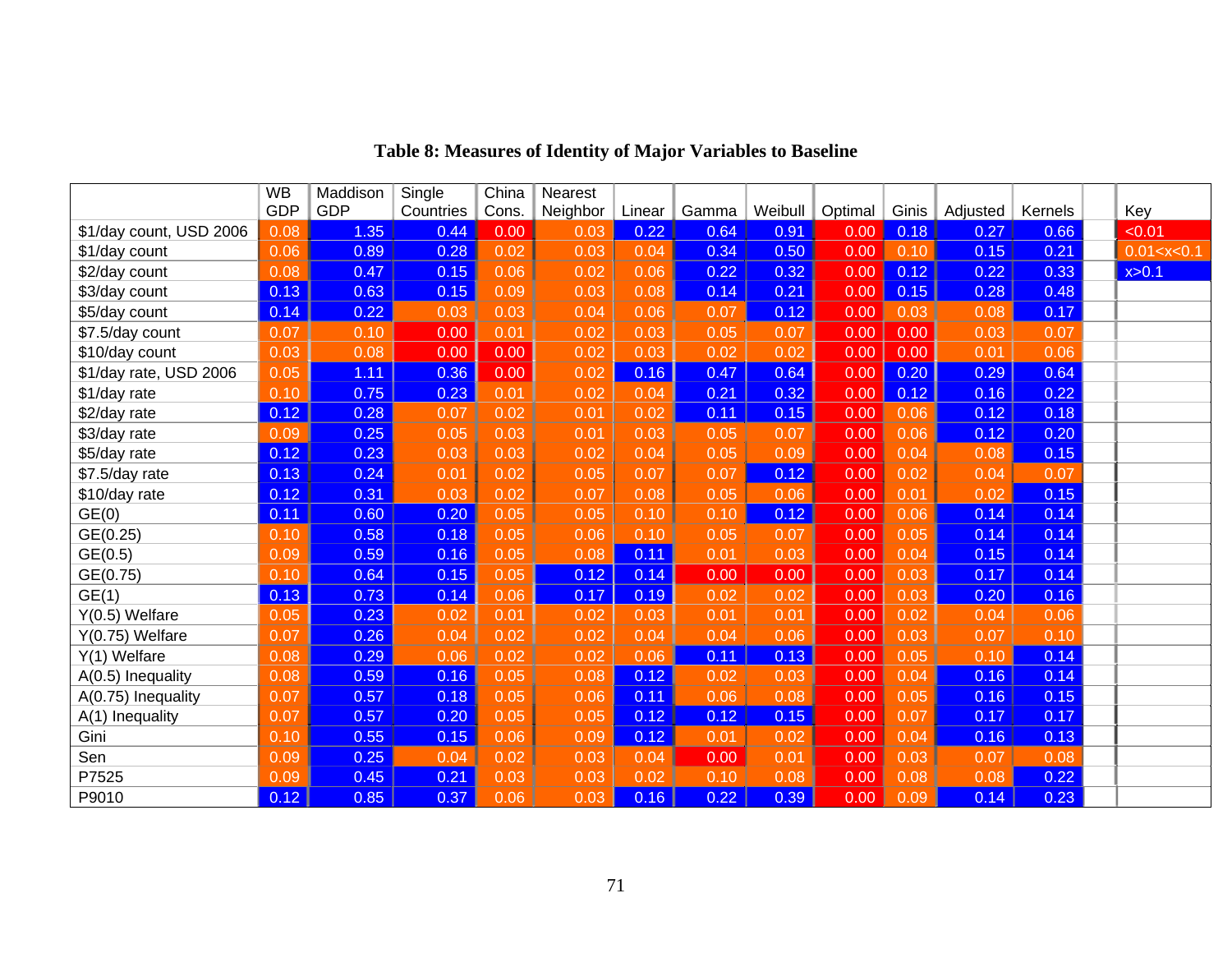|                        | <b>WN</b> | <b>WN</b> |  |  |
|------------------------|-----------|-----------|--|--|
|                        | Corr      | Levels    |  |  |
| \$1/day count, USD     |           |           |  |  |
| 2006                   | 0.9249    | 3.199659  |  |  |
| \$1/day count          | 0.9044    | 1.278127  |  |  |
| \$2/day count          | 0.7934    | 0.9550788 |  |  |
| \$3/day count          | 0.3411    | 1.267136  |  |  |
| \$5/day count          | 0.7629    | 0.8982319 |  |  |
| \$7.5/day count        | 0.9661    | 0.5308061 |  |  |
| \$10/day count         | 0.9880    | 0.2867584 |  |  |
| \$1/day rate, USD 2006 | 0.9687    | 3.068232  |  |  |
| \$1/day rate           | 0.9581    | 1.359933  |  |  |
| \$2/day rate           | 0.9633    | 0.6073896 |  |  |
| \$3/day rate           | 0.9643    | 0.6434812 |  |  |
| \$5/day rate           | 0.9313    | 0.7177572 |  |  |
| \$7.5/day rate         | 0.8368    | 0.7646995 |  |  |
| \$10/day rate          | 0.8258    | 0.7267156 |  |  |
| GE(0)                  | 0.9905    | 0.5678449 |  |  |
| GE(0.25)               | 0.9881    | 0.3744607 |  |  |
| GE(0.5)                | 0.9824    | 0.3428783 |  |  |
| GE(0.75)               | 0.9662    | 0.4845983 |  |  |
| GE(1)                  | 0.9152    | 0.6392682 |  |  |
| Y(0.5) Welfare         | 0.9995    | 0.401631  |  |  |
| Y(0.75) Welfare        | 0.9995    | 0.4614342 |  |  |
| Y(1) Welfare           | 0.9994    | 0.5083473 |  |  |
| A(0.5) Inequality      | 0.9822    | 0.3558683 |  |  |
| A(0.75) Inequality     | 0.9874    | 0.261631  |  |  |
| A(1) Inequality        | 0.9889    | 0.2003507 |  |  |
| Gini                   | 0.9634    | 0.4833855 |  |  |
| Sen                    | 0.9984    | 0.5250562 |  |  |
| P7525                  | 0.9932    | 1.407715  |  |  |
| P9010                  | 0.9912    | 1.620185  |  |  |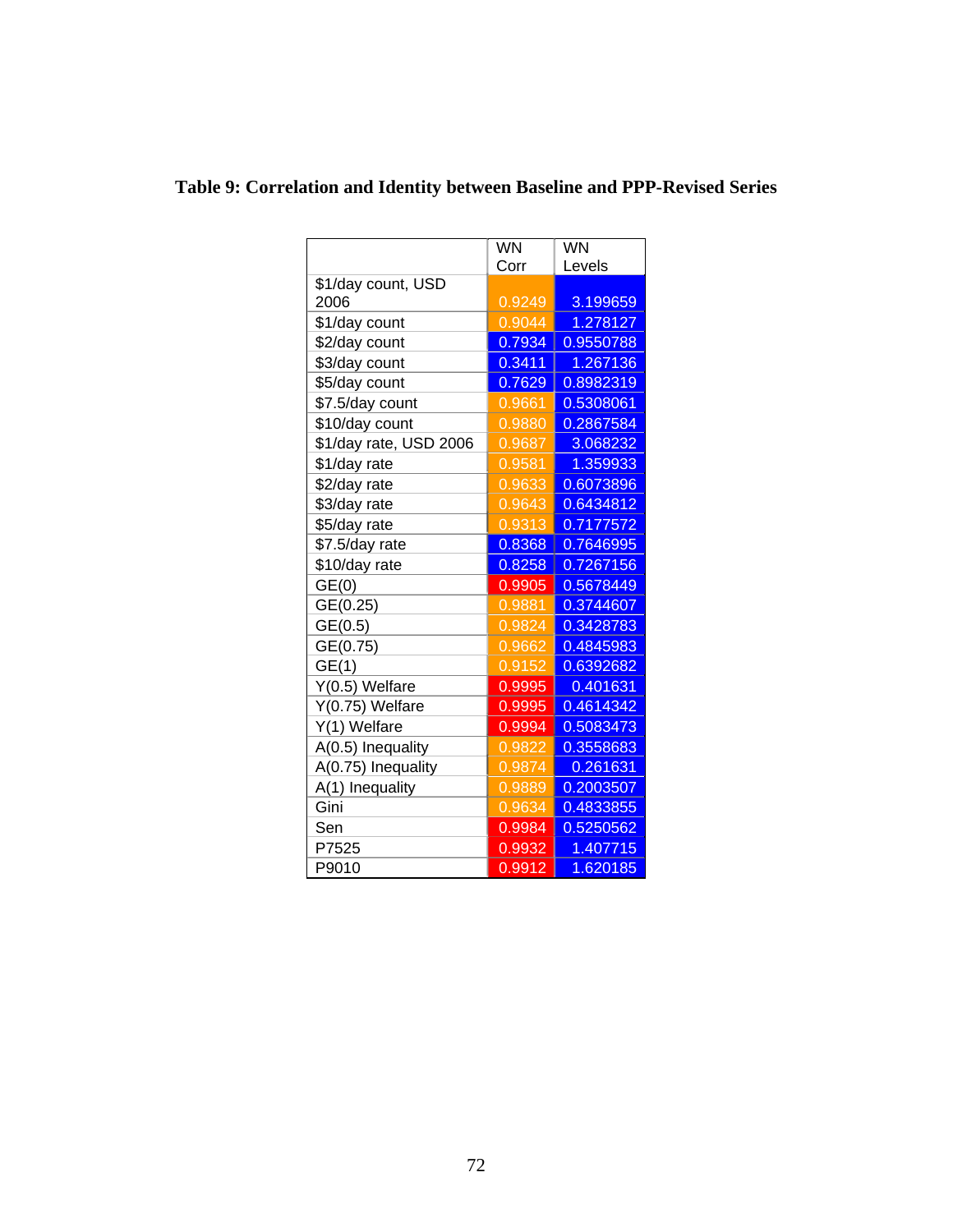|                         | Median | Sen    | Y(0.5) | Y(0.75) | Y(1)   |
|-------------------------|--------|--------|--------|---------|--------|
| China and India single  | 0.994  | 0.9989 | 0.9996 | 0.999   | 0.9982 |
| Linear Interpolation    | 0.9936 | 0.9993 | 0.9996 | 0.9986  | 0.9968 |
| Nearest Neighbor        |        |        |        |         |        |
| Interpolation           | 0.9931 | 0.9992 | 0.9996 | 0.9988  | 0.9975 |
| Gamma, adjusted         | 0.9914 | 0.9988 | 0.9995 | 0.9988  | 0.9975 |
| Gamma, ginis            | 0.9925 | 0.9989 | 0.9996 | 0.999   | 0.9983 |
| Gamma                   | 0.9926 | 0.9989 | 0.9996 | 0.999   | 0.9982 |
| Lognormal, adjusted     | 0.9927 | 0.9988 | 0.9995 | 0.9988  | 0.9975 |
| Logormal, ginis         | 0.9931 | 0.9989 | 0.9996 | 0.999   | 0.9981 |
| <b>Baseline</b>         | 0.9932 | 0.9989 | 0.9996 | 0.999   | 0.9981 |
| Optimal, adjusted       | 0.9926 | 0.9988 | 0.9995 | 0.9988  | 0.9975 |
| Optimal, ginis          | 0.9931 | 0.9989 | 0.9996 | 0.999   | 0.9981 |
| Optimal                 | 0.9932 | 0.9989 | 0.9996 | 0.999   | 0.998  |
| Weibull, adjusted       | 0.9911 | 0.9988 | 0.9995 | 0.9988  | 0.9975 |
| Weibull, ginis          | 0.9924 | 0.9989 | 0.9996 | 0.999   | 0.9982 |
| Weibull                 | 0.9925 | 0.9989 | 0.9996 | 0.999   | 0.9981 |
| Consumption surveys for |        |        |        |         |        |
| China                   | 0.9933 | 0.9991 | 0.9996 | 0.9989  | 0.9977 |
| Kernels                 | 0.9932 | 0.999  | 1      | 0.9989  | 0.9976 |

**Table 10.1: Correlations of Welfare Series to PWT 62 GDP** 

## **Table 10.2: Correlations of Growth of Welfare Series to Growth of PWT 62 GDP**

|                                | Sen      | Y(0.5)<br>Y(0.75) |          | Y(1)     |  |
|--------------------------------|----------|-------------------|----------|----------|--|
| China and India single         | 0.881023 | 0.950633          | 0.861218 | 0.72131  |  |
| Linear Interpolation           | 0.898433 | 0.95923           | 0.875758 | 0.725861 |  |
| Nearest Neighbor Interpolation | 0.880259 | 0.952982          | 0.864105 | 0.714578 |  |
| Gamma, Adjusted                | 0.880593 | 0.95445           | 0.867393 | 0.7191   |  |
| Gamma, Ginis                   | 0.888486 | 0.955055          | 0.873899 | 0.744737 |  |
| Gamma                          | 0.888716 | 0.955675          | 0.876675 | 0.75305  |  |
| Lognormal, Adjusted            | 0.878588 | 0.953278          | 0.865724 | 0.71813  |  |
| Logormal, Ginis                | 0.888734 | 0.95548           | 0.874766 | 0.74148  |  |
| <b>Baseline</b>                | 0.888645 | 0.955983          | 0.876678 | 0.745329 |  |
| Optimal, Adjusted              | 0.878813 | 0.953311          | 0.865766 | 0.718158 |  |
| Optimal, Ginis                 | 0.888768 | 0.955478          | 0.874715 | 0.741345 |  |
| Optimal                        | 0.888666 | 0.955978          | 0.876608 | 0.745158 |  |
| Weibull, Adjusted              | 0.87995  | 0.954341          | 0.867169 | 0.719364 |  |
| Weibull, Ginis                 | 0.888544 | 0.955107          | 0.873555 | 0.742533 |  |
| Weibull                        | 0.888776 | 0.955647          | 0.876068 | 0.749189 |  |
| Consumption surveys for China  | 0.889279 | 0.956359          | 0.875424 | 0.739567 |  |
| Kernels                        | 0.892259 | 0.954296          | 0.869731 | 0.72906  |  |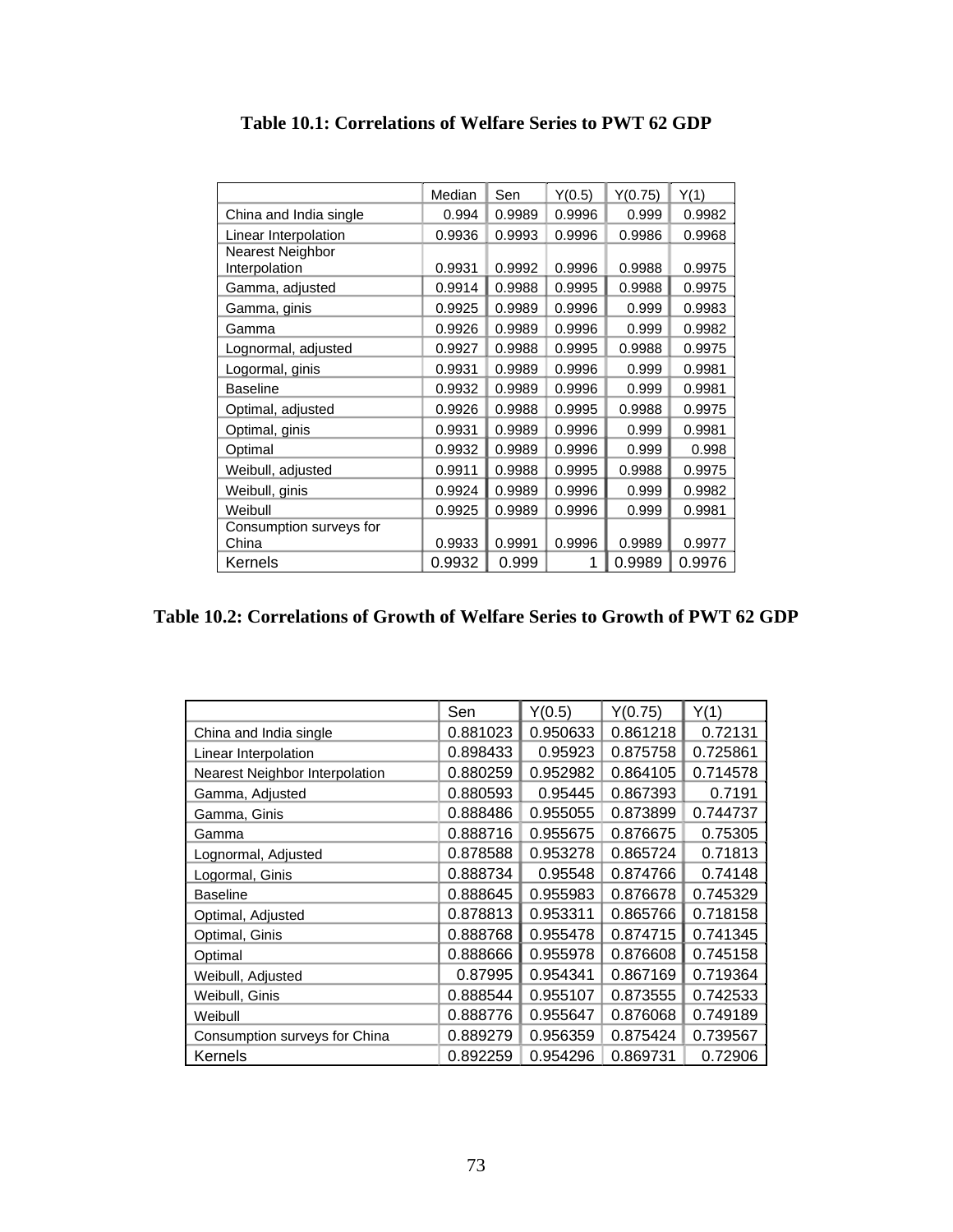## **Table 11: Welfare Growth**

| 11.1: World                                  | Y(0.5)  | Y(0.75) | Y(1)    | Sen     |
|----------------------------------------------|---------|---------|---------|---------|
| <b>Baseline</b>                              | 128.40% | 143.90% | 158.20% | 145.70% |
| China and India single                       | 125.60% | 138.40% | 149.40% | 141.20% |
| Nearest Neighbor Interpolation               | 125.80% | 139.80% | 153.00% | 141.20% |
| Linear Interpolation                         | 125.70% | 139.00% | 150.40% | 141.40% |
| Lognormal, Ginis                             | 127.90% | 142.70% | 156.00% | 144.50% |
| Lognormal, Adjusted                          | 129.70% | 146.00% | 161.30% | 148.40% |
| Gamma, Ginis                                 | 128.00% | 142.90% | 155.00% | 144.70% |
| Gamma                                        | 128.60% | 144.20% | 158.50% | 145.80% |
| Gamma, Adjusted                              | 129.10% | 145.40% | 161.10% | 147.20% |
| Weibull, Ginis                               | 127.90% | 142.40% | 154.30% | 144.70% |
| Weibull                                      | 128.40% | 143.70% | 157.00% | 145.70% |
| Weibull, Adjusted                            | 129.20% | 145.40% | 161.00% | 147.40% |
| Consumption surveys for China                | 127.30% | 141.80% | 155.30% | 143.50% |
| World Bank, China and India Single           | 120.30% | 134.00% | 146.20% | 135.40% |
| World Bank                                   | 124.00% | 140.40% | 156.00% | 140.90% |
| World Bank, China with Consumption           | 122.90% | 138.40% | 153.00% | 138.70% |
| Maddison, China and India Single             | 77.30%  | 80.60%  | 82.00%  | 82.80%  |
| Maddison                                     | 80.00%  | 85.60%  | 89.60%  | 87.20%  |
| Maddison, China with Consumption             | 79.10%  | 84.10%  | 87.50%  | 85.50%  |
| Kernels                                      | 126.40% | 140.40% | 152.60% | 141.30% |
| PPP Revision, nearest-neighbor interpolation | 108.10% | 127.10% | 148.50% | 116.80% |
| PPP Revision, linear interpolation           | 108.30% | 126.60% | 146.20% | 117.40% |
| <b>PPP Revision</b>                          | 110.60% | 131.00% | 153.70% | 120.60% |
| 11.2: Average over Countries                 |         |         |         |         |
| <b>Baseline</b>                              | 111.30% | 111.80% | 112.40% | 111.80% |
| China and India single                       | 110.80% | 111.00% | 111.50% | 110.70% |
| Nearest Neighbor Interpolation               | 108.70% | 108.70% | 109.30% | 108.00% |
| Linear Interpolation                         | 109.80% | 112.00% | 116.30% | 112.90% |
| Lognormal, Ginis                             | 110.10% | 110.00% | 110.00% | 109.40% |
| Lognormal, Adjusted                          | 112.90% | 114.30% | 116.00% | 115.40% |
| Gamma, Ginis                                 | 110.10% | 110.50% | 112.90% | 109.40% |
| Gamma                                        | 111.50% | 112.80% | 116.20% | 111.80% |
| Gamma, Adjusted                              | 112.00% | 113.10% | 115.10% | 113.10% |
| Weibull, Ginis                               | 110.10% | 110.10% | 111.00% | 109.40% |
| Weibull                                      | 111.30% | 112.20% | 114.10% | 111.70% |
| Weibull, Adjusted                            | 112.10% | 113.20% | 115.00% | 113.50% |
| Consumption surveys for China                | 111.10% | 111.40% | 112.00% | 111.40% |
| World Bank, China and India Single           | 108.70% | 109.10% | 109.80% | 109.00% |
| World Bank                                   | 109.20% | 109.80% | 110.70% | 110.00% |
| World Bank, China with Consumption           | 109.00% | 109.50% | 110.20% | 109.60% |
| Maddison, China and India Single             | 64.80%  | 65.10%  | 65.60%  | 65.20%  |
| Maddison                                     | 65.10%  | 65.60%  | 66.20%  | 65.80%  |
| Maddison, China with Consumption             | 65.00%  | 65.40%  | 66.00%  | 65.60%  |
| Kernels                                      | 102.70% | 102.20% | 101.90% | 101.10% |
| PPP Revision, nearest-neighbor interpolation | 106.80% | 106.70% | 107.30% | 106.10% |
| PPP Revision, linear interpolation           | 107.80% | 109.90% | 114.10% | 110.90% |
| PPP Revision                                 | 109.70% | 110.30% | 111.10% | 110.50% |